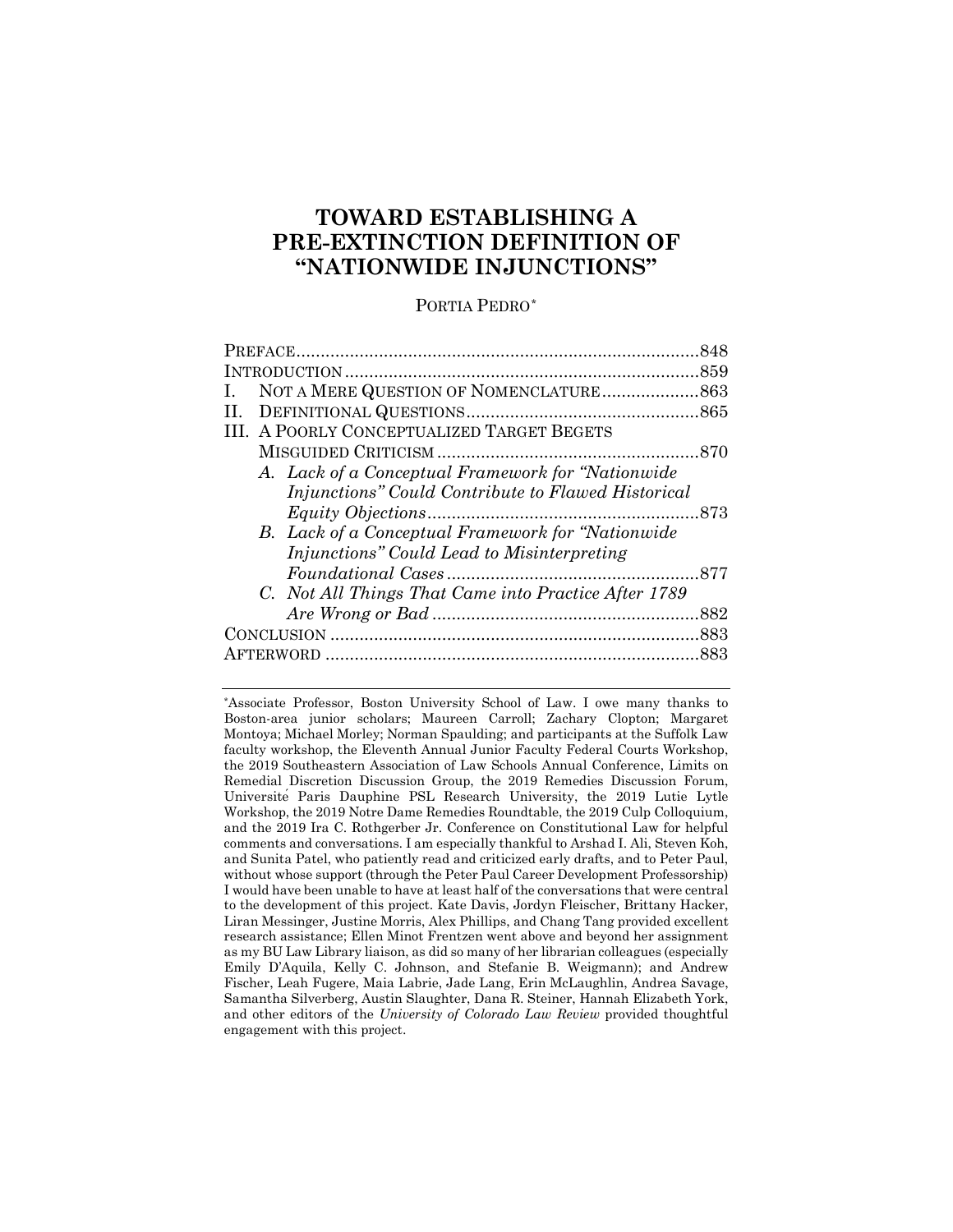PREFACE

*Then it dawned upon me with a certain suddenness that I was different from the others . . . .*

<span id="page-1-6"></span><span id="page-1-0"></span> $-W.E.B. D u Bois<sup>1</sup>$  $-W.E.B. D u Bois<sup>1</sup>$  $-W.E.B. D u Bois<sup>1</sup>$ 

I start this piece with a personal narrative because I grew up in a family of storytellers. Even the story behind my name is part of who I am, and how I think, as a legal scholar. My parents chose my first name as a mixture of an homage to the cars that my mechanic dad worked on, loves, and has sometimes owned, and of a Shakespearean female character who saves a life by impersonating a lawyer and representing her client with innovative, brilliant reasoning.[2](#page-1-2) It surprised me to learn in law school that some use a fictional judge, "Portia," as a counter to Professor Ronald Dworkin's fictional judge, Hercules.[3](#page-1-3) Despite the newness of that information, learning this use of my name made me feel more at ease in Harvard Law School classrooms as I took multiple classes on jurisprudence. My parents chose a closer figure when deciding on my middle name, Dolores. Dolores Massey Pedro (better known in my family as "Dear") was my librarian grandmother who would enchant us all, especially otherwise unruly kids at my childhood birthday parties, with tales from books, her life, and our history. So "every time I tell a story now, it's an act of love in honor of the memory and wisdom of my elders who first told me my favorite stories."[4](#page-1-4)

<span id="page-1-5"></span><span id="page-1-1"></span><sup>1.</sup> W.E.B. DUBOIS, THE SOULS OF BLACK FOLK (Henry Louis Gates, Jr. & Terri Hume Oliver eds., W.W. Norton & Co., 1999) (1903).

<span id="page-1-2"></span><sup>2</sup>*. See* WILLIAM SHAKESPEARE, THE MERCHANT OF VENICE (Kenneth Myrick ed., Signet Classic 2d ed. rev. 1987) (1598).

<span id="page-1-3"></span><sup>3</sup>*. See* Robert John Araujo, *Method in Interpretation: Practical Wisdom and the Search for Meaning in Public Legal Texts*, 68 MISS. L.J. 225, 349 (1998); RONALD DWORKIN, TAKING RIGHTS SERIOUSLY 105–06 (1977); *but see* MARGARET E. MONTOYA, BEYOND PORTIA: WOMEN, LAW AND LITERATURE IN THE UNITED STATES (Jacqueline St. Joan & Annette Bennington McElhiney eds., 1997) (encouraging scholars, jurists, and lawyers to look beyond "Portia" for other women's experiences with the law).

<span id="page-1-4"></span><sup>4.</sup> Robert A. Williams, Jr., *Vampires Anonymous and Critical Race Practice*, 95 MICH. L. REV. 741, 742 (1997). For excellent examples of personal narrative in legal scholarship, see Cheryl I. Harris, *Whiteness as Property*, 106 HARV. L. REV. 1707, 1710–14 (1993); Margaret E. Montoya, *Academic Mestizaje: Re/Producing Clinical Teaching and Re/Framing Wills as Latina Praxis*, 2 HARV. LATINO L. REV. 349 (1997) (discussing the relationship between narrative, identity formation, and legal scholarship); MONTOYA, *supra* note [3](#page-1-0) (presenting literature on women's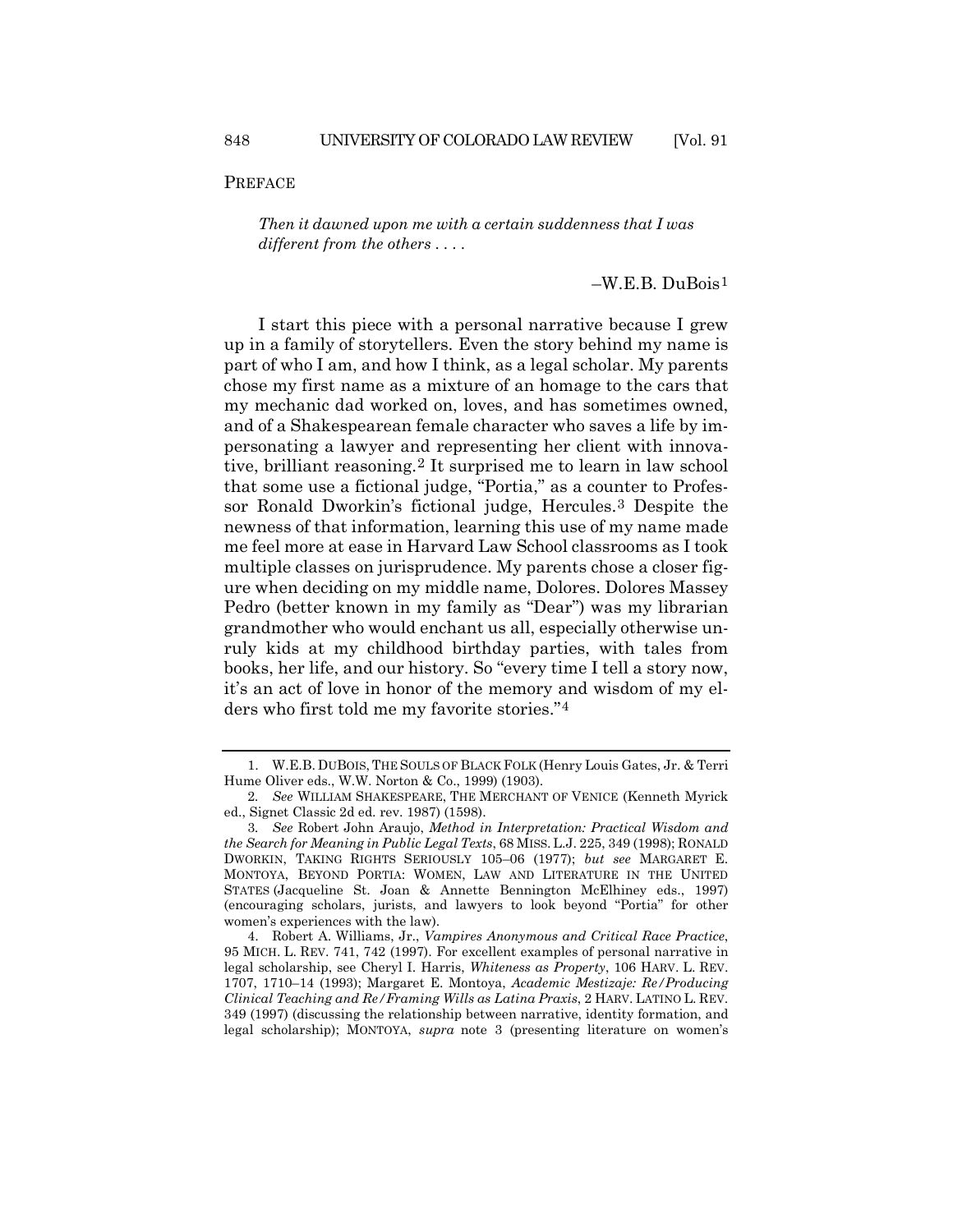In the summer of 2018, I formally joined legal academia as an entry-level, tenure-track professor. As a Black<sup>5</sup> woman and junior scholar with many Muslim and immigrant relatives and loved ones in the wake of controversies surrounding the Muslim Ban, the Asylum Ban, and threats to other immigration policies, I found my first academic year peppered with panels and workshops that centered around perspectives on "nationwide injunctions" that I found astonishing and unsettling. By way of brief introduction, injunctions are court orders, usually aimed at defendants, that prohibit or require certain actions. "Nationwide injunctions" are probably most often described as injunctions that have no geographic limitation and that benefit people beyond named plaintiffs or defined plaintiff classes. Recent controversial "nationwide injunction" cases have included motions, some granted, for court orders to prevent the enforcement of presidential executive orders regarding immigration, $6$  the Muslim Ban,<sup>[7](#page-2-2)</sup> the Asylum Ban,<sup>[8](#page-2-3)</sup> certain provisions of the Affordable Care Act,  $9$  and more.  $10$  I put "nationwide," "national," "universal," "defendant-oriented" injunctions, and other similar terms in quotation marks or with a clear descriptor (like "socalled") that indicates my viewpoint because I worry that the term "nationwide injunction" and all similar terms are a mis-

experiences with law to shed light on otherwise unarticulated premises); Patricia J. Williams, *The Death of the Profane*, *in* ALCHEMY OF RACE AND RIGHTS: DIARY OF A LAW PROFESSOR 44, 44 (1991); Patricia J. Williams, *On Being the Object of Property*, *in* THE ALCHEMY OF RACE AND RIGHTS, *supra* at 216, 236 (discussing the origin and meaning of author's name).

<span id="page-2-0"></span><sup>5.</sup> As a general practice, I capitalize "Black" and do not capitalize "white." Harris, *supra* note [4,](#page-1-5) at 1710 n.3; Kimberlé Crenshaw, *Mapping the Margins: Intersectionality, Identity Politics, and Violence Against Women of Color*, 43 STAN. L. REV. 1241, 1244 n.6 (1991); Kimberlé Williams Crenshaw, *Race, Reform, and Retrenchment: Transformation and Legitimation in Antidiscrimination Law*, 101 HARV. L. REV. 1331, 1332 n.2 (1988).

<span id="page-2-1"></span><sup>6.</sup> Texas v. United States, 809 F.3d 134, 187–88 (5th Cir. 2015) (DAPA); Texas v. United States, 328 F. Supp. 3d 662, 680–81 (S.D. Tex. 2018) (DACA); Batalla Vidal v. Nielsen, 279 F. Supp. 3d 401, 437–38 (E.D.N.Y. 2018) (DACA).

<span id="page-2-3"></span><span id="page-2-2"></span><sup>7.</sup> Int'l Refugee Assistance Project v. Trump, 857 F.3d 554, 605 (4th Cir. 2017). 8. E. Bay Sanctuary Covenant v. Trump, 909 F.3d 1219, 1255–56 (9th Cir. 2018).

<sup>9.</sup> Texas v. United States, 340 F. Supp. 3d 579 (N.D. Tex. 2018).

<span id="page-2-5"></span><span id="page-2-4"></span><sup>10</sup>*. See, e.g.*, City of Chicago v. Sessions, 888 F.3d 272, 288–89 (7th Cir. 2018) (plaintiffs requesting injunction to prevent enforcement of immigration-related funding restrictions that would affect sanctuary cities); Guilford Coll. v. McAleenan, 389 F. Supp. 3d 377, 397–98 (M.D.N.C. 2019) (plaintiffs requesting injunction to prevent enforcement of unlawful presence rules for students and exchange visitors).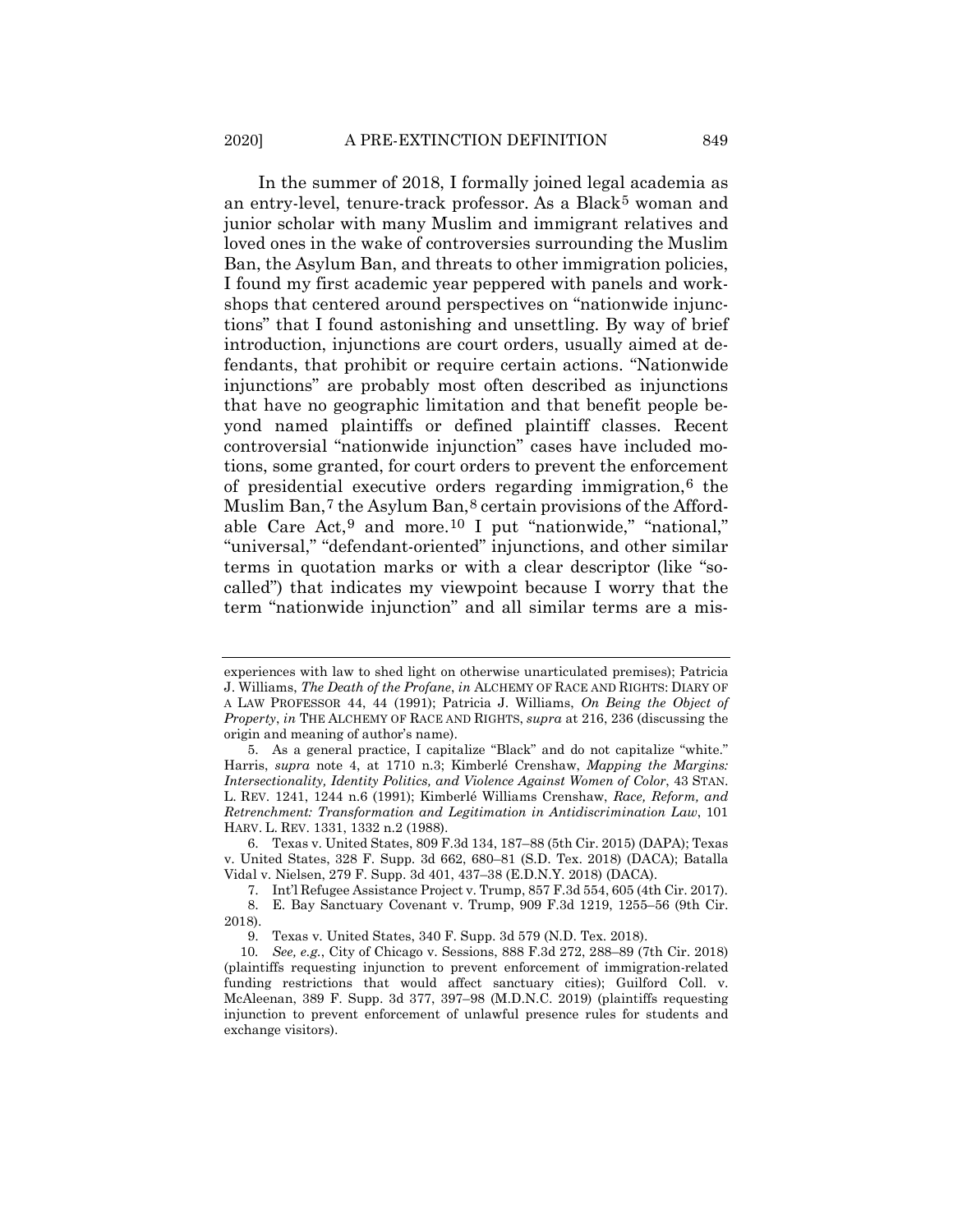leading and inaccurate framing that biases the debate and masks the true concerns and stakes of the debate.[11](#page-3-0)

At the first panel that I attended where panelists discussed their papers advocating for the end of "nationwide injunctions,"[12](#page-3-1) I wondered if, perhaps, the entire conference was not for me.[13](#page-3-2) After all, it was in the South, a region made up of states and people that engaged in a war to maintain enslavement of people who looked like me and held out longer and more violently than other states did in their attempts to maintain a white supremacist, apartheid system.[14](#page-3-3) As I heard what sounded to me like panelists' arguments that courts should not issue injunctions requiring defendants to comply with the Constitution or law, I realized that I was the only (visible) person of color in the room and that I was one of only two women.[15](#page-3-4) I started probing

<span id="page-3-0"></span><sup>11.</sup> For a discussion of framing and its influence within the political science context, see GEORGE LAKOFF, DON'T THINK OF AN ELEPHANT! KNOW YOUR VALUES AND FRAME THE DEBATE (2004) (applying Erving Goffman's social science concept of framing in the context of political science); Chris Riley, *The Rite of Rhetoric: Cognitive Framing in Technology Law*, 9 NEV. L.J. 495, 500 (2009) (citing LAKOFF, *supra*) (footnote omitted):

<sup>.</sup> . . [S]ome worldviews fit some frames better than others, creating the distinct possibility of argumentative techniques based on framing. Practical framing activity by political machines is based on the appropriate choice of language — e.g., speakers describe activities using terminology that reinforces their fundamental worldviews. Lakoff uses framing to explain Republican political successes in recent decades, to which he credits, in part, operatives in the Republican Party who have emphasized framing techniques for some time.

<span id="page-3-1"></span><sup>12.</sup> I attended the Federal Courts/Civil Procedure Works-in-Progress Workshop at the 2018 Southeastern Association of Law Schools (SEALS) Annual Conference in Fort Lauderdale on Friday, August 10.

<span id="page-3-2"></span><sup>13.</sup> Previously and since, I had and have felt very much at home at the SEALS Annual Conference. I had attended the conference the previous year and had received generous support in its Prospective Law Teachers Workshop, a rigorous program led by Professors Bradley Areheart and Leah Chan Grinvald to help those seeking law professor positions. The networking opportunities and warm scholarly communities led to several potential job opportunities and, perhaps even better, inclusion in continued scholarly conversation in the form of various workshops, roundtables, and conferences where insightful feedback on my work in this area helped immeasurably as I improved and refined various articulations of this project.

<span id="page-3-3"></span><sup>14.</sup> I am sharing the thoughts that were echoing in my head at the time, but, of course, the South is also made up of people who *do* look like me as well as many who fought valiantly to end slavery and segregation, even when that meant fighting against their own loved ones.

<span id="page-3-4"></span><sup>15.</sup> That said, I believe that there were only six people in the room: two panelists, one moderator/facilitator, and three audience members, of which I was one. To my knowledge, nobody in the room identified as LGBT, queer, or transgender.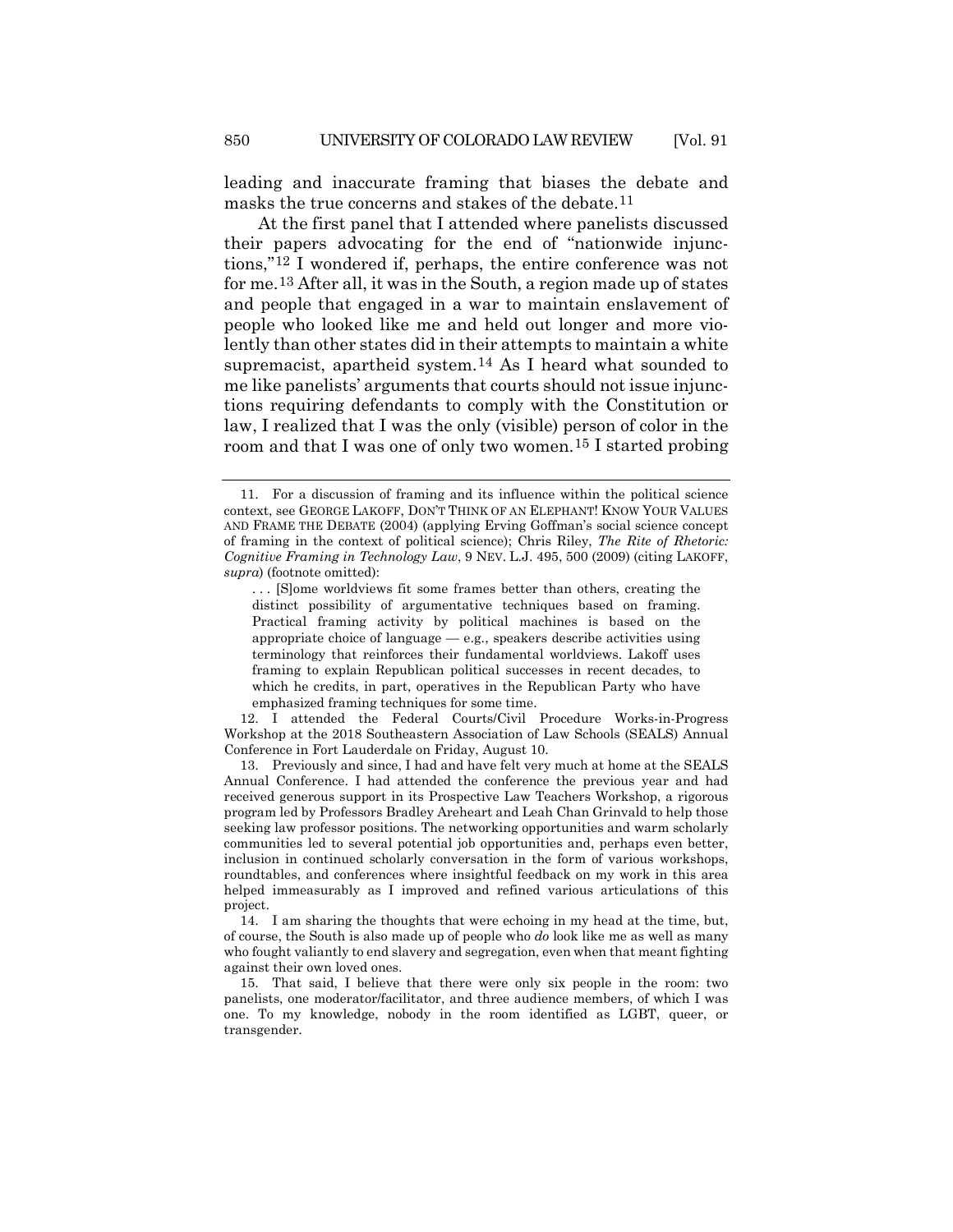my memory, worrying that school desegregation injunctions, like that in *Brown v. Board of Education*,[16](#page-4-0) benefited individuals beyond the defined plaintiff class. That would mean that the desegregation injunctions, which arguably are closely linked to the grievous nature of the remedied injury, share important structural characteristics with the injunctions in the crosshairs of "nationwide injunctions" critics' arguments. I felt like I almost couldn't breathe.

I desperately wanted to talk to (or, really, to text with) some friends who are people of color, including some beyond legal academia or, at least, outside of my specialty, to vent and to confirm what I was feeling. I wasn't sure if the source of the disconnect was the conference, my beloved specialty areas (civil procedure, remedies, and federal courts), or my "second sight"[17—](#page-4-1)my perspective from the other (nonwhite) side of the veil of race[18](#page-4-2) (or other marginalized identities). I considered whether my take on this subject was extremely different from most other legal scholars writing in the area, who are predominantly heterosexual, white, and male.

Of course, I knew that U.S. enslavement of African people and their children had not been abolished by a federal court, but the seemingly logical result of the panelists' arguments sickened me. A number of my newfound colleagues in academia appeared to suggest that, even if the Supreme Court held that slavery was unconstitutional, the Court should not issue an order preventing any state from treating humans as slaves and property belonging to an owner.[19](#page-4-3) Instead, individuals not party to the Supreme Court case but nevertheless harmed or at risk of being harmed by the defendants' unconstitutional actions would need to bring their own litigation, as a class or individually, person by person.

To make this hypothetical more realistic, in the New Jersey marriage equality case<sup>[20](#page-4-4)</sup> that my former colleagues and I worked on and won for our clients (couples and an organization),

<sup>16.</sup> *Brown I*, 347 U.S. 483 (1954).

<span id="page-4-1"></span><span id="page-4-0"></span><sup>17.</sup> Devon W. Carbado, *(E)racing the Fourth Amendment*, 100 MICH. LAW REV. 946, 954, 954 n.39 (2002).

<sup>18.</sup> DUBOIS, *supra* note [1.](#page-1-6)

<span id="page-4-4"></span><span id="page-4-3"></span><span id="page-4-2"></span><sup>19.</sup> Recently, some "nationwide injunctions" skeptics let me know that, in their opinions, slavery might be unique enough to justify departing from what they see as the rules that should govern the rest of injunctive relief. I'll set that aside for a later discussion on whether there's some other way for nonparties to obtain relief that might be sufficiently close to a "nationwide injunction."

<sup>20.</sup> Garden State Equality v. Dow, 79 A.3d 1036 (N.J. 2013).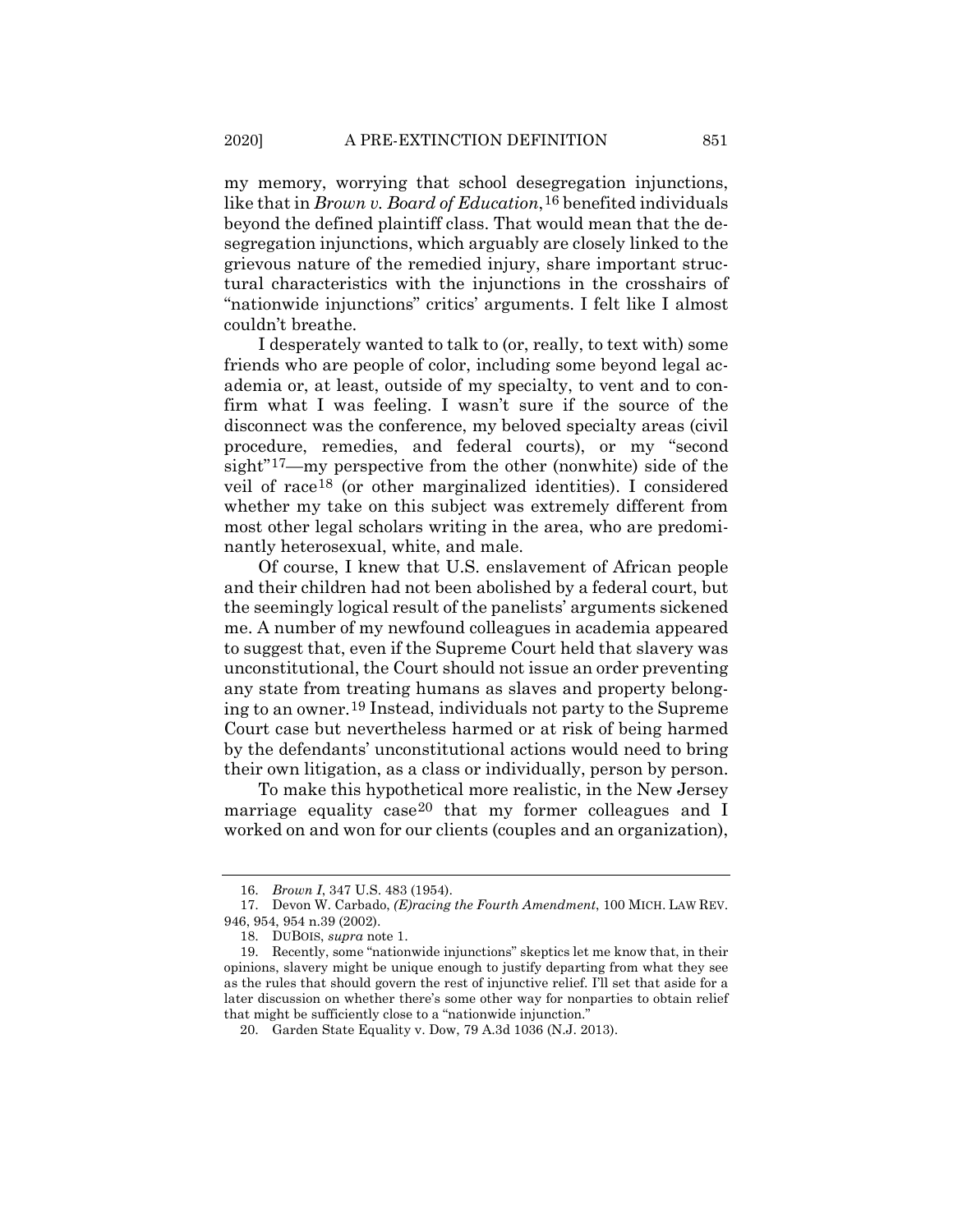the panelists' arguments would have suggested that the trial court and New Jersey Supreme Court, at most, should have issued an order requiring New Jersey to allow *only* our seven plaintiff couples to marry. The panelists' arguments would have suggested that we should not or could not have received the injunction that we requested, that the trial court granted, and that the New Jersey Supreme Court affirmed—an injunction requiring New Jersey to allow same-sex couples to marry[.21](#page-5-0)

I wasn't sure if the panelists did not understand the gravity of the potential implications for those without full humanity in the United States and what it feels like to think that you may have to individually litigate every single unlawful, discriminatory, or unconstitutional law that cuts against you. On a personal level, this brings to mind my experience of being a college student and thinking that I had no choice but to try to work fulltime to earn my tuition, registration fees, and room and board because the Financial Aid Office had told me that I would have to "appeal" its decision. When the person at that office told me that I could not get any aid unless I appealed, I had no clue what an appeal was, who could make this appeal, or what the chances were of it working. To me, hearing that I would need to appeal sounded like, "You will not ever get any financial aid to attend school." And I had graduated from an elite, private, collegepreparatory high school (on scholarship); participated in student government; and spoke out on social issues. If *I* didn't feel I could make a financial aid appeal, how would others—who had grown up in much more difficult situations than I had—respond to the idea that they would have to individually litigate every single unconstitutional or illegal government statute, policy, or order? Would it be prudent for each affected individual to separately challenge a generally applicable congressional firearm regulation in order to receive an injunction against an unconstitutional statutory provision? To have all current and potential future affected individuals joined into a class action?

<span id="page-5-0"></span><sup>21</sup>*. See id.* In this New Jersey marriage equality case, we requested an injunction to prevent the state of New Jersey from allowing only heterosexual couples to marry within the state. Granted, that injunction might be a "statewide injunction" instead of a "nationwide injunction," but similar arguments and concerns likely apply to both. While there are some similarities between "statewide" and "nationwide" injunctions—there are multiple district courts within a state and within the United States—there are also differences—a state exists within a single federal circuit.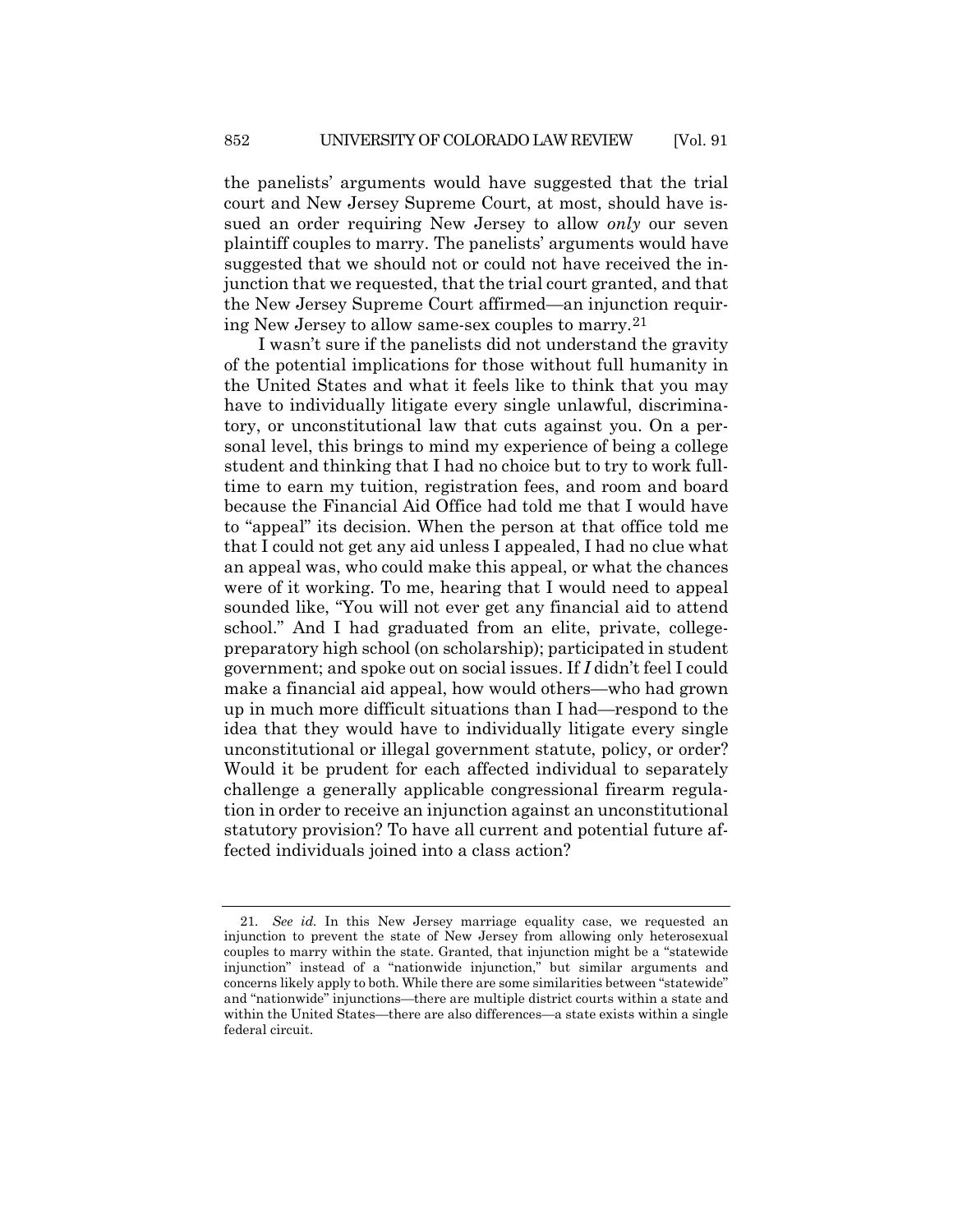Moreover, I wasn't sure if emphasis on formalism led the panelists not to see or care, or if reaching a point where marginalized people would have to litigate each claim one by one (or through a likely impossible-to-certify class action) was the panelists' intended result. My almost-refrain of "I wasn't sure" is because I wasn't sure then, nor do I claim to be sure now, of the reasons for the differences in my thinking and that of my interlocutors on the subject of "nationwide injunctions."

My political values and the passions that drove me to practice law are of the left-leaning, social-justice sort, so those types of concerns and potential claims immediately come to mind. That said, my experiences and perspective also inform my appreciation for procedural and remedial protections, like injunctive relief, that apply to everyone, including plaintiffs with socially conservative and right-leaning causes. These rightleaning causes include, for example, challenges to: (1) provisions limiting or regulating gun licensing and ownership; (2) provisions of the Affordable Care Act that relate to providing birth control or abortions; and (3) President Obama's executive actions regarding immigration policies, such as his Deferred Action for Parents of Americans and Lawful Permanent Residents (DAPA) program.[22](#page-6-0)

To my relief, the panel moderator, Professor Andy Wright (also a white man), brought up *Stell v. Savannah-Chatham County Board of Education*,[23](#page-6-1) where a district court judge in

<span id="page-6-0"></span><sup>22.</sup> Press Release, Office of the Press Sec'y, White House, Weekly Address: Immigration Accountability Executive Action (Nov. 22, 2014), http:// www.whitehouse.gov/the-press-office/2014/11/22/weekly-address-immigrationaccountability-executive-action [https://perma.cc/7QGN-H2J2]; Memorandum from Jeh Charles Johnson, Sec'y of Homeland Sec., to León Rodríguez, Dir., U.S. Citizenship & Immigration Servs., Thomas S. Winkowski, Acting Dir., U.S. Immigration & Customs Enf't, and R. Gil Kerlikowske, Comm'r of U.S. Customs & Border Prot. 4 (Nov. 20, 2014), http://www.dhs.gov/sites/default/files/publications /14\_1120\_memo\_deferred\_action.pdf [http://perma.cc/Z7B9-K5MG]. The Obama Administration also referred to this program as "Deferred Action for Parental Accountability."

<span id="page-6-1"></span><sup>23.</sup> 220 F. Supp. 667 (S.D. Ga. 1963), *rev'd,* 333 F.2d 55 (5th Cir. 1964). In *Stell*—which the court decided in 1963, nine years after *Brown v. Board of Education (Brown I)*, 347 U.S. 483 (1954)—the district court denied the Black plaintiffs' motion for a preliminary injunction that would prevent the continued operation of segregated public schools. *Stell*, 333 F.2d at 57–58, *overruled in part by* United States v. Jefferson Cty. Bd. Of Educ., 380 F.2d 385 (5th Cir. 1967). The district court dismissed the complaint after accepting expert testimony from the school board purportedly demonstrating that there were "inherent" differences in Black students' and white students' capacities for education and after allowing white parents and students to intervene and accepting their expert testimony that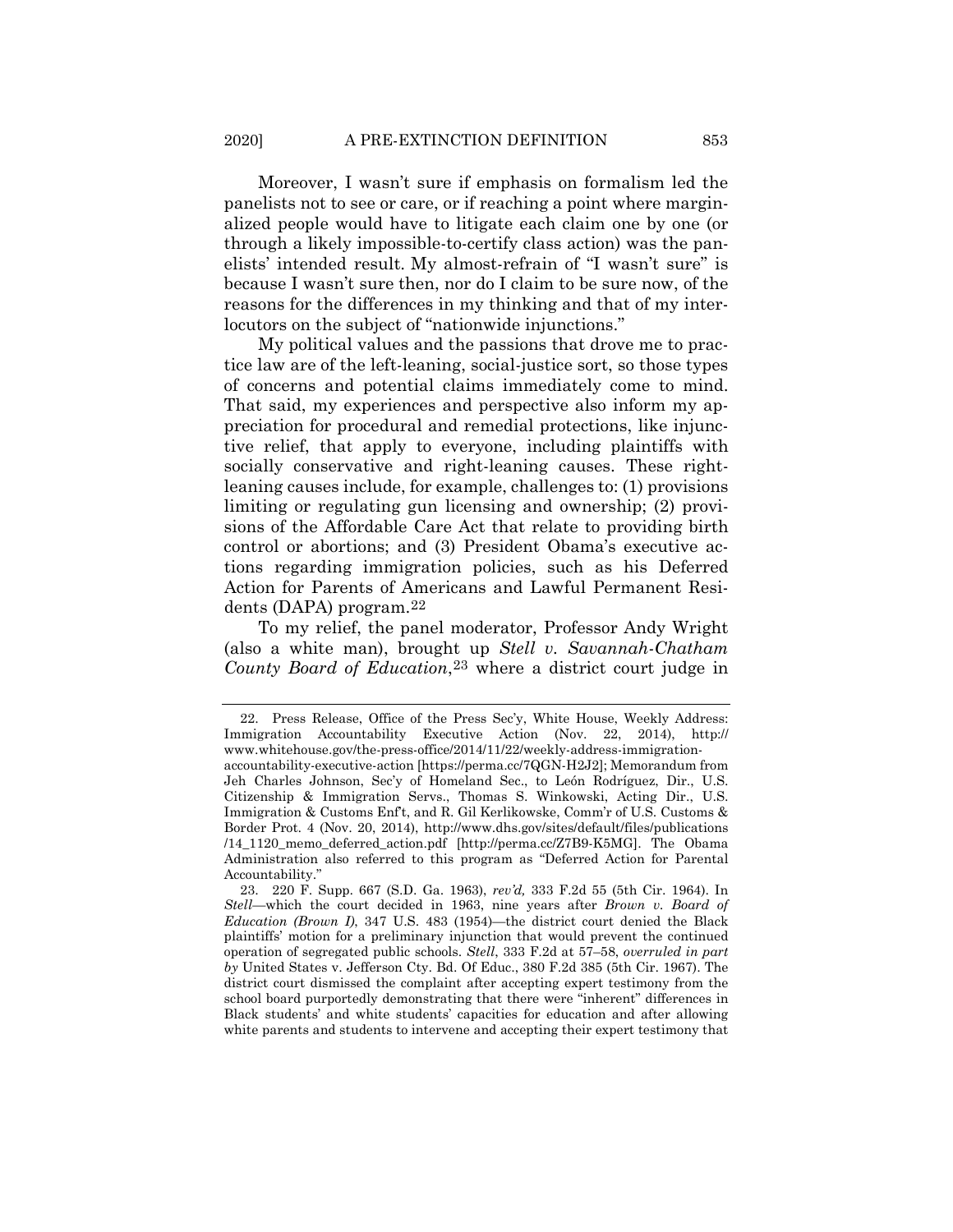Georgia attempted to redecide *Brown v. Board of Education*[24](#page-7-0) with new litigants. Wright noted that the Fifth Circuit had slapped down the district court's decision in *Stell*[25](#page-7-1) and asked panelists if their proposals would mean that individual federal judges could or should readjudicate questions that the Supreme Court had decided and for which the Court had issued or affirmed injunctions.

Although the panelists' responses did not assuage my concerns about their proposals, Wright's comments let me know that I was not completely alone at that conference or even in that room—someone else also saw the danger that began to gnaw at my insides when I heard scholars discuss "nationwide injunctions." As a left-leaning Black woman, I am building my scholarly home in a field of mostly white men who are debating the future of a remedy that Black people have used and continue to use—albeit often only somewhat successfully so and in other areas outside of education—to end segregation and achieve racial equity. Without this remedy I would neither have any of the educational degrees that I have been fortunate enough to attain nor be an official part of this scholarly discussion. Essentially, much of "nationwide injunctions" skeptics' arguments likely undermine the legal remedies used to combat structural subordination in the United States. I was truly perplexed that I could see and feel this concern, yet many other more-seasoned legal scholars did not seem to. It seemed not to be even a consideration for them.

Unlike the critical legal studies (CLS) rights-skepticism and the critical race theory critique of that skepticism, I do not know if the basis for the difference in approaches and reactions to "na-

educating Black and white students together in Savannah would "impair the educational opportunities" of, and "cause . . . grave psychological harm" to, both Black and white students. 220 F. Supp. at 668. *Stell* is similar to *Gibson v. Harris,* 322 F.2d 780, 781 (5th Cir. 1963), which the U.S. Court of Appeals for the Fifth Circuit treated as *Stell*'s companion case. In *Gibson v. Harris*, the district court enjoined the school board from implementing a plan to desegregate a public school because white plaintiffs alleged that desegregation would be detrimental for both Black and white students. *Stell*, 333 F.2d at 58–59.

<sup>24.</sup> *Brown I*, 347 U.S. 483 (1954).

<span id="page-7-1"></span><span id="page-7-0"></span><sup>25.</sup> The Fifth Circuit vacated the injunction that prevented the Glynn County school board from implementing its desegregation plan and reversed the judgment that dismissed the Savannah litigation because "the major premise of the decision of [*Brown I*]" was not "limited to the facts of the cases there presented." *Stell*, 333 F.2d at 61. Instead, *Brown* "proscrib[ed] segregation in the public education process on the stated ground that separate but equal schools for the races were inherently unequal." *Id.*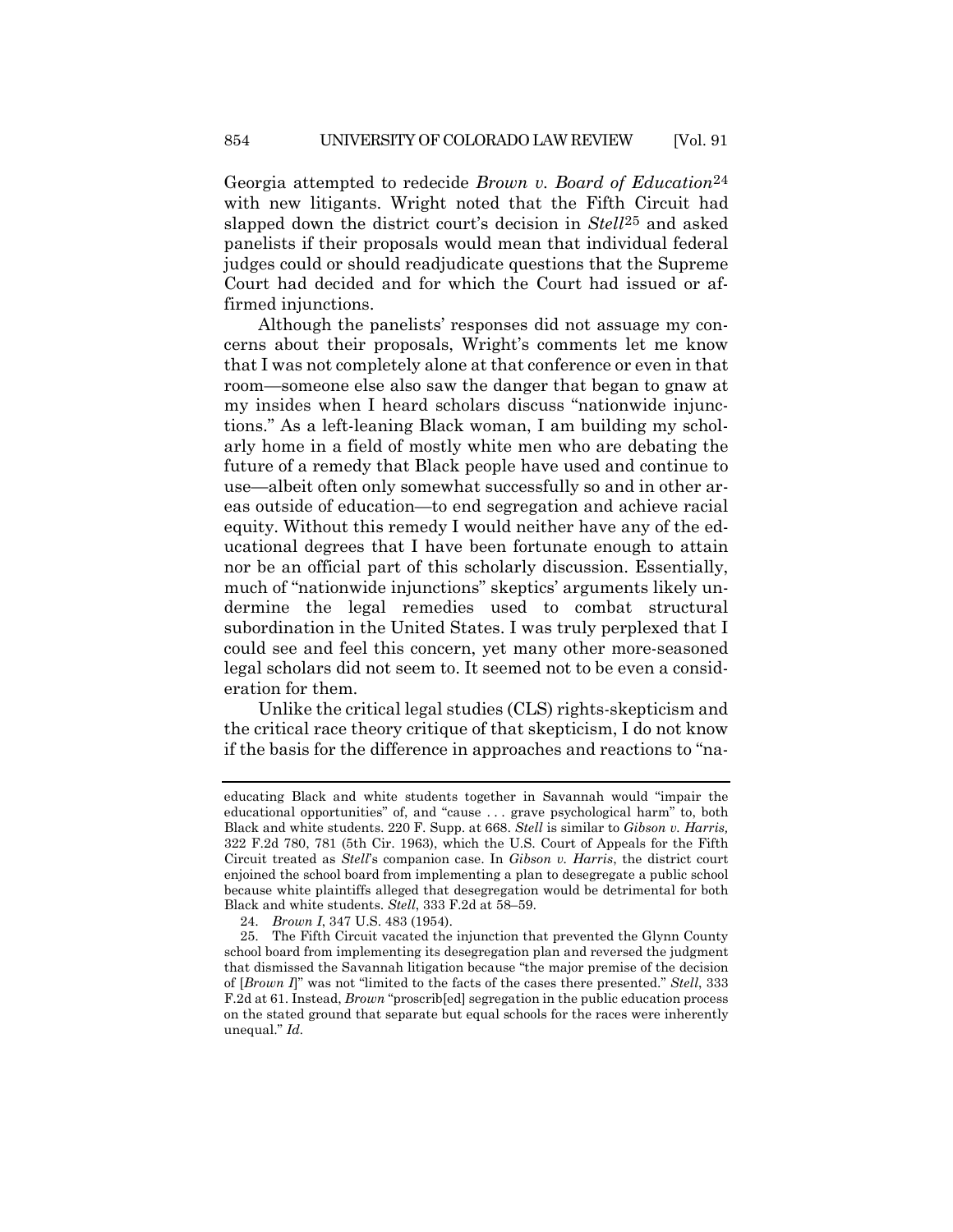<span id="page-8-0"></span>tionwide injunctions" turns upon some as-of-yet unnamed theoretical split, dissimilarities in life experiences due to sociocultural differences, or something else entirely. What I do know is that, to my mind, "what is needed, therefore, is not the abandonment of" the targeted injunctions, "but an attempt to become multilingual in the semantics of evaluating" the targeted injunctions.[26](#page-8-1) The potential shortcomings of federal courts' procedural, remedial, appellate, or injunctive mechanisms do not guarantee that eliminating "nationwide injunctions" is a good or better solution than the current mechanisms.[27](#page-8-2) If we take seriously Professor Daryl Levinson's contention that there is not a meaningful constitutional right unless that right is also supported by a meaningful remedy, then we should take criticism of the CLS abandonment of rights discourse as a serious warning about projects to abandon remedies for those rights, including "nationwide injunctions."[28](#page-8-3)

During the next conference session where the same scholars presented these arguments, I felt more prepared to hear them. The presentation was also shorter due to several discussions of other projects.[29](#page-8-4) Still, I experienced a persistent pang of danger on the subject—it set off my "Spidey-sense.["30](#page-8-5) Although I had an almost visceral reaction to some of the proposals, I did not see an opportunity to make a useful intervention in the area, myself, until a few months later.

At the Tenth Annual Junior Faculty Federal Courts Workshop,[31](#page-8-6) Professor Norman Spaulding (an African American man)

<span id="page-8-1"></span><sup>26.</sup> Patricia J. Williams, *The Pain of Word Bondage*, *in* THE ALCHEMY OF RACE AND RIGHTS, *supra* note [4,](#page-1-5) at 146, 149 (1991).

<span id="page-8-2"></span><sup>27</sup>*. Id.* at 158 ("[F]ailure of rights discourse, much noted in CLS scholarship, does not logically mean that informal systems will lead to better outcomes.").

<span id="page-8-3"></span><sup>28</sup>*. See* Daryl J. Levinson, *Rights Essentialism and Remedial Equilibration*, 4 COLUM. L. REV. 857 (1999); Williams, *supra* note [26,](#page-8-0) at 163–65.

<span id="page-8-4"></span><sup>29.</sup> This was during the Civil Procedure Workshop discussion group at the 2018 Southeastern Association of Law Schools (SEALS) Annual Conference in Fort Lauderdale, Florida, on Saturday, August 11.

<span id="page-8-5"></span><sup>30.</sup> "The superhero Spider-Man possesses an enhanced awareness of his immediate surroundings that manifests as an acute tingling when he is in danger." Seth W. Stoughton, Terry v. Ohio *and the (Un)forgettable Frisk*, 15 OHIO ST. J. CRIM. L. 19, 33 n.20 (2017). I don't claim to be a superhero, nor do I claim that I was in literal danger, but some popular culture references come to mind easily.

<span id="page-8-6"></span><sup>31.</sup> The Tenth Annual Junior Faculty Federal Courts Workshop was hosted by The University of Oklahoma College of Law on September 14–15, 2018. A few scholars had warned me to be wary of the workshop because some had heard tales of what could be called a less-than-hospitable reception of new scholars to the field, particularly when those new scholars were women, people of color, or produced leftof-center scholarship. I do not know what did or didn't happen in those years; it was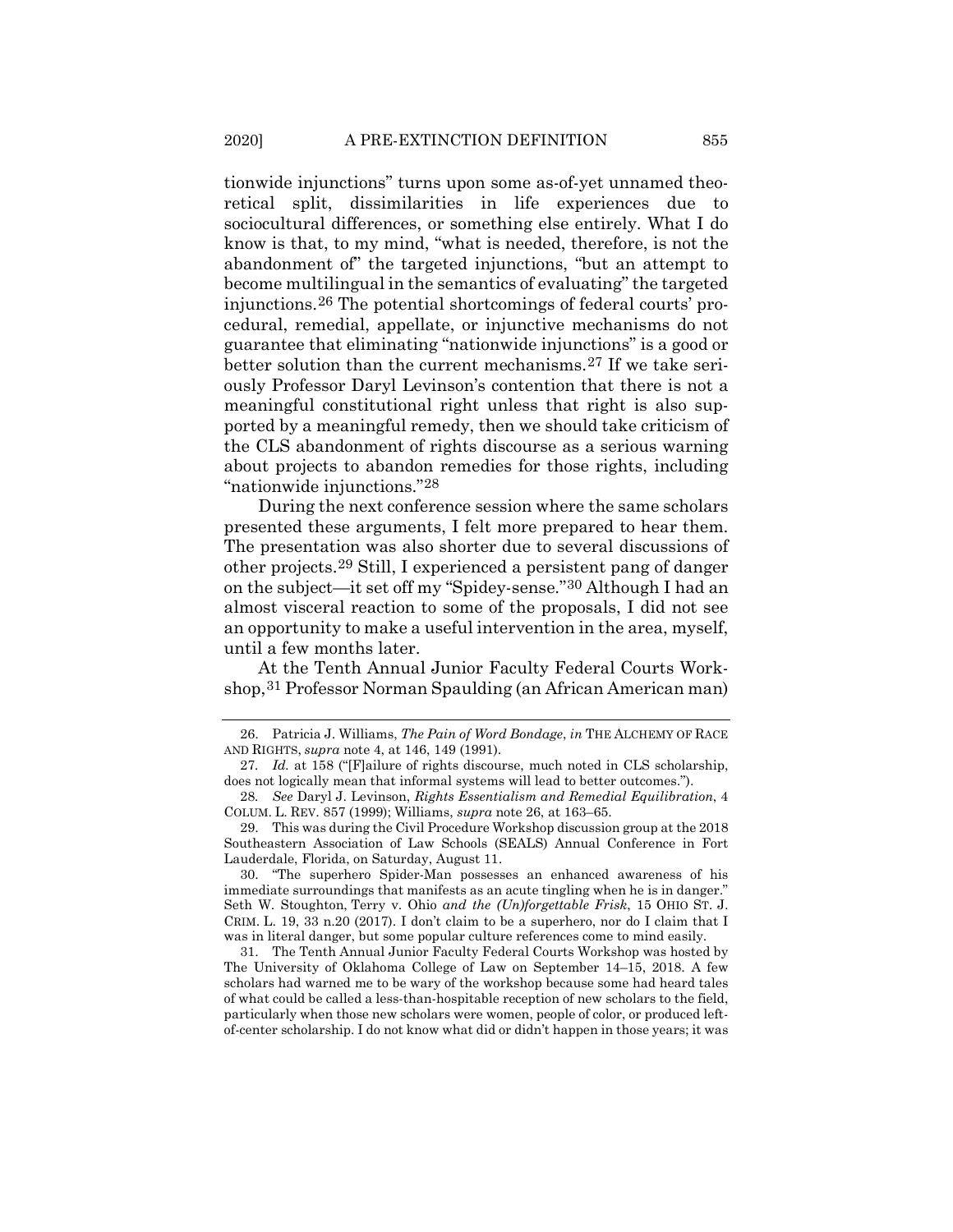<span id="page-9-1"></span>provided a powerful, intellectual voice to my discomfort with the "nationwide injunctions" conversation with his comments on a trio of papers.[32](#page-9-0) I use the term "conversation" here instead of "debate" because Spaulding's comments highlighted that all of the scholars presenting papers at the workshop session were engaging in a conversation that ignored a number of threshold issues. His comments made the "nationwide injunctions" literature seem more like a one-sided conversation than a debate. Assuming this one-sided-conversation description was accurate, I began to wonder what another perspective on the subject might look like.

Spaulding declared that he would not use the terms "nationwide injunction" or "national injunction" because neither described the subject of any of the authors' papers. Instead, Spaulding said that the remedy that the papers targeted was a prophylactic injunction against the government. Building on that idea, Spaulding contended that the first crucial step in any paper on the subject must be to define the injunctions at issue in that manner. Next, Spaulding contended that a paper must defend why federal courts either could not or should not issue prophylactic injunctions or, at least, not prophylactic injunctions against the government, in light of the long history of equitable and analogous forms of structural and prophylactic relief.

before my time, and I do not mean to dredge up or involve myself in past drama. I had chosen not to submit a proposal to the workshop the prior year, in part due to mentors' concerns about whether me attending the workshop might drum up hostility toward my tenure-track candidacy while I was on the market for a law professor position. Professor Roger Michalski organized the 2018 workshop and, like other workshop organizers since him (I don't personally know anything of what happened before), did a smashingly standout job of encouraging me, as well as others who don't fit the typical federal courts scholar demographic, to attend and engage. Regardless of how others may have experienced the workshop in years past and, perhaps, because of those growing pains, I now thoroughly enjoy the workshop and regard it as one of the key yearly conferences (along with the Annual Civil Procedure Workshop, organized by Professors Brooke Coleman, David Marcus, and Elizabeth Porter, and some remedies workshops to which Professor Caprice Roberts ensured I was invited) that contributes the most to my scholarly development and my integration in the field.

<span id="page-9-0"></span><sup>32.</sup> Zachary D. Clopton, *National Injunctions and Preclusion*, 118 MICH. L. REV. 1 (2019); Alan M. Trammell, *Demystifying Nationwide Injunctions*, 98 TEX. L. REV. 67 (2019); Michael T. Morley, *Disaggregating Nationwide Injunctions*, 71 ALA. L. REV. 1 (2019) [hereinafter Morley, *Disaggregating Nationwide Injunctions*]. I don't mean to suggest that all three papers or scholars take the same position regarding "nationwide injunctions." To the contrary, Professors Trammell and Clopton defend courts issuing "nationwide injunctions" in certain circumstances.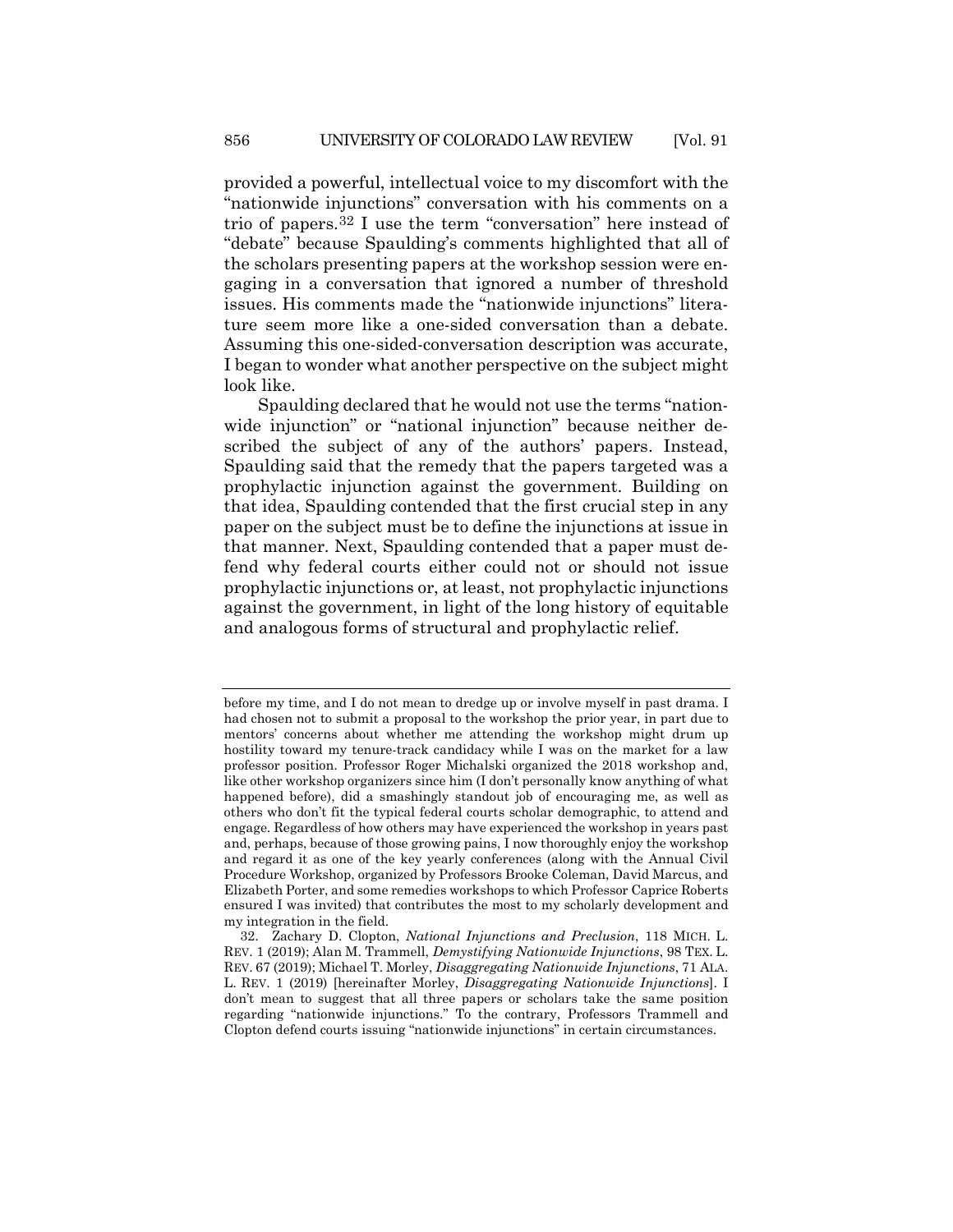I call "nationwide injunctions" a "targeted" remedy because it seems that the central organizing feature of the "nationwide injunctions" debate is *which* injunctions critics are attacking. I worry that the tail may be wagging the dog because critics are taking aim at certain injunctions and, perhaps, reverse engineering a label, a category, and a type of injunction that they claim fits the targeted injunctions. The "nationwide injunctions" category strikes me as a potentially false construction. I do not accuse any of these scholars of being disingenuous in their pursuits or of intentionally reverse engineering their arguments. But if the targeted injunctions are plaintiff victories in lawsuits brought primarily from the left, challenging primarily rightwing governmental actions, and the scholars are primarily on the ideological right, perhaps that should give us pause. Perhaps—along with failing to acknowledge the practical implications of their arguments for subordinated communities and social equality—"nationwide injunction" critics are creating a problem where there isn't one and are reverse engineering a distinction when there isn't really a significant difference. Much in the same way that colleagues in the field press me to explain that my scholarly position is not instrumentalist in nature, why should we not press "nationwide injunction" critics? I hope that scholars engage with and figure out what the salient characteristics and groupings, if any, of the targeted injunctions actually are.

Motivated by Spaulding's charge, [33](#page-10-0) I set out to write such a paper. I wanted to learn about and understand the perspectives of those opposed to "nationwide injunctions," with a hope that

<span id="page-10-0"></span><sup>33.</sup> At some point after the workshop, Professor Suzette Malveaux, a Black woman who is also Provost Professor of Civil Rights Law and Director of The Byron R. White Center for the Study of American Constitutional Law at the University of Colorado Law School, invited me to participate in the Twenty-Seventh Annual Ira C. Rothgerber Jr. Conference on "nationwide injunctions." This symposium invitation was my excuse to begin putting pen to paper about the subject. When I participated in the Rothgerber Conference, it was the first time that I had seen a racially- and gender-diverse group of people discuss "nationwide injunctions." That conference presented me with the first opportunity to interact in both scholarly and social settings with nearly all of the scholars whom I had seen present their work at the prior "nationwide injunctions" discussions. As a newcomer to the conversation, I welcomed Malveaux's warm invitation, and Clopton, Morley, Trammell, and Wasserman extended that warmth in spirited discussion and collegiality. At the Rothgerber Conference, and a few other roundtables and workshops since then, I engaged with several others about "nationwide injunctions" who also welcomed me to the conversation—Professors Samuel Bray, Charlton Copeland, Doug Rendleman, Mila Sohoni, Russell Weaver, and Ahmed White.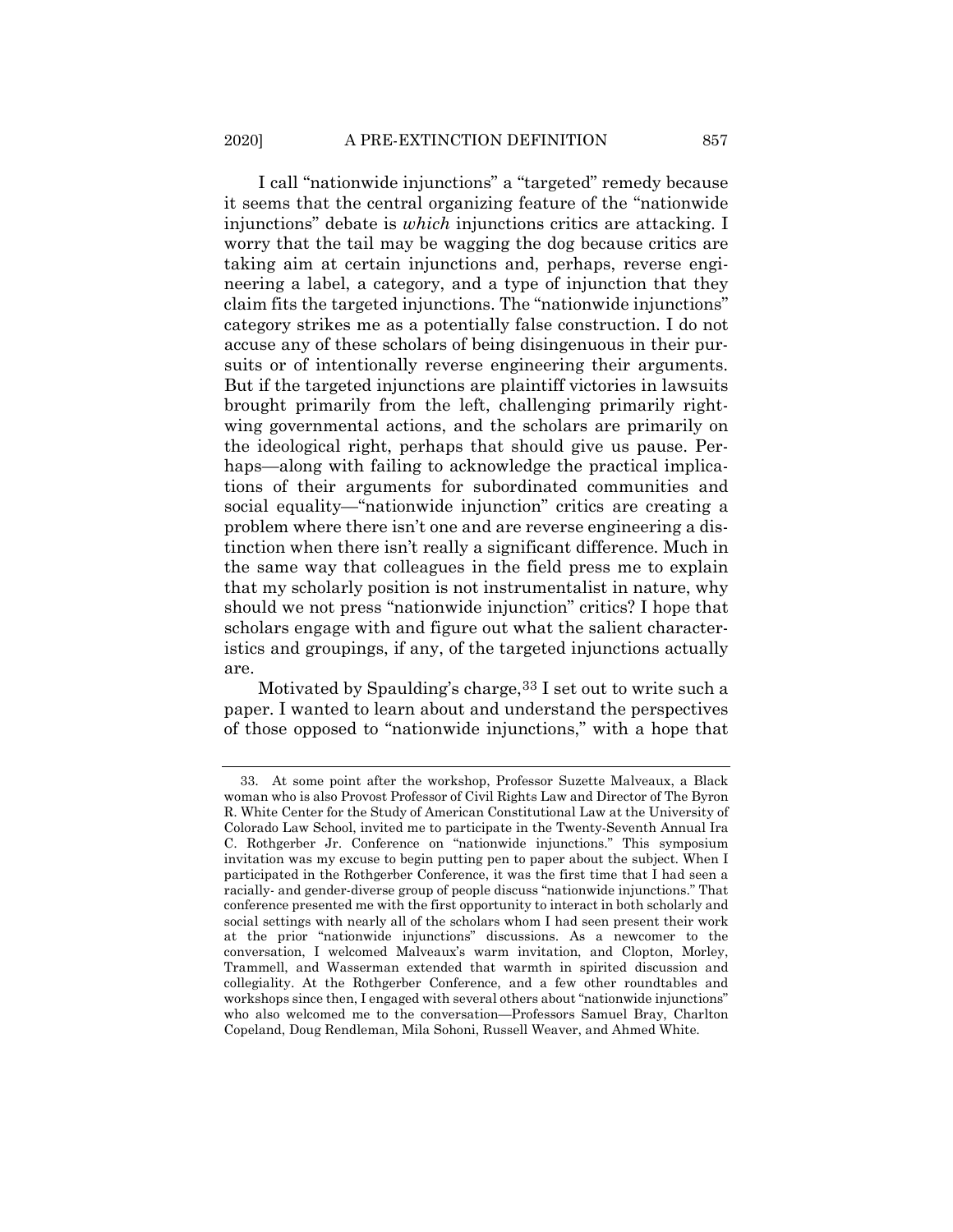doing so would allow me to express more clearly why I find this debate so deeply problematic, troubling, and wrongly framed[.34](#page-11-0) As it turned out, a number of scholars and advocates outside of the "nationwide injunctions" debate—as it existed at the time of the conference and as it largely persists today—have expressed shock and confusion upon hearing several common arguments and suggestions that are routine in the debate.

<span id="page-11-0"></span><sup>34.</sup> Martha Minow, *Foreword: Justice Engendered*, 101 HARV. L. REV. 10, 69 (1987) ("Although members of minority groups have historically felt an obligation to become conversant in the world view of the majority, they have also made an effort to preserve their own.") (citing W.E.B. DUBOIS, SOULS OF BLACK FOLK: ESSAYS AND SKETCHES (Dodd & Mead ed., Fawcett Publ'ns 1979) (1903)); BELL HOOKS, FEMINIST THEORY: FROM MARGIN TO CENTER ix (1984) ("Living as we did on the edge—we developed a particular way of seeing reality. We looked both from the outside in and [sic] from the inside out. We focused our attention on the center as well as on the margin. We understood both.").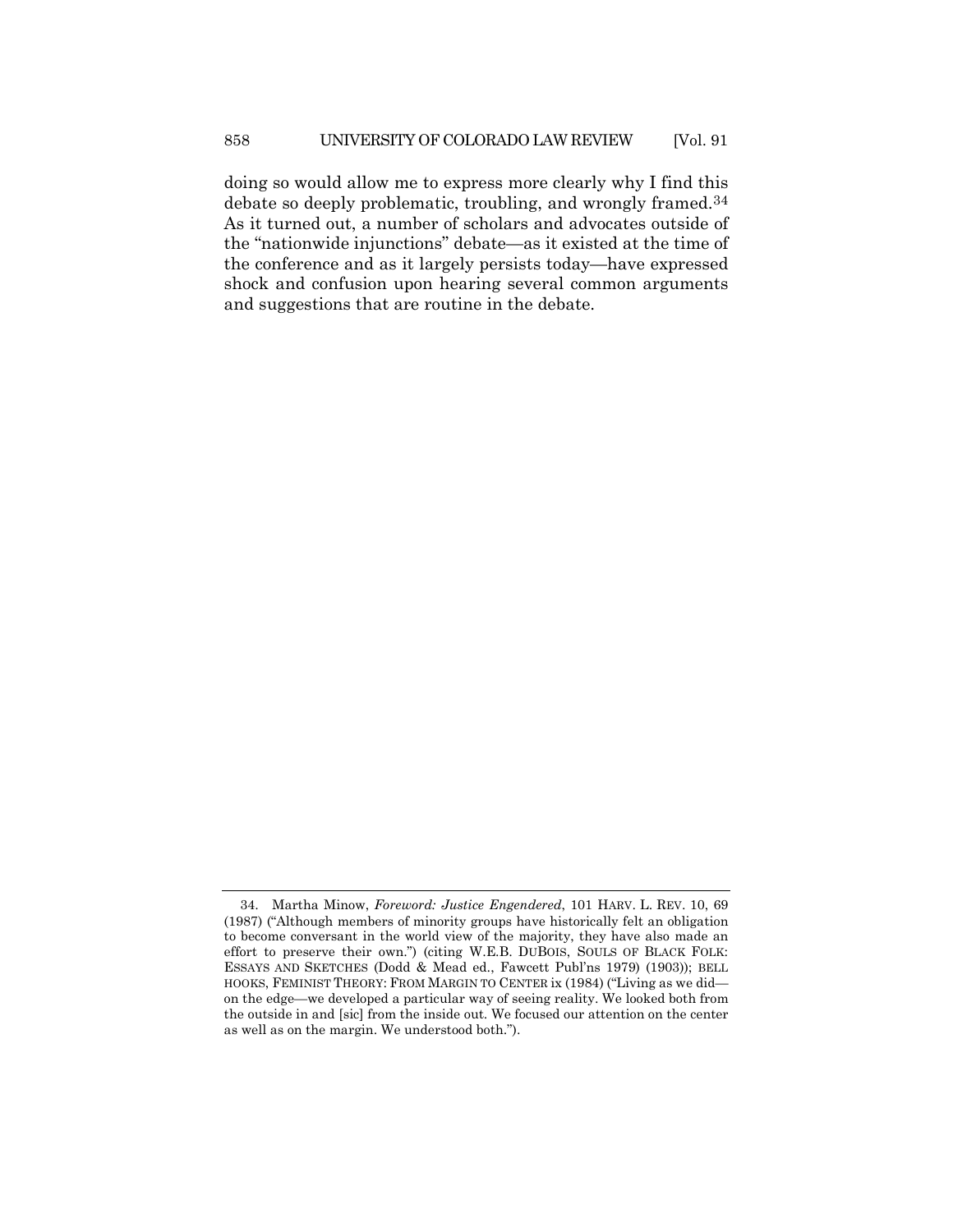#### **INTRODUCTION**

<span id="page-12-3"></span><span id="page-12-2"></span>As the number of scholars,  $35$  nongovernmental litigants,  $36$ 

<span id="page-12-1"></span><span id="page-12-0"></span><sup>35.</sup> Mila Sohoni, *The Lost History of the "Universal" Injunction*, 133 HARV. L. REV. 920 (2020); Spencer E. Amdur & David Hausman, *Nationwide Injunctions and Nationwide Harm*, 131 HARV. L. REV. F. 49, 55 (2017); Amanda Frost, *In Defense of Nationwide Injunctions*, 93 N.Y.U. L. REV. 1065, 1069 (2018); Suzette M. Malveaux, *The Modern Class Action Rule: Its Civil Rights Roots and Relevance Today*, 66 U. KAN. L. REV. 325, 396 (2017); Suzette M. Malveaux, *Class Actions, Civil Rights, and the National Injunction*, 131 HARV. L. REV. F. 56, 64 (2017); Michael T. Morley, *Public Law at the Cathedral: Enjoining the Government*, 35 CARDOZO L. REV. 2453, 2499 (2014) [hereinafter *Public Law at the Cathedral*]; Trammell, *supra* note [32;](#page-9-1)  Nicholas Bagley & Samuel Bray, *Judges Shouldn't Have the Power to Halt Laws Nationwide*, ATLANTIC (Oct. 31, 2018), https://www.theatlantic.com/ideas/archive /2018/10/end-nationwide-injunctions/574471/ [https://perma.cc/SA6B-LDCP]; Getzel Berger, *Nationwide Injunctions Against the Federal Government: A Structural Approach*, 92 N.Y.U. L. REV. 1068 (2017) [hereinafter Burger, *Nationwide Injunctions Against the Federal Government*] (arguing that "nationwide injunctions" against the federal government should be limited to the circuit of the enjoining court); Getzel Berger, *Nationwide Injunctions Are Wrong – Even When They Stop Trump*, L.A. TIMES (May 12, 2017), www.latimes.com/opinion/op-ed/laoe-berger-injunctions-lower-federal-courts-judges-20170512-story.html [https:// perma.cc/PB57-B77D] [hereinafter *Nationwide Injunctions Are Wrong*]; Samuel L. Bray, *Multiple Chancellors: Reforming the National Injunction*, 131 HARV. L. REV. 417, 482 (2017) [hereinafter *Multiple Chancellors*]; Ronald A. Cass, *Nationwide Injunctions' Governance Problems: Forum Shopping, Politicizing Courts, and Eroding Constitutional Structure*, (Geo. Mason U. Legal Stud. Res. Paper Series, Legal Studies No. LS 18-22, 2018), https://papers.ssrn.com/sol3/papers.cfm? abstract\_id=3231456 [https://perma.cc/WV79-JLXK]; Kate Huddleston, *Nationwide Injunctions: Venue Considerations*, 127 YALE L.J. F. 242, 242–43 (2017); Michael Morley, *Nationwide Injunctions, Rule 23(B)(2), and the Remedial Powers of the Lower Courts*, 97 B.U. L. REV. 615, 657 (2017) [hereinafter *Nationwide Injunctions, Rule 23(B)(2), and the Remedial Powers of the Lower Courts*]; Zayn Siddique, *Nationwide Injunctions*, 117 COLUM. L. REV. 2095 (2017) (discussing "nationwide injunctions" in reference to both private and public law cases); Kevin C. Walsh, *Equity, the Judicial Power, and the Problem of the National Injunction*, JOTWELL (Nov. 24, 2016), https://courtslaw.jotwell.com/equity-the-judicial-powerand-the-problem-of-the-national-injunction/ [https://perma.cc/F73K-TXC8] (reviewing *Multiple Chancellors*, *supra);* Howard Wasserman, *"Nationwide" Injunctions are Really "Universal" Injunctions and They Are Never Appropriate*, 22 LEWIS & CLARK L. REV. 335 (2018); Katherine B. Wheeler, *Why There Should Be a Presumption Against Nationwide Preliminary Injunctions*, 96 N.C. L. REV. 200, 200–03 (2017); Jack Beerman, *Two Views on the Nationwide Injunction*, JOTWELL (Aug. 8, 2018) (reviewing *Multiple Chancellors*, *supra*); Josh Blackman, *Five Unanswered Questions from* Trump v. Hawaii, 51 CASE. W. RES. J. INT'L L. 139, 151–54 (2019); Matthew Erickson, *Who, What, and Where: A Case for a Multifactor Balancing Test as a Solution to Abuse of Nationwide Injunctions*, 113 NW. U. L. REV. 331, 370 (2018); Andrew Kent, *Nationwide Injunctions and the Lower Federal Courts*, LAWFARE (Jan. 3, 2017), www.lawfareblog.com/nationwide-injunctionsand-lower-federal-courts [https://perma.cc/8RAD-ZGWM]; Alexandra D. Lahav, *Go Big or Go Home: The Debate Over National Injunctions*, JOTWELL (Oct. 23, 2018) (reviewing Frost, *supra*); Suzette M. Malveaux, *Preclusion Law as a Model for National Injunctions*, JOTWELL (Dec. 5, 2018) (reviewing Trammell, *supra* note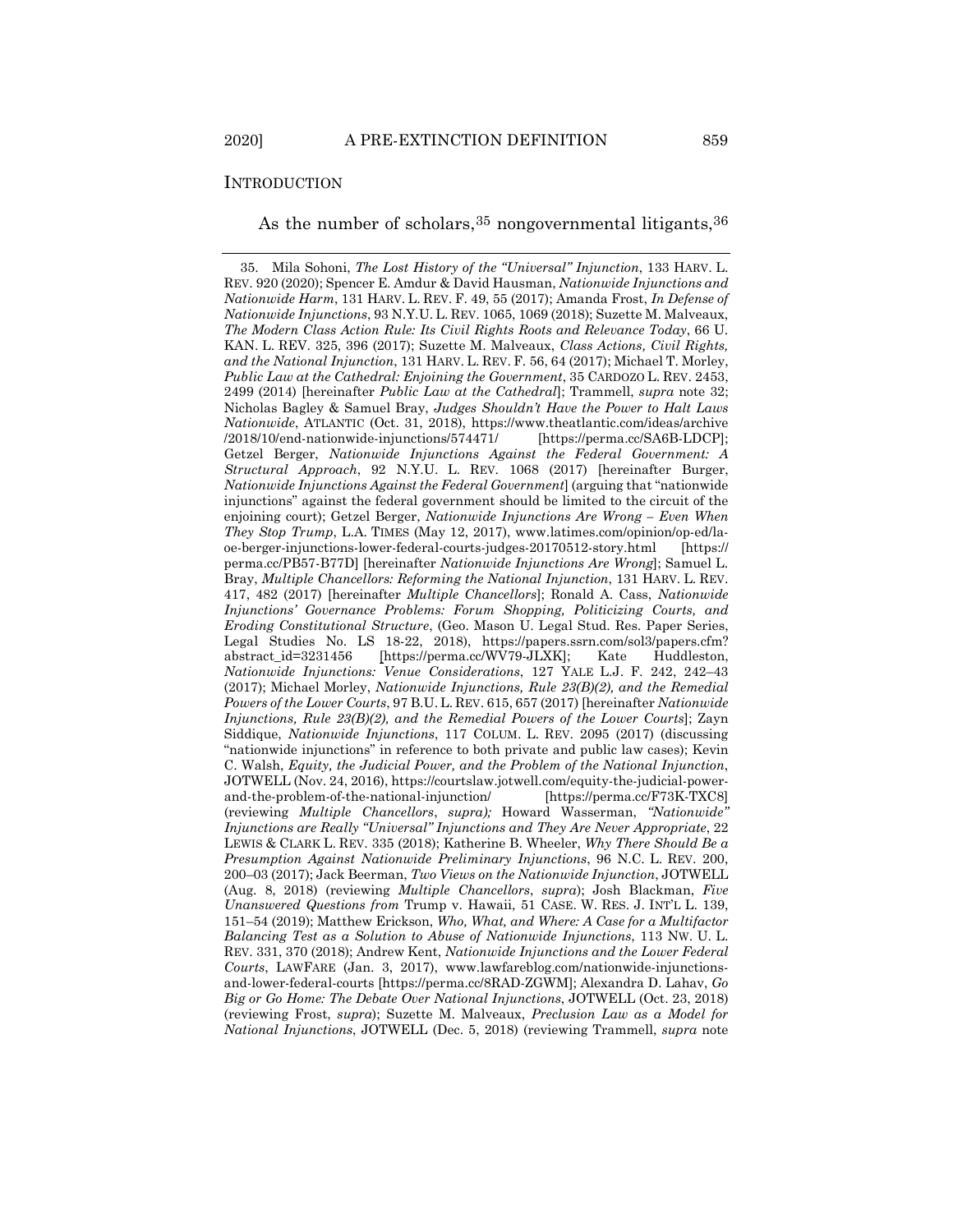governmental entities,  $37$  judges,  $38$  and justices  $39$  debating the

36*. See* Texas v. United States, 809 F.3d 134, 187–88 (5th Cir. 2015); City of Chicago v. Sessions, 888 F.3d 272, 288–89 (7th Cir. 2018); Int'l Refugee Assistance Project v. Trump, 857 F.3d 554, 605 (4th Cir. 2017); E. Bay Sanctuary Covenant v. Trump, 909 F.3d 1219, 1255–56 (9th Cir. 2018); Casa De Md. v. United States Dep't of Homeland Sec., 924 F.3d 684, 707 (4th Cir. 2019) (Richardson, J., dissenting).

<span id="page-13-0"></span>37. Memorandum from the Att'y Gen. to Heads of Civil Litigating Components U.S. Att'ys (Sept. 13, 2018), www.justice.gov/opa/press-release/file/1093881 /download [https://perma.cc/GHV7-ZLUC]; The Role and Impact of Nationwide Injunctions: Written Testimony for the H. Comm. on the Judiciary, Subcomm. on the Courts, Intellectual Property and the Internet (Nov. 30, 2017) (statement of Amanda Frost), https://docs.house.gov/meetings/JU/JU03/20171130/106665 /HHRG-115-JU03-Wstate-FrostA-20171130.pdf [https://perma.cc/8BUW-YNTW]; *see* all cases *supra* not[e 36.](#page-12-2)

<span id="page-13-1"></span>38. Texas v. U.S., 809 F.3d at 187–88; Hodgson v. First Fed. Sav. & Loan Assoc., 455 F.2d 818, 826 (5th Cir. 1972) (quoting Mitchell v. Pidcock, 299 F.2d 281, 287) (5th Cir. 1962); *Sessions*, 888 F.3d at 288–89; *Int'l Refugee Assistance Project*, 857 F.3d at 605; *E. Bay Sanctuary Covenant*, 909 F.3d at 1255–56; *Casa De Md.*, 924 F.3d at 707 (Richardson, J., dissenting); *Azar*, 911 F.3d at 583–84; Nat'l Mining Ass'n v. U.S. Army Corps of Eng'rs, 145 F.3d 1399, 1408–09 (D.C. Cir. 1998); United States v. AMC Entm't, Inc., 549 F. 3d 760, 775–76 (9th Cir. 2008) (Wardlaw, J., dissenting) (ADA); Jones v. DeSantis, No. 4:19cv300-RH/MJF, 2019 WL 5295192 (N.D. Fla. Oct. 18, 2019) (order granting preliminary injunction); Texas v. United States, 328 F. Supp. 3d 662, 680–81 (S.D. Tex. 2018) (DACA); City of Chicago v. Sessions, No. 17 C 5720, 2017 U.S. Dist. LEXIS 169518, at \*7-8, \*15 (N.D. Ill. Oct. 13, 2017); Saget v. Trump, 375 F. Supp. 3d 280, 280 (E.D. N.Y. 2019); New York v. United States Dep't of Commerce, 351 F. Supp. 3d 501, 677–78 (2019); Pennsylvania v. Trump, 351 F. Supp. 3d 791, 833–35 (2019); Guilford Coll. v. McAleenan, 389 F. Supp. 3d 377, 397–98 (2019); Texas v. United States, 340 F. Supp. 3d 579, 579 (N.D. Tex. 2018); New York v. Pruitt, 18-CV-1030 2018 U.S. Dist. LEXIS 88832, at \*16-17 (S.D. N.Y. May 29, 2018) (Clean Water Act); Batalla Vidal v. Nielsen, 279 F. Supp. 3d 401, 437–38 (2018).

<span id="page-13-2"></span>39. Trump v. Hawaii, 138 S. Ct. 2392, 2424–29 (2018) (Thomas, J., concurring) (voicing skepticism about federal courts' authority to issue such injunctions); *id.* at 2446 n.13 (Sotomayor, J., dissenting) (opining that providing complete relief to the plaintiffs required a "nationwide injunction"); Transcript of Oral Argument at 22, Trump v. Hawaii, 138 S. Ct. 2392 (No. 17-965) (Gorsuch, J., noting "this troubling rise of this nationwide injunction, cosmic injunction"). The Supreme Court heard oral argument in *Trump v. Hawaii* on April 25, 2018, and released its opinions on the case on June 26, 2018. 138 S. Ct. 2392 (2018)*.* The Court found it "unnecessary

[<sup>32\)</sup>](#page-9-1), https://www.jotwell.com/preclusion-law-as-a-model-for-national-injunctions/ [https://perma.cc/4MGP-SNWN]; Samuel Bray, *Does the APA Support National Injunctions?*, VOLOKH CONSPIRACY (May 8, 2018), https://reason.com/volokh/2018 /05/08/does-the-apa-support-national-injunction?utm\_source=dlvr.it&utm

\_medium=twitter [hereinafter Bray, *Does the APA Support National Injunctions?*] [https://perma.cc/HG4H-EDMZ]; Ronald M. Levin, *The National Injunction and the Administrative Procedure Act*, REG. REV. (Sept. 18, 2018), www.theregreview.org /2018/09/18/levin-national-injunction-administrative-procedure-act/ [https// perma.cc/8CPY-8PTT]; Chris Walker, *Quick Reaction to Bray's Argument that the APA Does Not Support Nationwide Injunctions*, YALE J. ON REG.: NOTICE & COMMENT (May 8, 2018), http://yalejreg.com/nc/quick-reaction-to-brays-argumentthat-the-apa-does-not-support-nationwide-injunctions [https://perma.cc/MK6F-M286].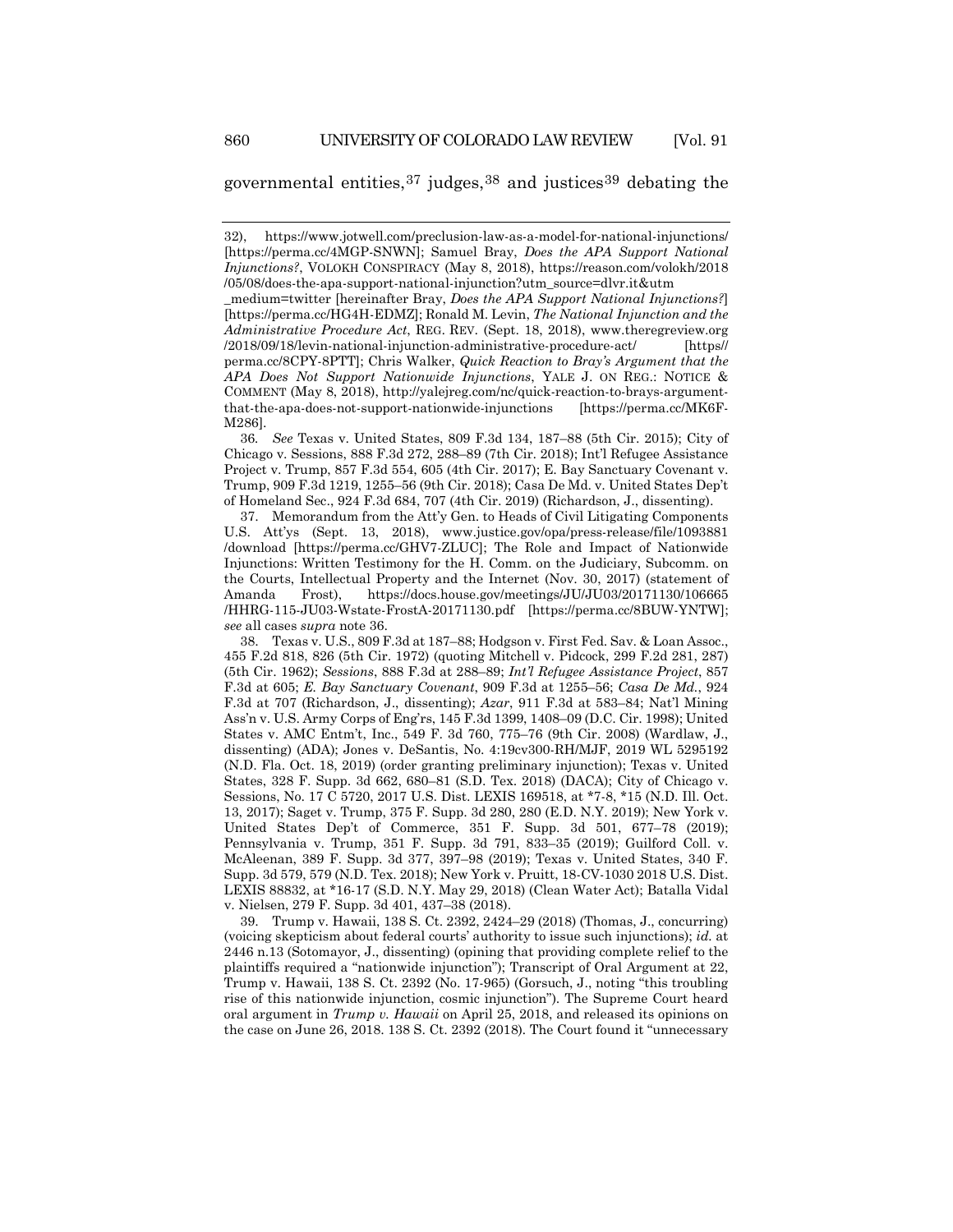propriety and even legality of the "nationwide injunction" grows, the definition and understanding of what exactly constitutes a "nationwide injunction" is surprisingly thin. It is not completely clear what anyone means when they use this terminology to refer to an injunction. I realized that, instead of defending these injunctions and making a stronger scholarly case for them than what had been put forth thus far, I needed to first address questions of basic definition. What do scholars, litigants, judges, and justices mean when we say "nationwide," "national," "universal," or "defendant-oriented" injunctions? We need clarification on basic definition before progressing to arguments for evisceration or exoneration of "nationwide injunctions."

Drawing from the literature, we could define a "nationwide injunction" as an injunction with the following features: (1) no geographic limitations and (2) benefits to people beyond named plaintiffs or plaintiff classes. What if evaluating the two components of this potential definition of "nationwide injunctions" reveals that the targeted injunctions are not unique in the ways that current scholarship presumes? Are the only salient characteristics of these injunctions that they have no geographic limitation on their scope and that they benefit people beyond named plaintiffs or defined plaintiff classes? Or are there other distinctive attributes of the debated injunctions that have been overlooked in discussion so far? If most injunctions that federal judges and justices issue do not have any limitations on their geographical scope, and if there is no requirement that federal judges limit injunctions to ensure that they only benefit named plaintiffs or defined plaintiff classes, then maybe we should figure out what "nationwide injunctions" are.[40](#page-14-0) Indeed, those interested should figure out what is so special about these "nationwide injunctions" before advocating for their demise.

With the understanding that it is futile, at best, and carries potentially dangerous consequences, at worst, to debate the pro-

to consider the propriety of the nationwide scope of the injunction issued by the District Court" because the Court reversed the District Court decision on other grounds. *Id.* at 2423.

<span id="page-14-0"></span><sup>40.</sup> This type of injunction is not necessarily prophylactic or preventative. A prophylactic injunction prohibits conduct that might otherwise be legal or requires conduct that is not necessarily legally required otherwise. For further exploration of these injunctions, see Portia Pedro, The Myth of the "Nationwide Injunction" (2019) (unpublished manuscript) (on file with author) (arguing that there is nearly nothing unique about the so-called "nationwide injunction" beyond that the injunction is for a public law claim and against a governmental defendant).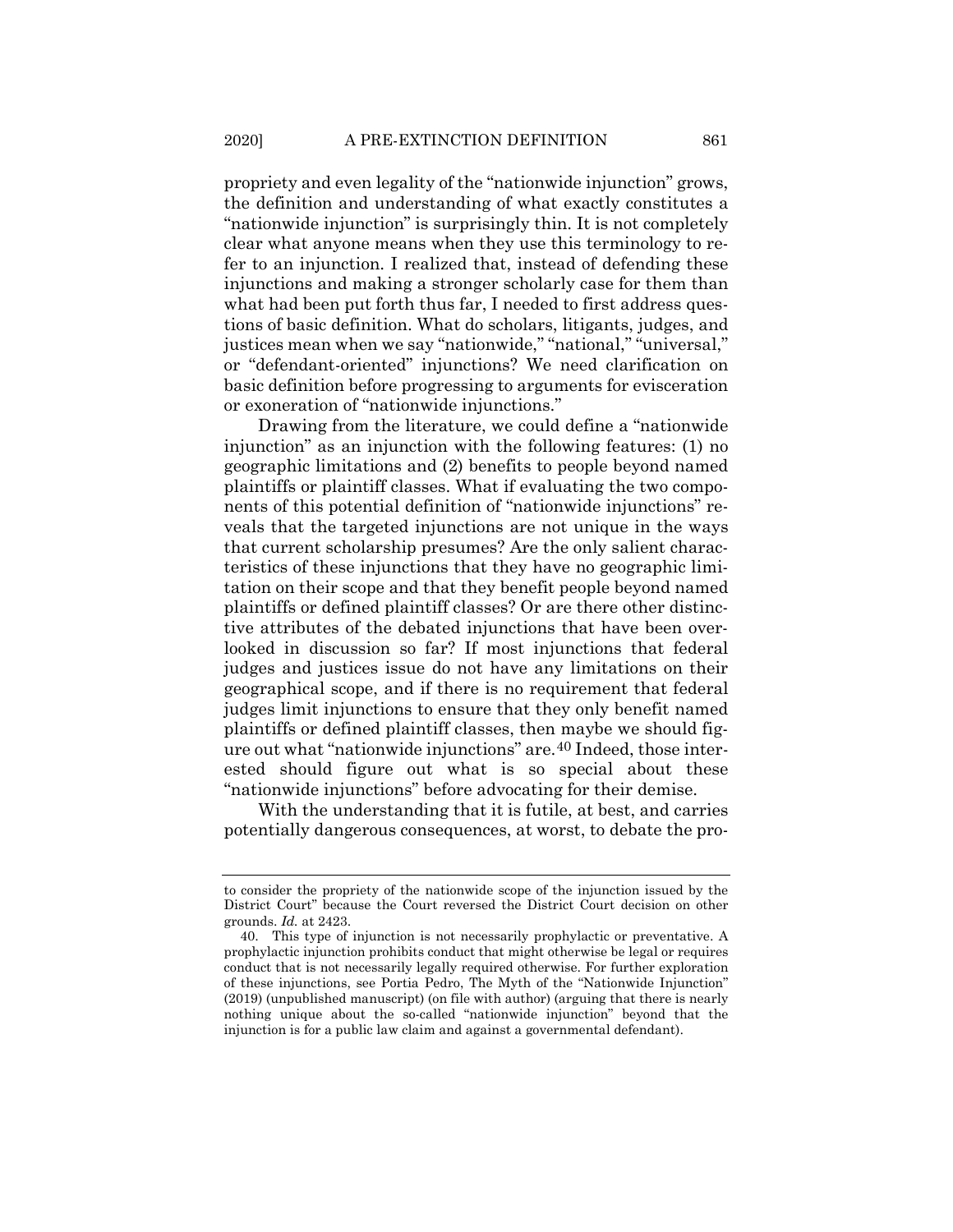priety and legality of a remedy without understanding what the remedy at issue *is*, this Essay poses, in Part I, several questions central to figuring out what these so-called "nationwide injunctions" are:

- What characteristics define these targeted injunctions?
- How do these injunctions compare to other injunctions?
- Is there something unique about the actions prohibited or required by these injunctions?

Part II explains that the problem isn't merely one of nomenclature. Bickering over the term with which we refer to these targeted injunctions does not do much if there is still little agreement as to what is central to these injunctions and what is at stake in allowing courts to continue issuing them or urging courts to stop doing so. Part III argues that continuing to debate injunctions in isolation from any developed, conceptual framework leads to potentially misguided arguments. In the Conclusion, I highlight what may be at stake if there is not a conceptual framework for the debate. In the Afterword, I discuss some of the tensions unearthed as I worked to incorporate a personal component in this scholarly project.

Calling attention to this lack of clarity and defining what is actually at the core of the dispute<sup>[41](#page-15-0)</sup> will likely change the questions that we should ask and the potential paths forward. Before we continue in this "nationwide injunctions" debate, we should define and agree upon what it is that we are debating.

As we do so, it is important to take stock of what types of concerns we are considering as scholars debate "nationwide injunctions." The balance of criticisms regarding the targeted injunctions involve issues that are structural, jurisprudential, prudential, and formalist in ways that would curtail "nationwide injunctions" to protect Article II actors, to the relative detriment of those injured by Article II actors. There has been compara-

<span id="page-15-0"></span><sup>41.</sup> Other scholars also are engaging in this quest. *See* Morley, *Disaggregating Nationwide Injunctions*, *supra* note [32,](#page-9-1) at 9 ("I hope that scholars engage with figuring out what the salient characteristics and groupings, if any, of the targeted injunctions are.").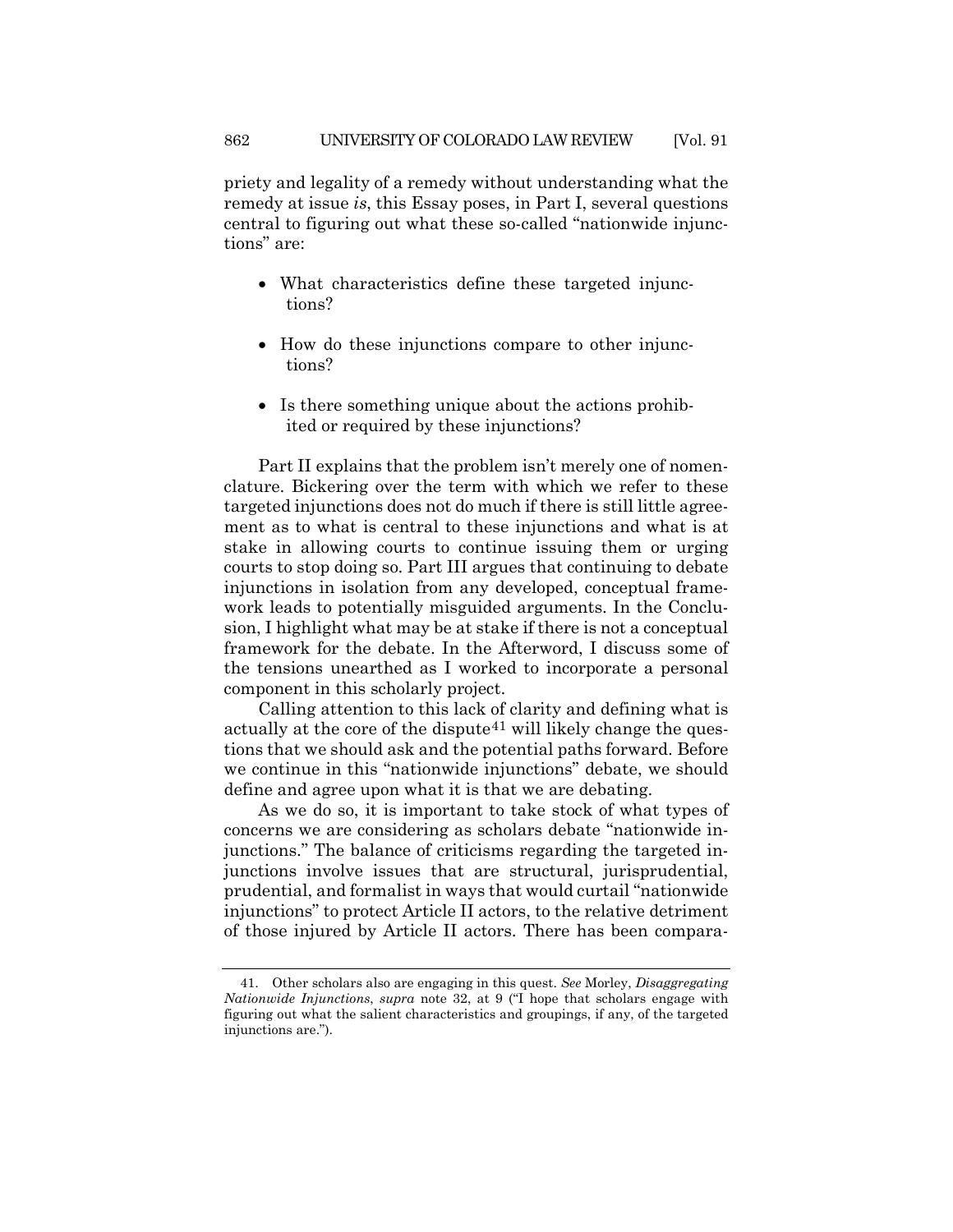tively little focus on the potential costs of curtailing "nationwide injunctions" for those injured by Article II actors—marginalized communities in particular. What are the downsides of cutting off, or severely limiting access to, meaningful relief? For me, it is worrisome that our scholarly community has begun making recommendations about "nationwide injunctions" without even knowing the costs to marginalized communities, let alone including those concerns as part of this discussion and our analyses.

#### I. NOT A MERE QUESTION OF NOMENCLATURE

Although courts have issued the targeted injunctions in a wide variety of cases,  $42 \text{ most everyone refers to the purportedly}$  $42 \text{ most everyone refers to the purportedly}$ problematic type of injunction in a similar way—as "nationwide," "national,"[43](#page-16-1) "universal,"[44](#page-16-2) "defendant-oriented,"[45](#page-16-3) or even "cosmic"[46](#page-16-4) injunctions. I am far from the first scholar to take issue with what seems to be the current naming convention for these injunctions. Beginning at the 2018 Junior Faculty Federal Courts Workshop, held at the University of Oklahoma, many started jokingly referring to these injunctions as "Voldemort[47](#page-16-5) injunctions" because of the seeming elusiveness of a

<span id="page-16-1"></span><span id="page-16-0"></span><sup>42</sup>*. Compare* Int'l Refugee Assistance Project v. Trump, 857 F.3d 554 (4th Cir. 2017), *with* Hodgson v. First Fed. Sav. & Loan Assoc., 455 F.2d 818 (5th Cir. 1972), and Nat'l Mining Ass'n v. U.S. Army Corps of Eng'rs, 145 F.3d 1399 (D.C. Cir. 1998).

<sup>43</sup>*. See, e.g.*, Bray, *Multiple Chancellors*, *supra* not[e 35.](#page-12-3)

<sup>44</sup>*. See* Wasserman, *supra* note [35.](#page-12-3)

<sup>45</sup>*. See* Morley, *Disaggregating Nationwide Injunctions*, *supra* not[e 32.](#page-9-1)

<span id="page-16-4"></span><span id="page-16-3"></span><span id="page-16-2"></span><sup>46.</sup> Transcript of Oral Argument at 73, Trump v. Hawaii, 138 S. Ct. 2392 (2018) (No. 17–65), (Gorsuch, J.).

<span id="page-16-5"></span><sup>47.</sup> Voldemort, or "Lord Voldemort," is a villain in the *Harry Potter* book and movie series to whom other characters often refer by saying "You-Know-Who" or "He-Who-Must-Not-Be-Named." J.K. ROWLING, HARRY POTTER AND THE DEATHLY HALLOWS 456 (Scholastic 2007) [hereinafter DEATHLY HALLOWS]; J.K. ROWLING, HARRY POTTER AND THE HALF-BLOOD PRINCE 8 (Scholastic 2005); J.K. ROWLING, HARRY POTTER AND THE ORDER OF THE PHOENIX 251 (Scholastic 2003); J.K. ROWLING, HARRY POTTER AND THE GOBLET OF FIRE 141–42, 593, 595 (Scholastic 2000); J.K. ROWLING, HARRY POTTER AND THE SORCERER'S STONE 11, 100 (Scholastic 1997); *see also* Darby Dickerson, *Professor Dumbledore's Advice for Law Deans*, 39 U. TOL. L. REV. 269, 292 (2008) (noting that many characters in the book did not say Voldemort's name because of their fear of him and that only a few courageous characters said "Voldemort" out loud). Only Voldemort's bravest rivals would dare to speak his name aloud because doing so, through a magic spell, enabled Voldemort's army to track the speaker down for punishment or death. DEATHLY HALLOWS, *supra* at 389–90 (a character explains that Voldemort's supporters are using magic to locate anyone who says "Voldemort"). Even though Professor Alan Trammell has insisted that someone should include "Voldemort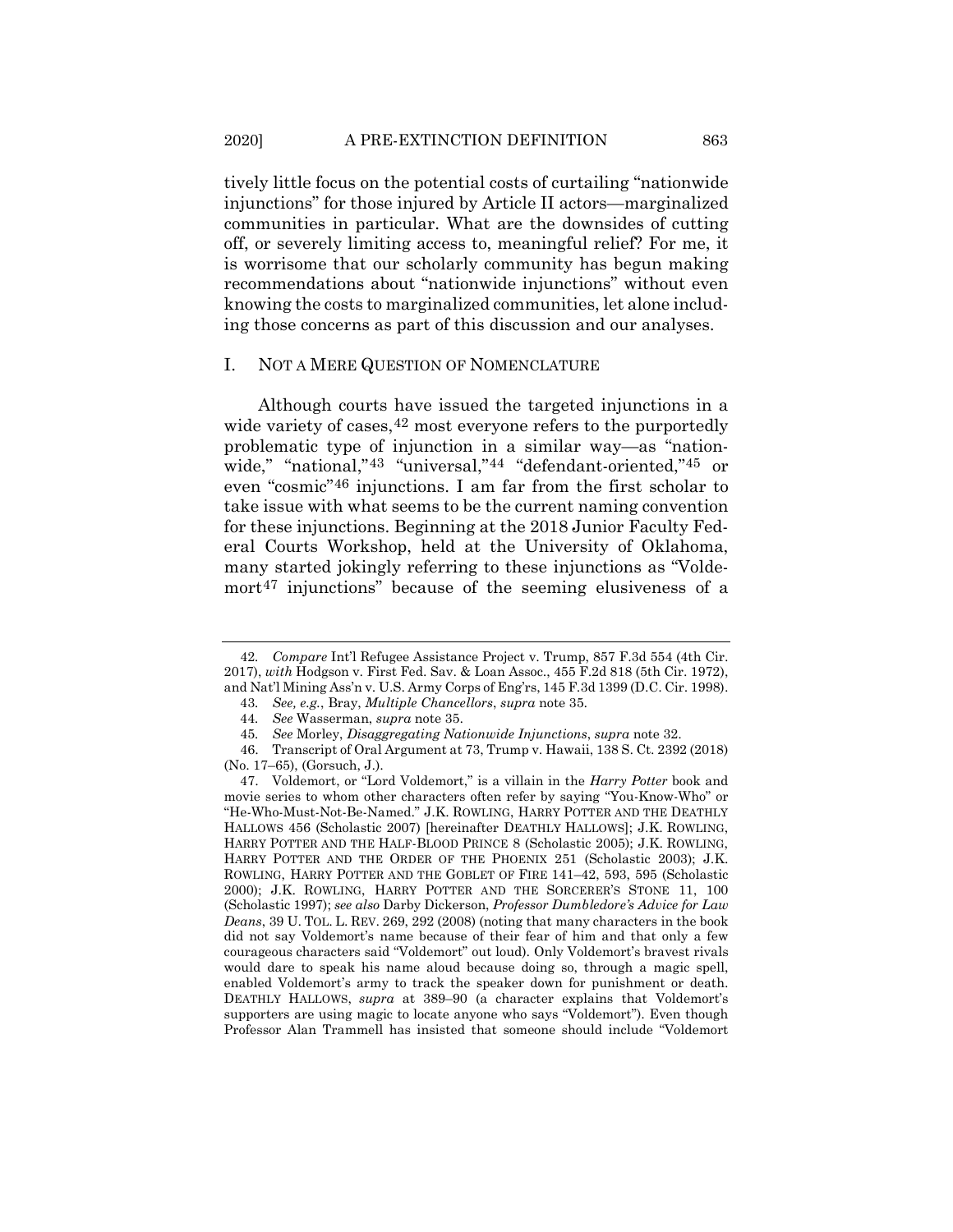proper moniker.[48](#page-17-0) Several scholars have noted that the terms "nationwide injunctions" and "national injunctions" are mislead-ing and inapt<sup>[49](#page-17-1)</sup> for various reasons,<sup>[50](#page-17-2)</sup> and some have written extensively about the terminology, saying that this is a question of nomenclature.[51](#page-17-3)

I agree with Professor Howard Wasserman that the term "nationwide injunction" has a nomenclature problem. But the problem with referring to the geographic scope of the injunction is not repaired by changing "nationwide" to "universal" in order to refer to the beneficiaries.[52](#page-17-4) Instead, I contend that the glitch in the "nationwide injunctions" debate goes far beyond a misleading misnomer. Regardless of whether one calls the targeted injunctions "nationwide," "national," "universal," or "defendantoriented," we do not yet have a functional definition of what this type of injunction is or how it differs from other injunctions, so we don't yet actually know if a "nationwide injunction," by any name, is actually a "type" of injunction. All discussion of ending these injunctions should pause until we have a clear understanding of what they entail and what might be lost if lower federal courts or all federal courts stopped granting this relief.

injunctions" in a publication (and I think that he is correct about that), he is in no way to blame for my perhaps overly substantial treatment of this subject in citation.

<span id="page-17-0"></span><sup>48.</sup> No self-respecting *Harry Potter* fan (especially not one who has proudly waited outside of a New York bookstore for the stroke of midnight in order to receive a preordered hardcover copy of the final book in the series) would let it go without saying that calling these injunctions "Voldemort injunctions" would be to misname a misnomer. Unlike the fear of retribution or death for *Harry Potter* characters saying "Voldemort," the problem here is that "nationwide injunctions" do not yet have a clear definition or accurate title, not that they have a fitting name that people are too scared to utter aloud.

<span id="page-17-1"></span><sup>49.</sup> Amanda Frost, *supra* note [35;](#page-12-3) Wasserman, *supra* note [35;](#page-12-3) Morley, *Nationwide Injunctions, Rule 23(B)(2), and the Remedial Powers of the Lower Courts*, *supra* note [35;](#page-12-3) Bray, *Multiple Chancellors*, *supra* note [35,](#page-12-3) at 419 n.5.

<span id="page-17-2"></span><sup>50.</sup> Although Professor Amanda Frost also calls these injunctions "nationwide," like Professor Samuel Bray calls them "national," Frost seems to agree with Wasserman that the question of "nationwide" injunctions is really whom they benefit, not their geographical scope. Frost, *supra* not[e 35,](#page-12-3) at 1067, 1069 ("[C]ourts have issued nationwide injunctions barring the executive from enforcing federal laws and policies against anyone, not just the plaintiffs in the case before them," calling these injunctions "a remedy that extends beyond the parties.").

<span id="page-17-3"></span><sup>51.</sup> Wasserman, *supra* note [35,](#page-12-3) at 338, 349–53.

<span id="page-17-4"></span><sup>52</sup>*. Id.*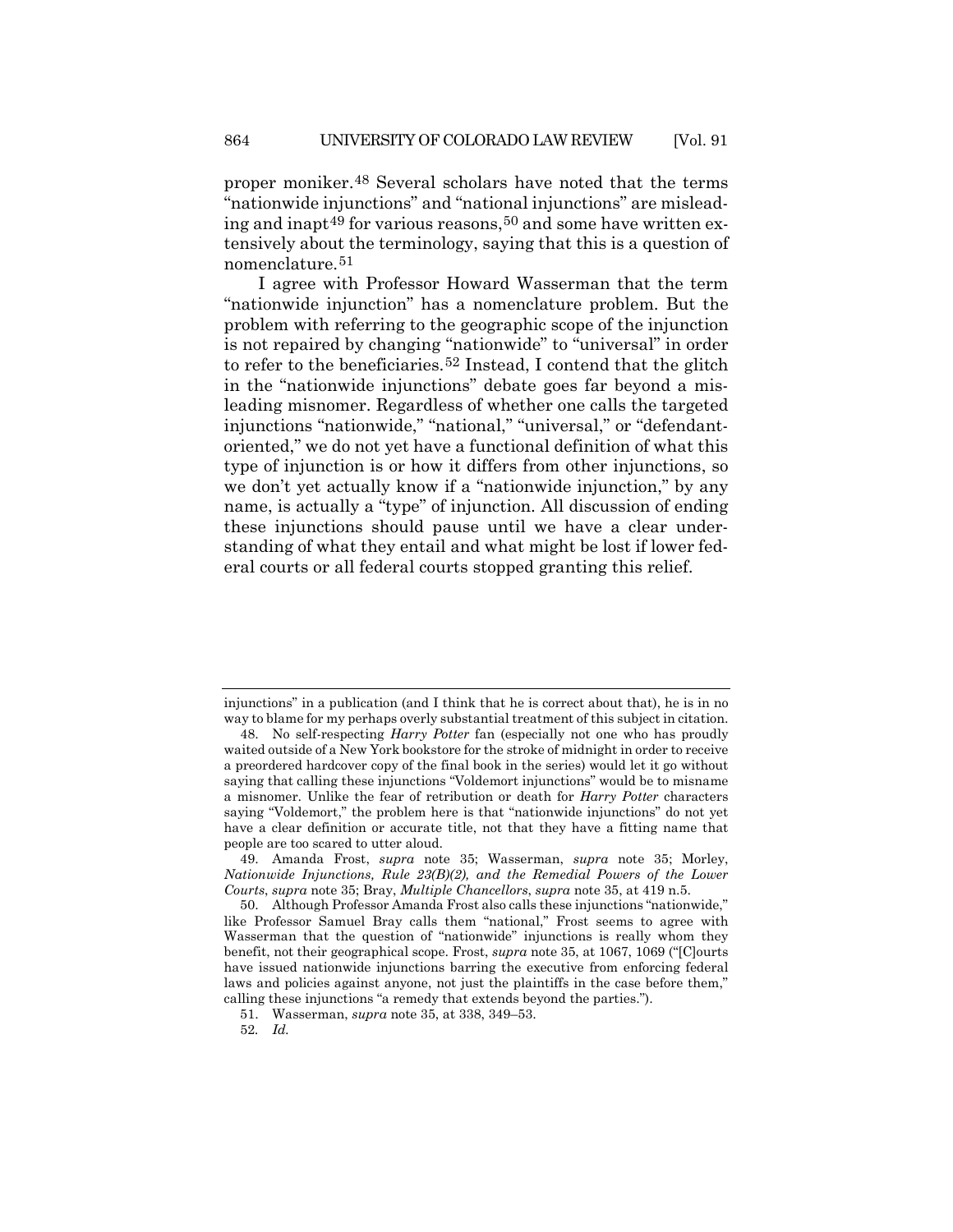### II. DEFINITIONAL QUESTIONS

Does this debate actually center on "nationwide injunctions," and, if so, is it accurate to define "nationwide injunctions" as injunctions with the following features: (1) no geographic limitations and (2) benefits to people beyond named plaintiffs or defined plaintiff classes, even when the right may be individuated<sup>[53](#page-18-0)</sup> or even when the benefits of the injunction may be divisible?[54](#page-18-1) If this is how we define "nationwide injunctions," then, for over fifty years<sup>[55](#page-18-2)</sup> and, perhaps, for over one hundred years,[56](#page-18-3) federal judges have been issuing "nationwide injunctions" and the Supreme Court has been affirming as well as issuing "nationwide injunctions."[57](#page-18-4) Moreover, when the Supreme Court has reversed a lower court decision that could be described as involving a "nationwide injunction," the reversal has been on

<span id="page-18-5"></span><span id="page-18-0"></span><sup>53.</sup> That a right is individuated means that one group member may be more or less injured than another group member such that the harm and remedies may be individualized. *See* Heather K. Gerken, *Understanding the Right to an Undiluted Vote*, 114 HARV. L. REV. 1663, 1681 (2001) (explaining that, in terms of vote dilution, the right to vote is "unindividuated among members of the group; no group member is more or less injured than any other group member").

<span id="page-18-1"></span><sup>54.</sup> The *right* could be technically divisible, meaning that the governmental entity could refrain from applying the challenged policy or provision to a named plaintiff and could continue applying the policy or provision to every other person similarly situated. And *enforcement* could be divisible, meaning that only a named plaintiff could bring an enforcement action; other persons similarly situated could not bring an enforcement action unless they filed, litigated, and won their own case (likely without the benefit of preclusion). *See* Wasserman, *supra* note [35,](#page-12-3) at 371 ("Divisible rights belong to the plaintiffs alone and can be remedied by a limited injunction protecting the plaintiffs alone. With indivisible rights, the rights of one person cannot be separated from the rights of others, thus a remedy benefitting one person must benefit other people similarly situated.").

<span id="page-18-2"></span><sup>55.</sup> Bray, *Multiple Chancellors*, *supra* note [35,](#page-12-3) at 424–44, 438 (arguing that federal courts declined to issue "national injunctions" prior to 1963, the year in which Bray argues courts issued "the first national injunction in the United States").

<span id="page-18-3"></span><sup>56.</sup> Sohoni, *supra* note [35,](#page-12-3) at 922–26, 973–79 (arguing that courts issued the first "universal injunction" of federal law in 1913 and that courts issued the first injunction that was not limited to named plaintiffs to prevent enforcement of a state law in 1925).

<span id="page-18-4"></span><sup>57</sup>*. See, e.g.*, Trump v. Hawaii, 138 S. Ct. 2392, 2423 (2018) (holding that the grant of a preliminary injunction was an abuse of discretion, but noting that "[o]ur disposition of the case makes it unnecessary to consider the propriety of the nationwide scope of the injunction issued by the District Court"); Trump v. Int'l Refugee Assistance Project, 137 S. Ct. 2080, 2088–89 (2017) (granting, in part, the government's application to stay "nationwide injunctions" and leaving some portions of the injunctions in place); Lewis v. Casey, 518 U.S. 343, 358–64 (1996) (holding that the injunction was not supported by the facts presented and was thus too broad in scope); *see also* Sohoni, *supra* not[e 35,](#page-12-3) at 922–26, 973–79.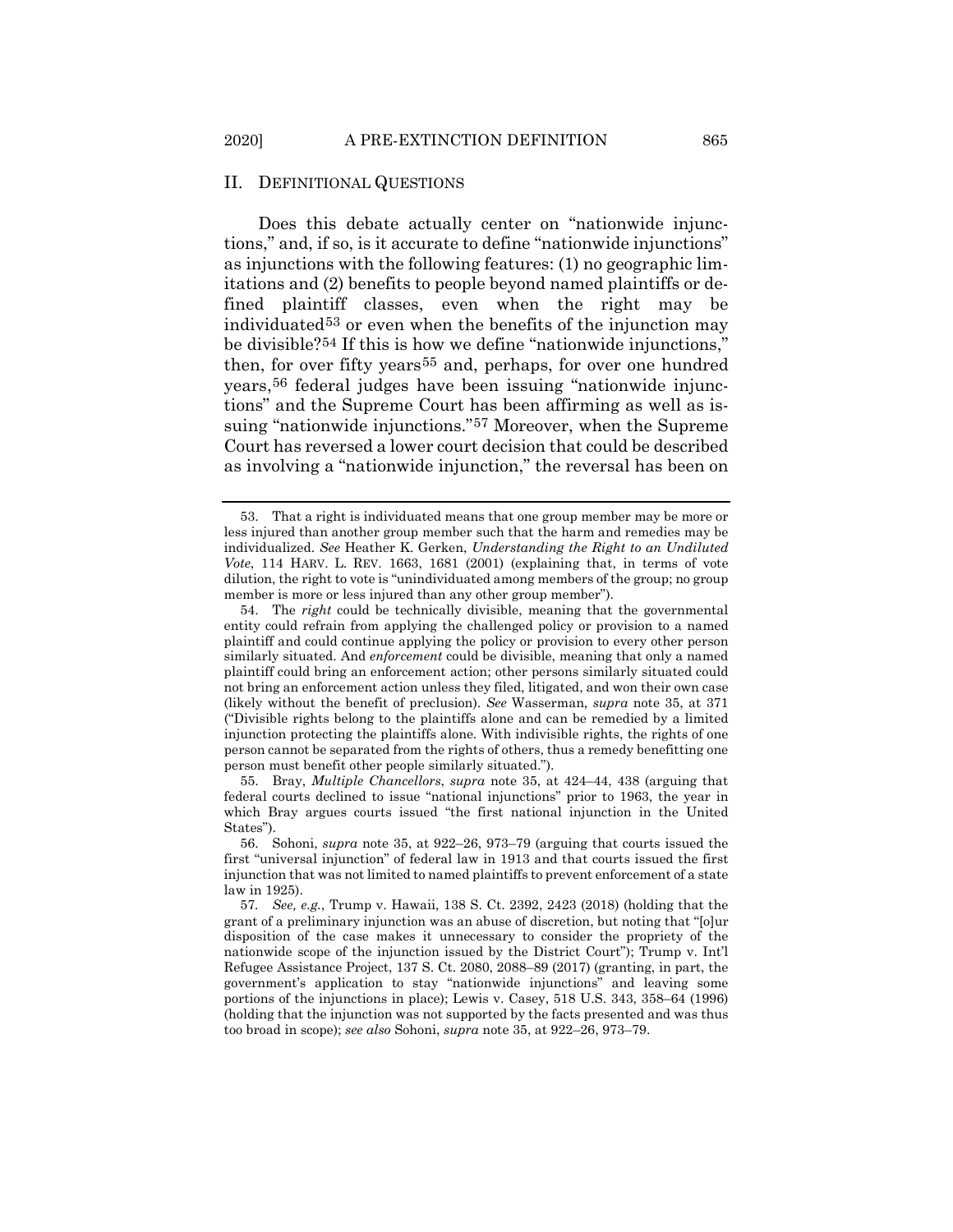<span id="page-19-1"></span>grounds unrelated to the "nationwide injunction" nature of the remedy.[58](#page-19-0) Although federal courts have been issuing such injunctions for a century (or at least a half a century) without scholars, litigants, and judges questioning their propriety, these orders have recently come under intense fire.

Critics have a broad range of concerns with these injunctions, including that the targeted injunctions are inappropriate or problematic for jurisdictional (which includes historical), jurisprudential, prudential, or substantive reasons. These four categories of criticism can be summarized as follows:

- Jurisdictional Criticism: The core of the jurisdictional criticisms is that none of Article III of the U.S. Constitution, the judiciary's equitable powers, the Federal Rules of Civil Procedure, or remedial doctrine give federal courts authority over the cases in question, the claims at issue, or the authority to issue this type of injunction, with benefits extending to entities outside of the defined class and named plaintiffs.
- Jurisprudential Criticism: At the heart of the jurisprudential criticisms of "nationwide injunctions" is the idea that, even if federal courts do have the authority to issue such injunctions, various legal principles—agency non-acquiescence, avoiding inconsistent judgments, decreasing forum shopping, and matching the scope of relief to the extent of the established violation—counsel against courts using that power to issue "nationwide injunctions."
- Prudential Criticism: The primary prudential arguments against "nationwide injunctions" include concerns regarding separation of powers; concerns for promoting percolation of cases in the federal judicial system; and concerns that, because the precedential reach of lower federal courts is geographically limited or nonexistent, those lower federal courts should not be able to bind federal gov-

<span id="page-19-0"></span><sup>58</sup>*. See* cases cited *supra* note [57.](#page-18-5)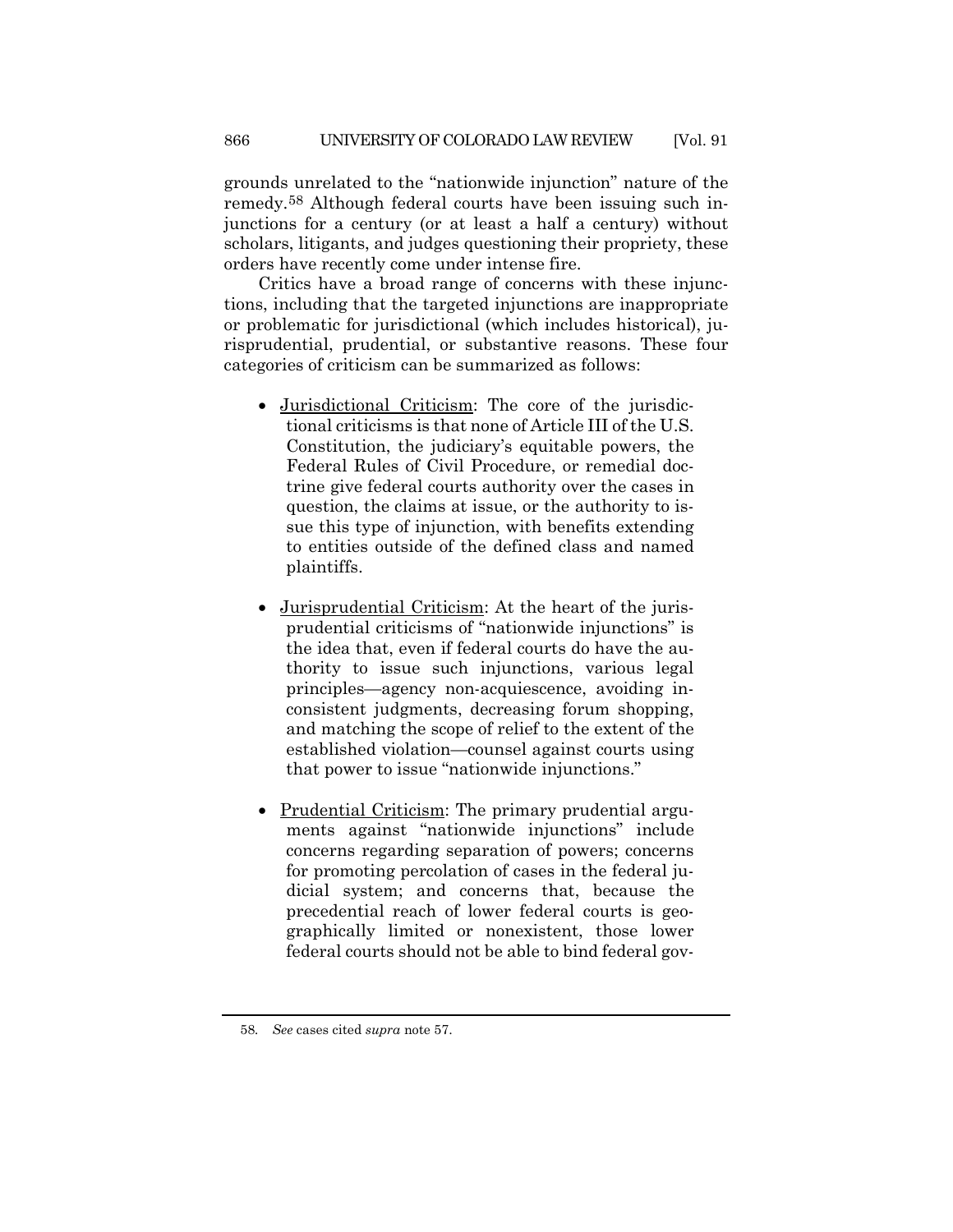ernmental entities, or perhaps other entities, across the entire country or beyond.

• Substantive Criticism: The substantive arguments against "nationwide injunctions" turn on the idea that the court issuing the injunction may be wrong on the merits in its decision to do so, so federal courts (or at least lower federal courts) should refrain from issuing these injunctions altogether.[59](#page-20-0)

A potential difficulty with defining a "nationwide injunction" as an injunction with no geographic limitation that protects people beyond named plaintiffs or named plaintiff classes is, therefore, that the first portion of the definition (an injunction with no geographic limitation) might aptly describe the majority of injunctions that federal judges and justices issue. Federal courts issue nearly no injunctions with geographic limitations.[60](#page-20-1) Another potential problem in this draft definition of "nationwide injunctions" lies in the second part of the definition—that the injunction protects people beyond named plaintiffs or named plaintiff classes. However, to the extent that there is a litigantspecific characteristic of injunctions (or of a rule limiting injunctions), it is that injunctions are limited to named defendants (not named plaintiffs), if even that.[61](#page-20-2)

<span id="page-20-3"></span><span id="page-20-0"></span><sup>59</sup>*. See* Portia Pedro, *supra* note 40 (citing Bray, *Multiple Chancellors*, *supra*  note [35;](#page-12-3) Morley, *Nationwide Injunctions, Rule 23(B)(2), and the Remedial Powers of the Lower Courts*, *supra* note [35;](#page-12-3) Cass, *supra* note 37 (manuscript at 1); Frost, *supra* note [35;](#page-12-3) Wasserman, *supra* note [35;](#page-12-3) Russell L. Weaver, Nationwide Injunctions (2019) (unpublished manuscript) (on file with author); Wheeler, *supra* note [35](#page-12-3) (argument limited to preliminary injunctions); Berger, *Nationwide Injunctions Against the Federal Government*, *supra* not[e 35\)](#page-12-3).

<span id="page-20-1"></span><sup>60.</sup> "[N]o one denies that district courts have the power to enjoin a defendant's conduct anywhere in the nation (indeed, the world) as it relates to *the plaintiff*; rather, the dispute is about *who* can be included in the scope of the injunction, not *where* the injunction applies or is enforced." Frost, *supra* not[e 35,](#page-12-3) at 1071 (emphasis in original) (citation omitted). There is typically no geographic constraint on where a judgment can be enforced regardless of whether the judgment is for money damages or equitable relief. *See* U.S. CONST. art. IV, § 1, cl. 3 ("Full Faith and Credit shall be given in each State to the . . . judicial Proceedings of every other State.").

<span id="page-20-2"></span><sup>61</sup>*. See* Fed. R. Civ. P. 65; Plant v. Does, 19 F. Supp. 2d 1316, 1319–20 (S.D. Fla. 1998) (holding that the law would not permit plaintiffs to obtain an injunction "to prevent the unknown parties from engaging in what might be illegal behavior in the future" and that the plaintiffs had not established jurisdiction); Brockum Co., a Div. of Krimson Corp. v. Various John Does, 685 F. Supp. 476, 478 (E.D. Pa. 1988) (holding that a "nationwide injunction" against unnamed defendants was an inappropriate remedy for merchandise bootlegging); Rock Tours, Ltd. v. Does, 507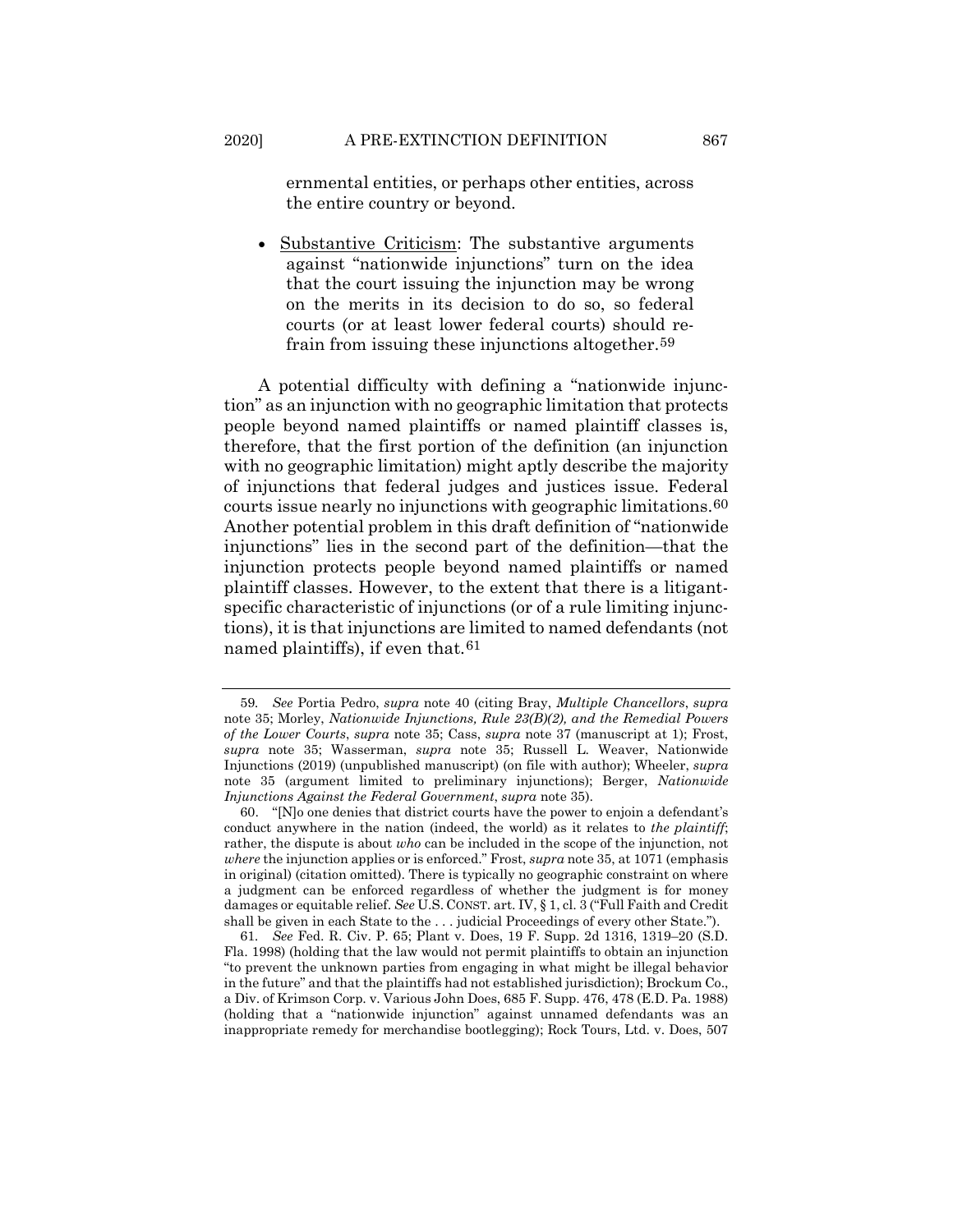However we describe the targeted injunctions, they are not monolithic. Yet current discussion does not lay out the various fault lines or their import for the debate. Some of the targeted injunctions are preliminary<sup>[62](#page-21-0)</sup> while others are permanent.<sup>63</sup> Is there a difference in the propriety of these injunctions, or federal court authority to issue them, that depends on whether the injunction is preliminary or permanent?[64](#page-21-2) Similarly, some of the

<span id="page-21-1"></span>63*. See* Hodgson v. First Fed. Sav. & Loan Assoc., 455 F.2d 818, 827 (5th Cir. 1972); Nat'l Mining Ass'n v. U.S. Army Corps of Eng'rs, 145 F.3d 1399, 1408–09 (D.C. Cir. 1998); New York v. U.S. Dep't of Commerce, 351 F. Supp. 3d at 673.

<span id="page-21-2"></span>64*. See* Wheeler, *supra* note [35,](#page-12-3) at 211–15 (discussing the difference between preliminary and permanent injunctions and their role in "nationwide injunctions"); Bray, *Multiple Chancellors*, *supra* note [35,](#page-12-3) at 418–19 (citing to *Texas v. United States* and *Washington v. Trump* as examples of "nationwide preliminary injunctions"); Shae Yatta Harvey, *National, Multi-District Preliminary Tour Injunctions: Why the Hesitation?,* 40 IDEA 195, 196–98 (2000) (discussing the use of national, multi-district preliminary injunctions while music groups are on tour in order to protect their trademarks); Siddique, *supra* note [35,](#page-12-3) at 2102; Frost, *supra* 

F. Supp. 63, 66 (N.D. Ala. 1981) (refusing to grant an injunction to the band STYX because the court lacked in personam jurisdiction over unnamed defendants); *cf.* World Wrestling Entm't v. John & Jane Does 1–100, No. 6:17-cv-504-Orl-40GJK, 2017 U.S. Dist. LEXIS 223372, at \*5–7 (M.D. Fla. Mar. 23, 2017) (granting an injunction against unnamed, unknown bootleggers selling unauthorized merchandise); SKS Merch, LLC v. Barry, 233 F. Supp. 2d 841, 851 (E.D. Ky. 2002) (granting the plaintiff's request for a "nationwide injunction" against unnamed defendants after unnamed defendants are provided with service). *But see* Gunn v. Univ. Comm. to End War in Viet Nam, 399 U.S. 383, 388 (1970) ("Rule 65(d) of the Federal Rules of Civil Procedure provides that any order granting an injunction 'shall be specific in terms' and 'shall describe in reasonable detail . . . the act or acts sought to be restrained.'"); Zepeda v. U.S. Immigration Naturalization Serv., 753 F.2d 719, 727 (9th Cir. 1983) ("A federal court may issue an injunction if it has personal jurisdiction over the parties and subject matter jurisdiction over the claim; it may not attempt to determine the rights of persons not before the court. Under Federal Rule of Civil Procedure 65(d), an injunction binds only 'the parties to the action, their officers, agents, servants, employees, and attorneys, and . . . those persons in active concert or participation with them who receive actual notice of the order . . . .' The district court must, therefore, tailor the injunction to affect only those persons over which it has power.").

<span id="page-21-0"></span><sup>62</sup>*. See* Texas v. United States, 809 F.3d 134, 187–88 (5th Cir. 2015); City of Chicago v. Sessions, 888 F.3d 272, 288–89 (7th Cir. 2018); Int'l Refugee Assistance Project v. Trump, 857 F.3d 554, 605 (4th Cir. 2017); E. Bay Sanctuary Covenant v. Trump, 909 F.3d 1219, 1255–56 (9th Cir. 2018); California v. Azar, 911 F.3d 558, 583–84 (9th Cir. 2018); City of Chicago v. Sessions, No. 17 C 5720, 2017 U.S. Dist. LEXIS 169518, at \*7–8, \*15 (N.D. Ill. Oct. 13, 2017); Saget v. Trump, 375 F. Supp. 3d 280, 378–79 (E.D.N.Y. 2019); New York v. U.S. Dep't of Commerce, 351 F. Supp. 3d 502, 615 (S.D.N.Y. 2019); Pennsylvania v. Trump, 351 F. Supp. 3d 791, 797–98 (E.D. Pa. 2019); Guilford Coll. v. McAleenan, 389 F. Supp. 3d 377, 391–99 (M.D.N.C. May 3, 2019); Texas v. United States, 340 F. Supp. 3d 579 (N.D. Tex. 2018); Batalla Vidal v. Nielsen, 279 F. Supp. 3d 401, 437–38 (E.D.N.Y. 2018); Jones v. DeSantis, No. 4:19cv300-RH/MJF, 2019 U.S. Dist. LEXIS 180624 (N.D. Fla. Oct. 18, 2019).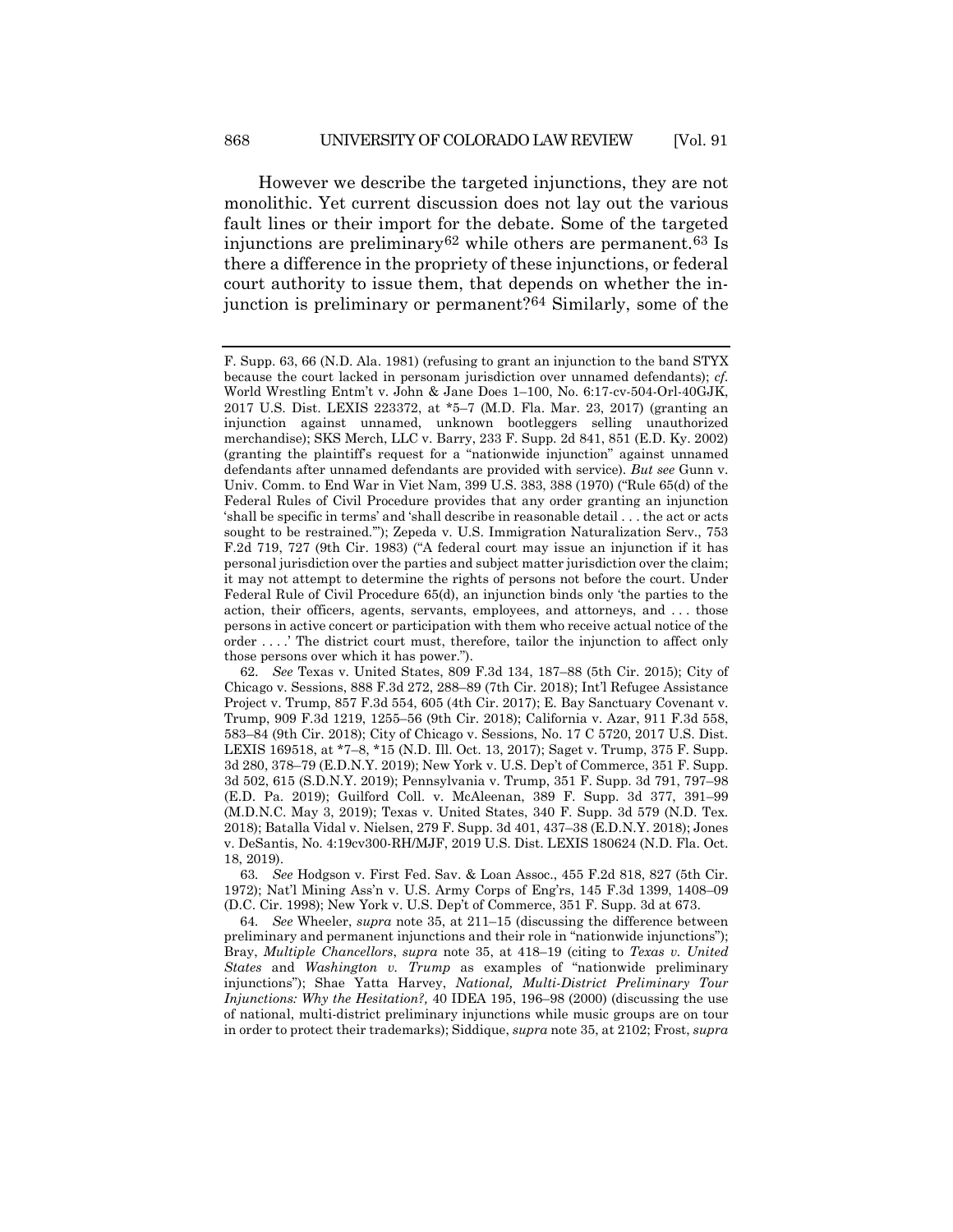targeted injunctions prevent the enforcement of executive actions or orders[65](#page-22-0) while others prevent the enforcement of statutory provisions[66](#page-22-1) or administrative agency actions.[67](#page-22-2) Should federal courts treat injunctions in all of these cases the same way, or is there something unique about federal courts enjoining executive orders, statutory provisions, and agency actions that we should consider in the debate and our proposals?

Many scholars focus on injunctions against the federal executive branch's unilateral actions and injunctions prohibiting the enforcement of federal law as embodied in a congressional statutory provision. Two stated reasons for this focus are that courts issue these types of injunctions more often to prevent the enforcement of federal law or policy[68](#page-22-3) and that most criticism of injunctions is specific to injunctions against the federal executive branch[.69](#page-22-4) However, few scholars explain whether the same concerns and proposals "will also apply to similar injunctions

note [35,](#page-12-3) at 1069 (discussing both permanent and preliminary injunctions in the context of "nationwide injunctions").

<span id="page-22-0"></span><sup>65</sup>*. See* Texas v. United States, 809 F.3d at 187–88 (DAPA); *Int'l Refugee Assistance Project*, 857 F.3d at 605 (Executive Order); *E. Bay Sanctuary Covenant*, 909 F.3d at 1255–56 (Executive Order); *Saget*, 375 F. Supp. 3d at 378–79; Pennsylvania v. Trump, 351 F. Supp. 3d at 833–35 (ACA); *Batalla Vidal*, 279 F. Supp. 3d at 437–38 (DACA).

<span id="page-22-1"></span><sup>66</sup>*. See Hodgson*, 455 F.2d at 826 (Age Discrimination in Employment Act); City of Chicago v. Sessions, 888 F.3d at 288–89 (34 U.S.C. § 10102); *Azar*, 911 F.3d at 583–84 (ACA); United States v. AMC Entm't, Inc., 549 F. 3d 760, 775–76 (9th Cir. 2008) (Wardlaw, J., dissenting) (ADA); City of Chicago v. Sessions, 2017 U.S. Dist. LEXIS 169518, at \*7–8, \*15 (34 U.S.C. § 10102); *McAleenan*, 389 F. Supp. 3d at 397; Texas v. United States, 340 F. Supp. 3d 579 (ACA); Jones v. DeSantis, 2019 U.S. Dist. LEXIS 180624, at \*1–3 (discussing a Florida constitutional amendment known as "Amendment 4" that would automatically restore the right of most people with felonies to vote).

<span id="page-22-2"></span><sup>67</sup>*. See Nat'l Mining Ass'n*, 145 F.3d at 1408–09 (Clean Water Act); New York v. Pruitt, 18-CV-1030 2018 U.S. Dist. LEXIS 88832 at \*16–17 (S.D.N.Y. May 29, 2018) (Clean Water Act); New York v. U.S. Dep't of Commerce, 351 F. Supp. 3d at 677–78 (Census).

<span id="page-22-3"></span><sup>68.</sup> Frost, *supra* not[e 35,](#page-12-3) at 1071; Bray, *Multiple Chancellors*, *supra* note [35,](#page-12-3) at 419, 419 n.6; Bagley & Bray, *supra* note [35;](#page-12-3) Berger, *Nationwide Injunctions Are Wrong*, *supra* note [35;](#page-12-3) Berger, *Nationwide Injunctions Against the Federal Government*, *supra* note [35;](#page-12-3) Bray, *Does the APA Support National Injunctions?*, *supra* note [35;](#page-12-3) Wasserman, *supra* note [35;](#page-12-3) Morley, *Public Law at the Cathedral*, *supra* note [35,](#page-12-3) at 2460; Morley, *Nationwide Injunctions, Rule 23(B)(2), and the Remedial Powers of the Lower Courts*, *supra* note [35;](#page-12-3) Siddique, *supra* not[e 35.](#page-12-3)

<span id="page-22-4"></span><sup>69.</sup> Frost, *supra* not[e 35,](#page-12-3) at 1071, 1071 n.25; Bray, *Multiple Chancellors*, *supra* note [35,](#page-12-3) at 419 n.6; Wasserman, *supra* note [35;](#page-12-3) Morley, *Public Law at the Cathedral*, *supra* not[e 35.](#page-12-3)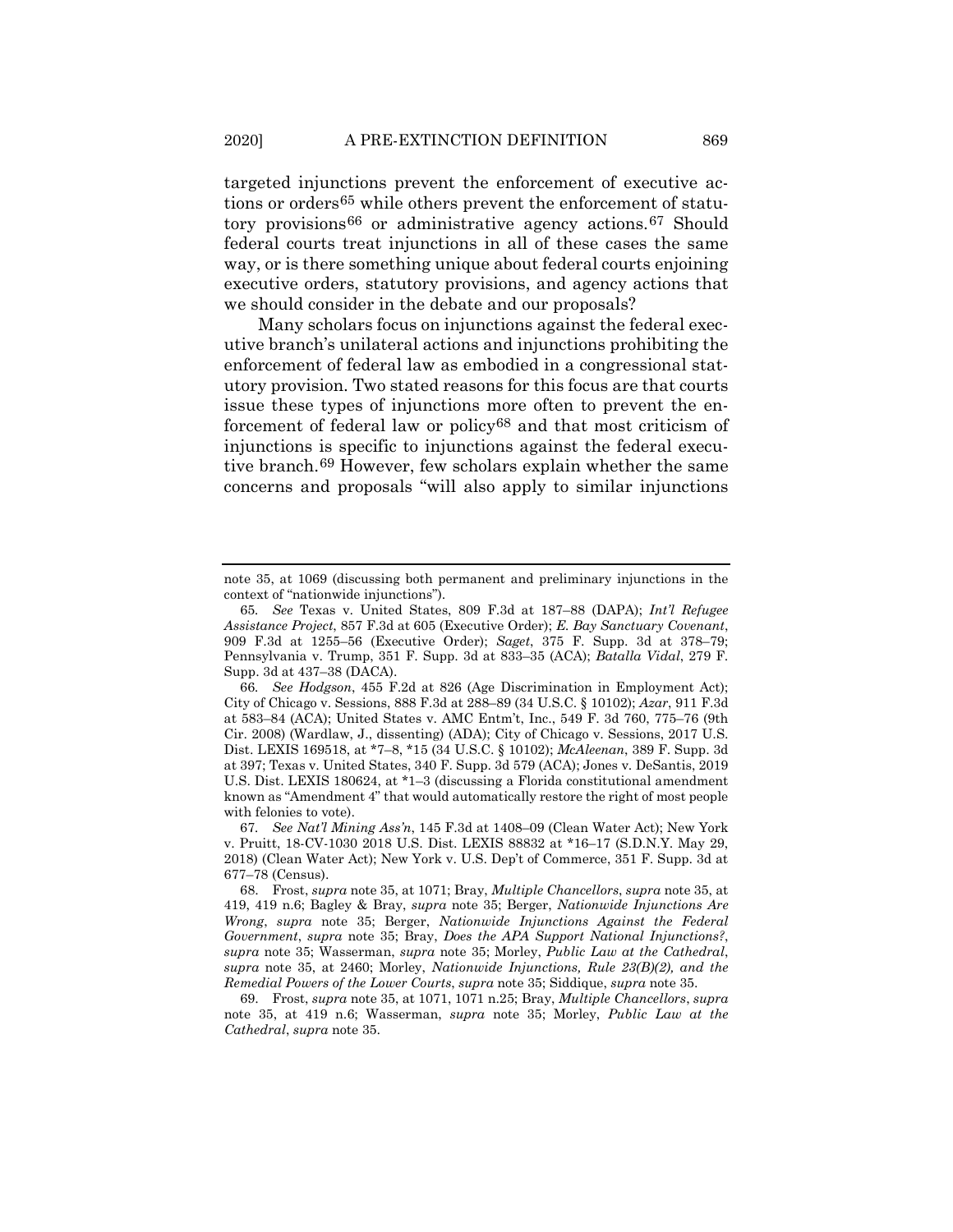against states and private parties"[70](#page-23-0) or whether their proposals offer the same protections to those entities. But some injunction scholars may share a parallel concern for state governmental defendants in cases of statewide importance.[71](#page-23-1) Should injunctions that benefit beyond the named plaintiffs be prohibited only against federal entities and not against state or other local entities?[72](#page-23-2)

In a related discussion of whether "nationwide injunction" concerns are limited to federal courts, Professor Samuel Bray suggests that federal courts should not grant the targeted injunctions against federal or state defendants, but he leaves open the question regarding the authority for, and propriety of, similar state-court injunctions.[73](#page-23-3) To properly identify the most important features of these types of injunctions—when they originated and why they originated—and to make decisions regarding the propriety of courts issuing these injunctions, it would seem that one would need to have more answers than questions regarding what a "nationwide injunction" is. These questions are rooted in the definitional concerns about nomenclature identified at the beginning of this section and we don't have answers to these questions yet.

### III. A POORLY CONCEPTUALIZED TARGET BEGETS MISGUIDED **CRITICISM**

It is nearly impossible to have a meaningful debate about proper limits on the scope of injunctive relief without having clearly defined the characteristics of the remedy on the chopping block. I worry that the failure to define and understand what we

<span id="page-23-0"></span><sup>70.</sup> Frost, *supra* note [35,](#page-12-3) at 1071; *see also* Amdur & Hausman, *supra* note [35,](#page-12-3) at 55 (noting that "statewide injunctions are a problem for many of [Samuel Bray's] rationales").

<span id="page-23-1"></span><sup>71</sup>*. See, e.g.* Amdur & Hausman, *supra* not[e 35,](#page-12-3) at 54–55 (discussing "statewide injunctions" and injunctions preventing enforcement of state and local policies); Siddique, *supra* note [35,](#page-12-3) at 2115–16 (discussing the need to preserve state law comity when issuing "nationwide injunctions"); Sohoni, *supra* not[e 35.](#page-12-3)

<sup>72.</sup> Amdur & Hausman, *supra* not[e 35,](#page-12-3) at 54–55.

<span id="page-23-3"></span><span id="page-23-2"></span><sup>73.</sup> Bray, *Multiple Chancellors*, *supra* not[e 35,](#page-12-3) at 424 (noting that this "depends on a state's preference either for speedy resolution of legal questions or for an accumulation of multiple judicial opinions (in hope of epistemic advantages)," but not clarifying what entity decides a state's preference). *See also* Amdur & Hausman, *supra* not[e 35,](#page-12-3) at 55 (discussing shopping regarding state and federal judges issuing conflicting injunctions); Siddique, *supra* note [35,](#page-12-3) at 2115–16 (discussing the need to preserve state law comity when issuing "nationwide injunctions"); Sohoni, *supra* not[e 35.](#page-12-3)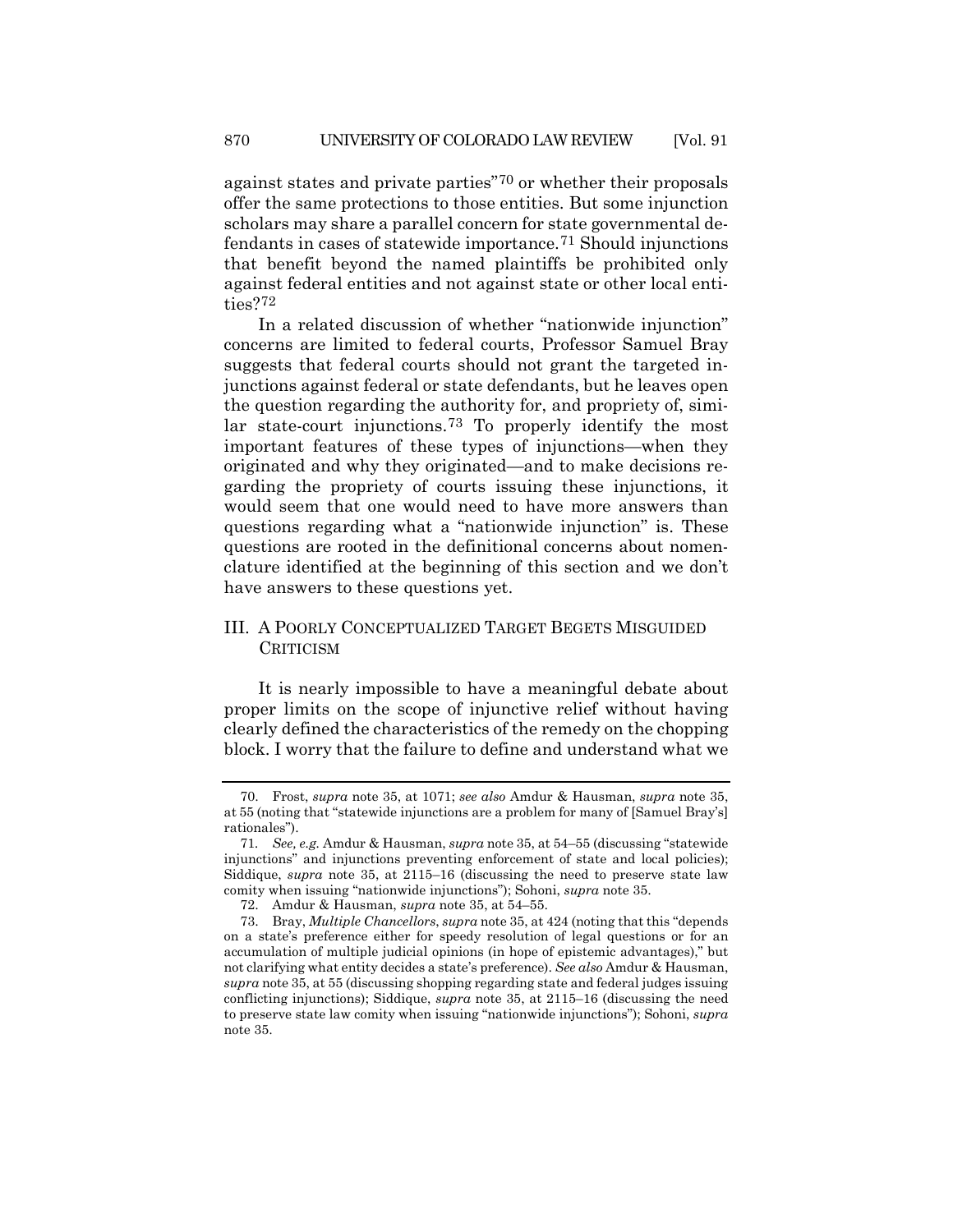mean when we say "nationwide injunctions" has warped the debate. The potential ideological bias in framing the targeted injunctions as "nationwide injunctions" also serves to make these injunctions seem legally exceptional and controversial even if they aren't. Continuing to debate a poorly theorized so-called category of injunctions leads to potentially misguided arguments. In his influential article on these injunctions, *Multiple Chancellors: Reforming the National Injunction*,[74](#page-24-0) Professor Samuel Bray discusses the implications of moving from the 1789 one-chancellor system in England's Court of Chancery to the current U.S. "multiple-chancellor" system, where there are numerous federal judges adjudicating in the equitable realm that once belonged to a single Chancellor in England[.75](#page-24-1) Bray refers to federal judges as "chancellors" and opines that eliminating "national injunctions" "will keep one Chancellor's foot from stepping on another Chancellor's toes."[76](#page-24-2) In a sense, Bray's argument is to protect federal judges—the "Chancellors"[77](#page-24-3) of equitable relief—by preventing judges from having other judges step on their toes. No other judge could or should issue a "nationwide injunction" that might conflict with a different judge's decision in similar "nationwide injunction" litigation. But the validity of Bray's arguments—and all other arguments that build upon Bray's arguments—depends on what a "nationwide injunction" is and whether such a category exists.

If one were to adopt a different understanding of what a "national injunction" is, one might disagree with Bray's arguments regarding federal courts not having the equitable power to issue "national injunctions." In that circumstance, eliminating or restricting federal courts' ability to require defendants to comply with law would not be a new remedial cloak of power (which protects judges from having other judges step on their toes). Instead, eliminating or curtailing injunctive authority to issue "nationwide injunctions" could strip federal courts of much of their remedial power over defendants in "nationwide injunction" cases. In short, although critics of "nationwide injunctions" may be trying to empower the federal judiciary by preventing one federal judge from stepping on the toes of another federal judge, eliminating the authority of federal judges to issue "nationwide

<span id="page-24-0"></span><sup>74.</sup> Bray, *Multiple Chancellors*, *supra* note [35.](#page-12-3)

<sup>75</sup>*. Id.* at 420.

<span id="page-24-2"></span><span id="page-24-1"></span><sup>76</sup>*. Id.* at 424.

<span id="page-24-3"></span><sup>77</sup>*. Id.* at 420.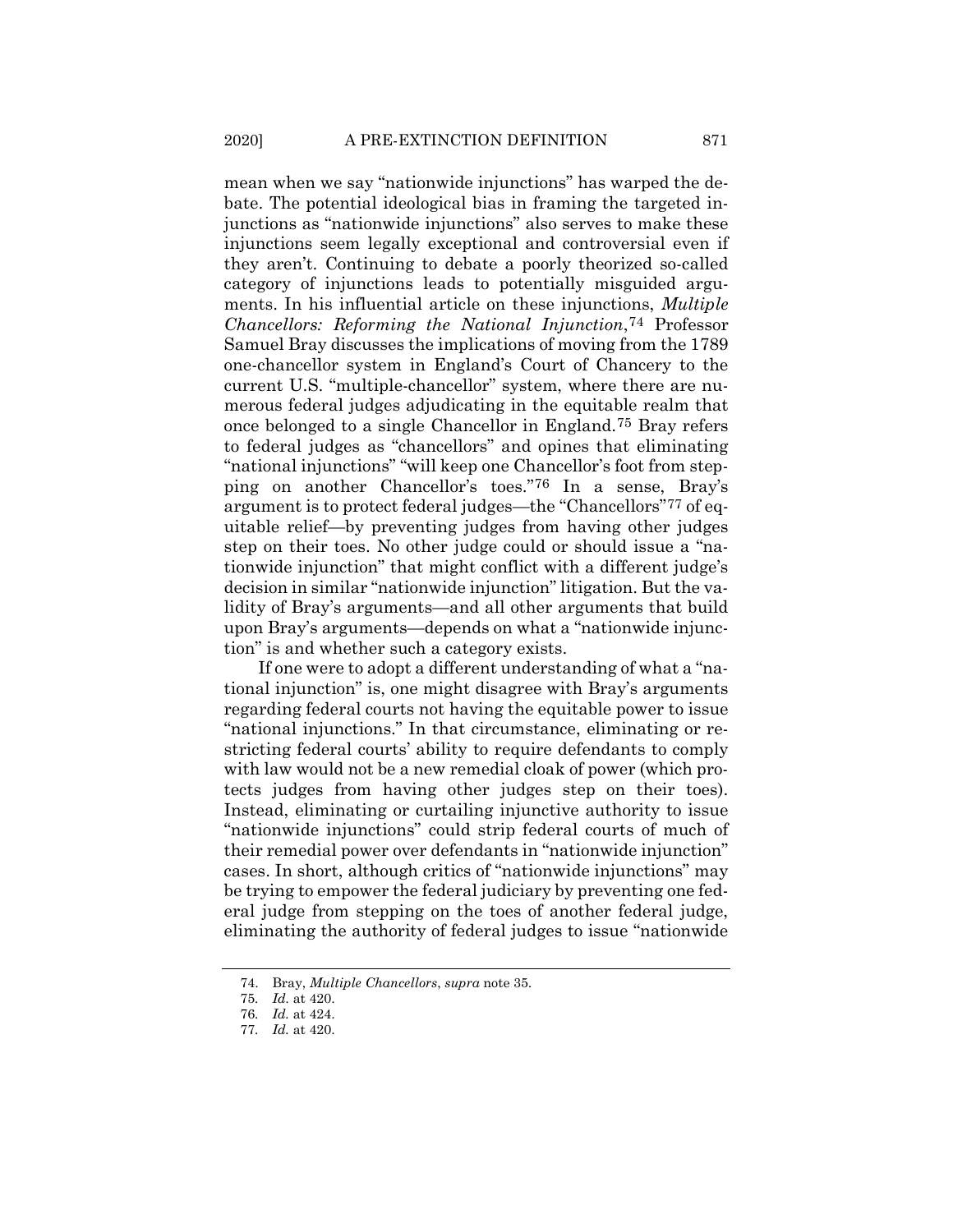injunctions" could leave federal judges essentially naked.[78](#page-25-0) And this proposition could go far beyond leaving federal judges with no clothes. It might actually give their clothes—their remedial cloak—to defendants as additional protection in "nationwide injunction" litigation. If federal courts no longer had (or began to choose not to use) remedial authority to prevent defendants from violating the Constitution or statutes and, instead, could only prevent defendants from enforcing unconstitutional provisions against specific plaintiffs or classes, then the only significant restraint on defendants would be whatever limit each defendant chose to put on itself. Defendants in "nationwide injunction" litigation would be able to violate the Constitution or statutes without a judiciary empowered to issue meaningful orders after adjudication.

Moving beyond the stepping-on-toes metaphor, I admit that Bray presents somewhat of a threshold question. In his view, because there were no injunctions that controlled a defendant's behavior regarding nonparties in the historic tradition of equity "as it existed in the Court of Chancery in 1789," present-day U.S. federal courts do not have the authority to issue such injunctions unless there is some more recent source of authority.[79](#page-25-1) Perhaps, with a different framing of what the targeted injunctions are, the Federal Rules of Civil Procedure, authorized by Congress, have long given courts the power to issue these targeted injunctions, and instead, critics of "nationwide injunctions" have the burden of proving that no existing rule or doctrine justifies judi-

<span id="page-25-0"></span><sup>78</sup>*. Cf.* HANS CHRISTIAN ANDERSEN, *The Emperor's New Clothes*, *in* FAIRY TALES 91 (Jackie Wullschlager ed., Tiina Nunnally trans., 2004).

The Emperor's tailors were clever enough to convince him that they had made him a beautiful, though invisible, new suit of clothes. Unable to believe, or unwilling to admit, that their Emperor had been fooled, his loyal subjects also admired the clothes until an innocent child, heedless of politics and propriety, pointed out that the Emperor was naked*.*

*Id. See also* Lino A. Graglia, *Originalism and the Constitution: Does Originalism Always Provide the Answer?*, 34 HARV. J.L. & PUB. POL'Y 73, 75 (2011) (discussing ANDERSEN, *supra*) (footnotes omitted). Please note that I am not claiming to be the "innocent child" of this story, but this did inspire the title of another project of mine on "nationwide injunctions." *See* Portia Pedro, The Chancellors' New Clothes and The Government's Coronation (2019) (unpublished manuscript) (on file with author).

<span id="page-25-1"></span><sup>79.</sup> Bray, *Multiple Chancellors*, *supra* note [35,](#page-12-3) at 424–28, 469. To be fair, while Bray says that federal courts must trace any current remedial practice to the historic tradition of equity, his inquiry does not stop once he opines that there is no such traditional history for "national injunctions"; he posits that such injunctions are not justified because they create more risk and harm than benefit.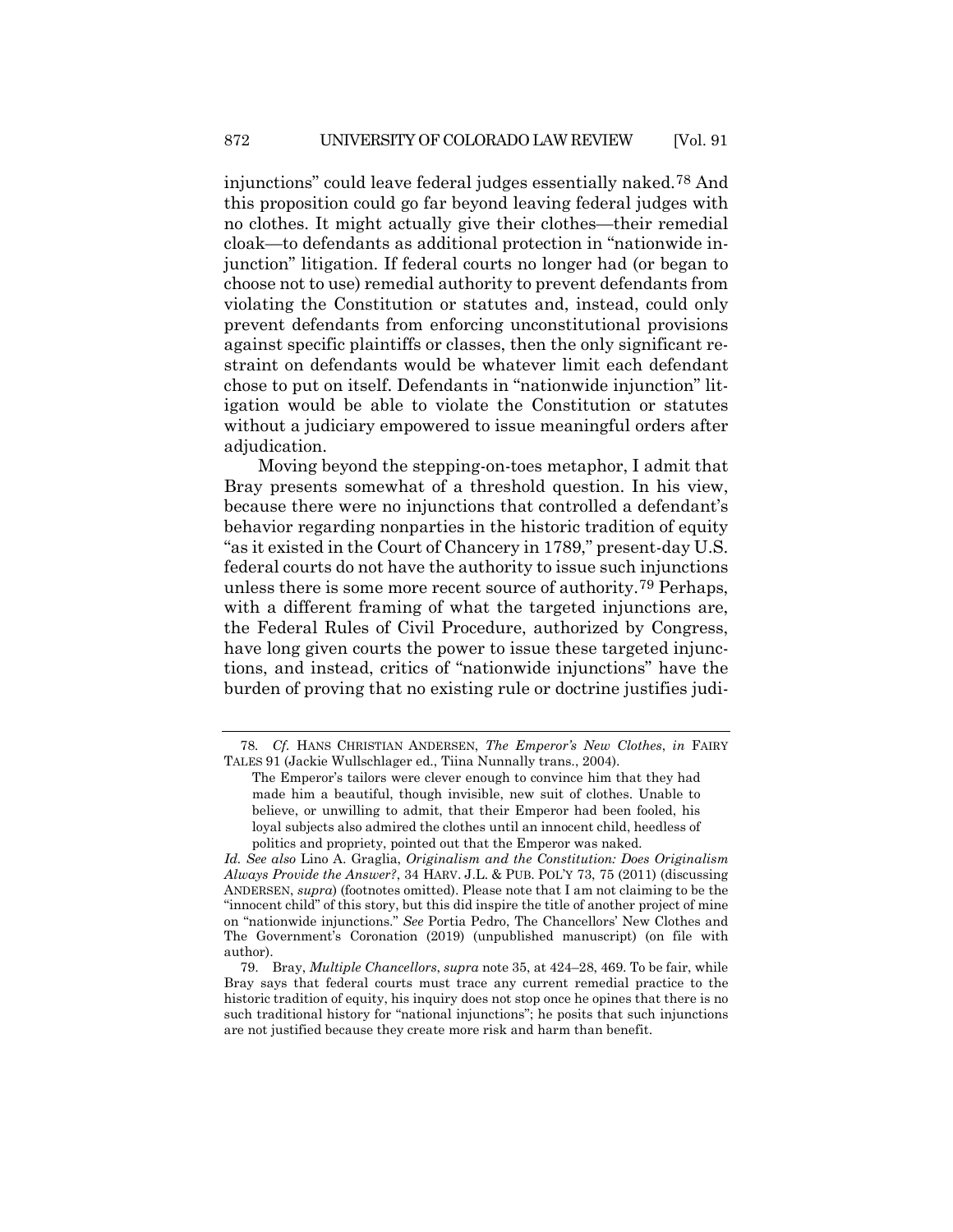<span id="page-26-2"></span>cial authority to issue the targeted injunctions. I argue, moreover, that some portions of Bray's historical arguments about equity are not as ironclad as they might first seem to be.<sup>[80](#page-26-0)</sup>

This Article implores scholars, jurists, and litigants to consider this possibility and engage in an effort to define "nationwide injunctions" before anyone pushes further to eliminate or restrict them. Otherwise, many scholarly objections to "nationwide injunctions" could inaccurately compare cherry-picked portions of our current equitable judicial system with cherry-picked aspects of historical equitable systems, misinterpreting decisions that some consider foundational in determining the authority—and propriety—of federal courts issuing "nationwide injunctions." Taking these potentially misguided arguments to their logical ends would likely strip the federal judiciary of authority to adjudicate the disputes legitimately before the courts, which could create separation of powers and judicial supremacy problems. Debating an under-theorized or incorrectly theorized category of injunctions could lead "nationwide injunction" critics to object to the targeted injunctions due to a misunderstanding of historical equity concerns and misinterpretation of so-called foundational cases. Additionally, reinforcing equitable practice as it existed in England and the Court of Chancery in 1789 could also reinforce structures arguably set up to subordinate—or, at least, structures that operated consistently with the marginalization of—groups such as women, people of color, LGBTQ communities, and others.

# *A. Lack of a Conceptual Framework for "Nationwide Injunctions" Could Contribute to Flawed Historical Equity Objections*

In addition to noting that the targeted injunctions emerged in the 1960s, Bray's opposition to these injunctions largely turns on two notions: (1) that while there was only one English Chancellor, there are approximately  $870$  U.S. federal court judges,  $81$ and (2) that the English Chancellor did not grant similar injunc-

<span id="page-26-0"></span><sup>80.</sup> For a full analysis of Bray's arguments, specifically regarding prerogative writs, see James E. Pfander & Jacob Wentzel, *The Common Law Origins of Ex parte Young*, 72 STAN. L. REV. (forthcoming 2020).

<span id="page-26-1"></span><sup>81.</sup> Hence, the possibility and increased likelihood that one federal judge could step on another federal judge's toes even though that was impossible for the one English Chancellor to do to himself. *Id.* at 424.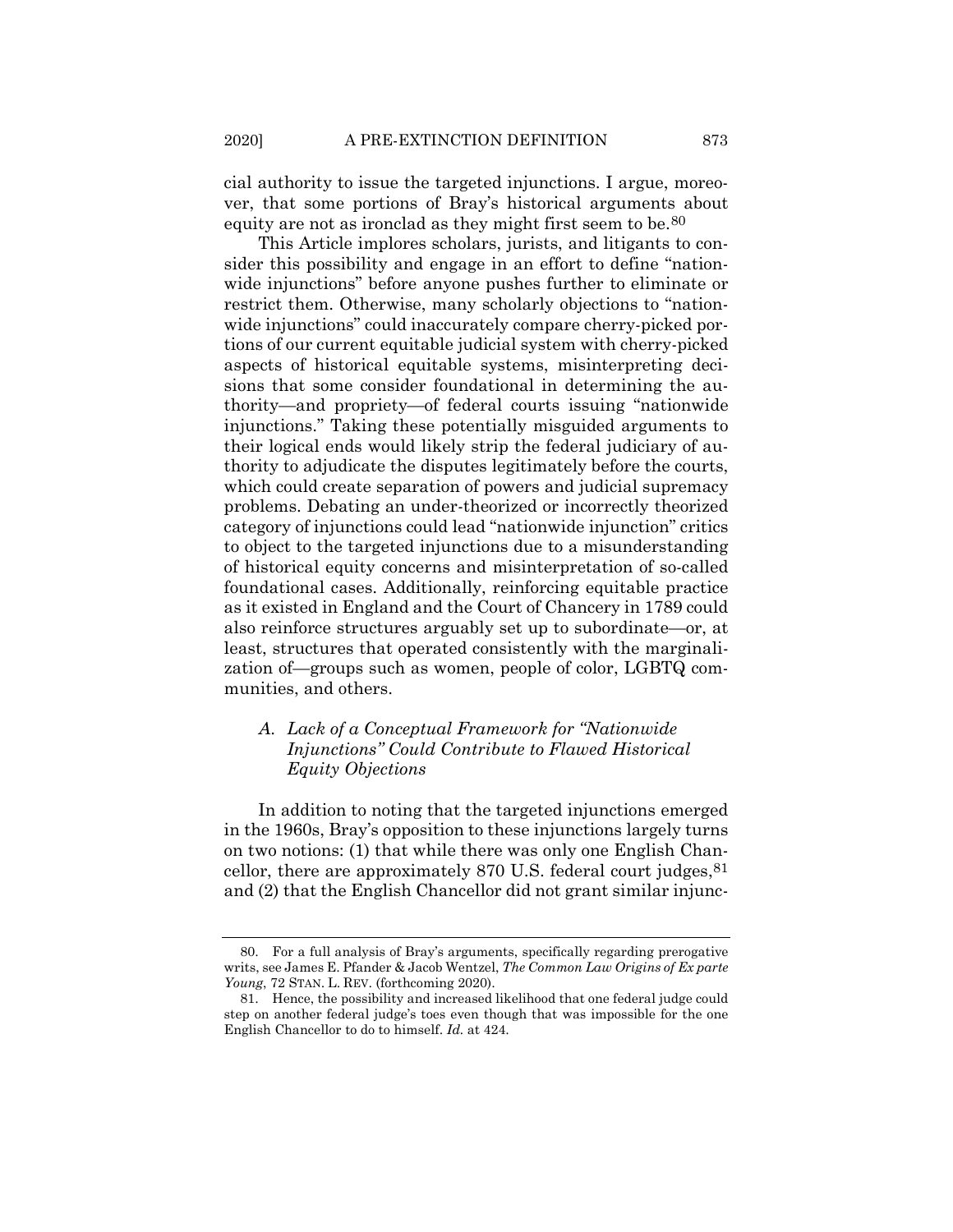tions (presumably against the Queen or King, "the Crown")[.82](#page-27-0) But that approach neglects the relationship between the Crown and the Chancellor as well as the way in which the Chancellor's role differed significantly from that of modern-day U.S. federal district court and court of appeals judges. The Chancellor was the arm of the Queen's or King's mercy.[83](#page-27-1) That means that the Chancellor made decisions with which the Crown would agree and the Chancellor's power presumably did not extend to deciding against the Crown.[84](#page-27-2)

That the federal court system has "multiple chancellors" (in the words of Bray) is not as problematic as it may first sound. Even though England had a single Chancellor, several English courts administered the Chancellor's equity function,[85](#page-27-3) and, as Bray admits, the Chancellor typically delegated judicial authority to masters and a vice-chancellor.[86](#page-27-4) The common practice of multiple English courts administering the Chancellor's equitable powers while the Chancellor also delegated those powers to masters and a vice-chancellor raises

<span id="page-27-2"></span>84. Bray, *Multiple Chancellors*, *supra* not[e 35,](#page-12-3) at 425 ("In English equity before the Founding of the United States, there were no injunctions against the Crown. No doubt part of the explanation was the identification of the Chancellor with the King, an identification that was important in the early development and selfunderstanding of the Court of Chancery.").

<span id="page-27-3"></span>85. THEODORE F. T. PLUCKNETT, CONCISE HISTORY OF THE COMMON LAW 675– 76 (5th ed. 1956). In discussing the history of English "courts of equity," Plucknett explains:

A century later the spread of equity is still evident: municipal courts of equity begin to appear, such as the Mayor's court in London and the court of equity in the cinque ports, while a similar process in the great feudal liberties produced the court of chancery in the palatinate of Durham, a court of chancery in Lancashire, and the court of Duchy Chamber which sat in London or Westminster. Indeed, it is already clear that one royal court of equity is not enough. So we find such institutions as the court of requests, and subsidiary councils with equitable powers for the marches and the north.

86. Bray, *Multiple Chancellors*, *supra*, note [35,](#page-12-3) at 446 ("[T]he Chancellor was assisted by officers such as 'masters' and 'registers.'"). Bray, however, refers to the Chancery as a unitary system because the Chancellor signed all decrees. *Id.* ("This sense of Chancery as a unitary institution is captured, in this Article, by saying that there was one Chancellor.").

<sup>82</sup>*. Id.* at 420.

<span id="page-27-1"></span><span id="page-27-0"></span><sup>83</sup>*. See* Russell Fowler, *A History of Chancery and Its Equity: From Medieval England to Today's Tennessee*, 48 TENN. B.J. 20, 21 (2012) ("The king . . . referred these petitions to . . . his chief minister, the powerful Lord Chancellor, [who] handled them. The chancellor was England's top bureaucrat, secretary of state, and Keeper of the Seal. All legal actions in the law courts began with the issuance of writs from his office, the Chancery.").

<span id="page-27-4"></span>*Id.*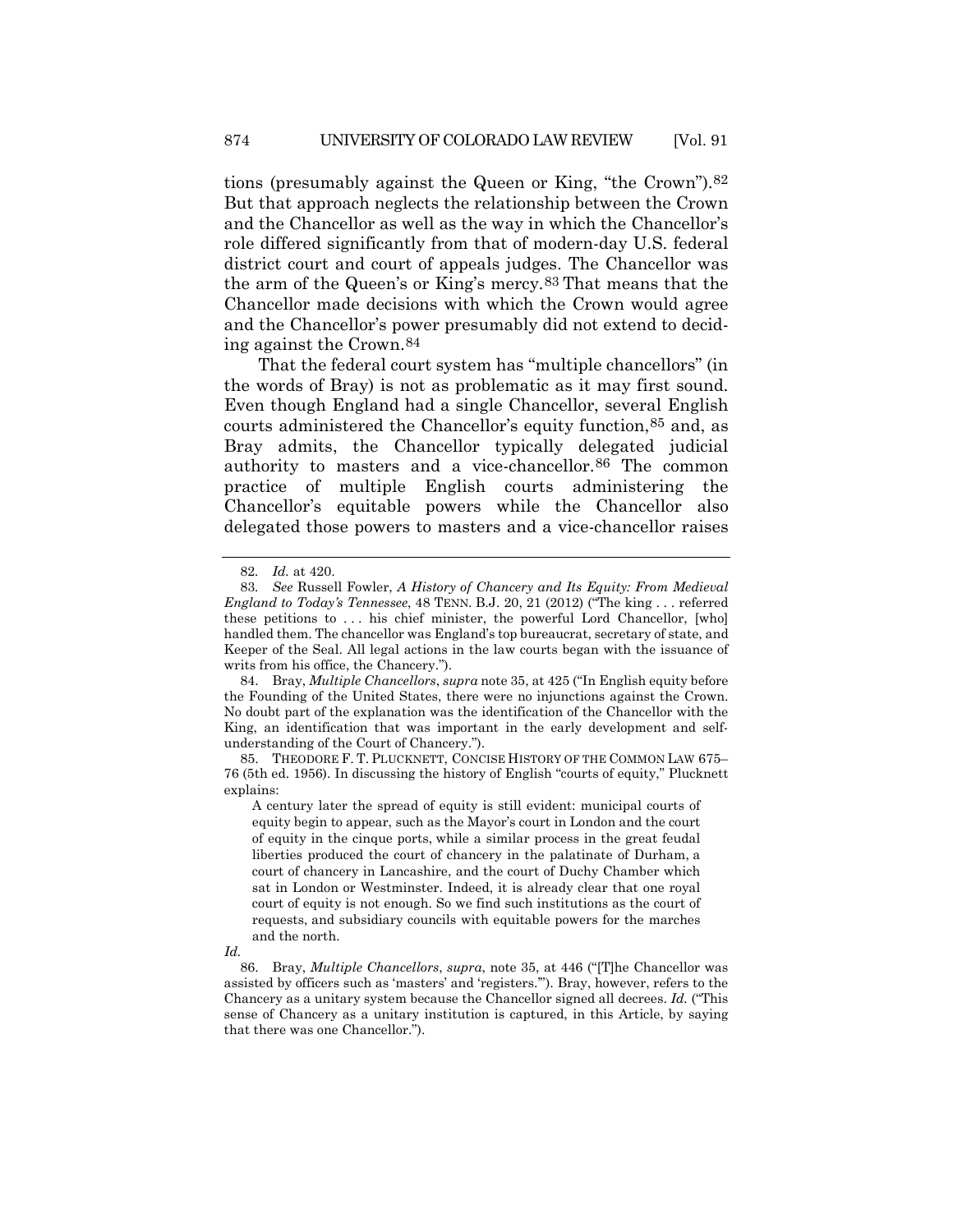the question of whether the English High Court of Chancery's "single-chancellor" system was so different from the U.S. system of multiple federal judges after all.

Additionally, while it may be true—in a technical sense that there were no injunctions against the Crown in eighteenthcentury England, individuals could bring lawsuits against, and successfully sue, officials acting in the name of the Crown,  $87$  and the Crown's highest ministers could be impeached through a judicial proceeding in the High Court of Parliament.[88](#page-28-1) In the lawsuits against officials acting in the name of the Crown, various types of writs, including writs of mandamus, allowed individuals to challenge actions carried out on behalf of the Crown.[89](#page-28-2) Furthermore, our "chancellors," or federal district court and court of appeals judges, are not intended to be the arm of the Crown (or a President, Congress, administrative agency, or any defendant). Indeed, nothing prevents our modern-day "chancellors" from deciding matters brought properly before them that are filed against the President, Congress, an administrative agency, or any other defendant. We now have numerous "chancellors," in part, because having scores of lower federal court judges is central to the institutional design of the federal court system and to Federal Rule of Civil Procedure 1, which calls for "the just, speedy, and inexpensive determination of every action and proceeding."[90](#page-28-3)

Ignoring, for a moment, that the Chancellor was the arm of the Crown's mercy but federal judges are not the arm of the President, Congress, or a federal administrative agency, Bray's view might support the proposition that federal judges should not be able to enjoin the actions of the President, Congress, or federal administrative agencies. But questioning our modern-day "chancellors'" authority to enjoin actions of the President, Congress, federal administrative agencies, or any other defendant also ignores other significant changes in our present-day system for equitable relief. It is an incomplete and flawed analysis to only

<span id="page-28-0"></span><sup>87.</sup> Ludwig Ehrlrich, *Proceedings Against the Crown* (1216-1377), *in* 6 OXFORD STUDIES IN SOCIAL AND LEGAL HISTORY 9–12 (Paul Vinogradoff ed., 1921).

<span id="page-28-1"></span><sup>88.</sup> JAMES FRANCILLON, LECTURES, ELEMENTARY AND FAMILIAR, ON ENGLISH LAW 123–25 (1861).

<span id="page-28-3"></span><span id="page-28-2"></span><sup>89</sup>*. See* Pfander & Wentzel, *supra* note [80;](#page-26-2) Glendon A. Jr. Schubert, *Judicial Review of Royal Proclamations and Orders-in-Council*, 9 U. TORONTO L.J. 69, 82– 83 (1951) (discussing the "Ship-money" tax and finding that the entire tax could be voided).

<sup>90.</sup> FED. R. CIV. P. 1.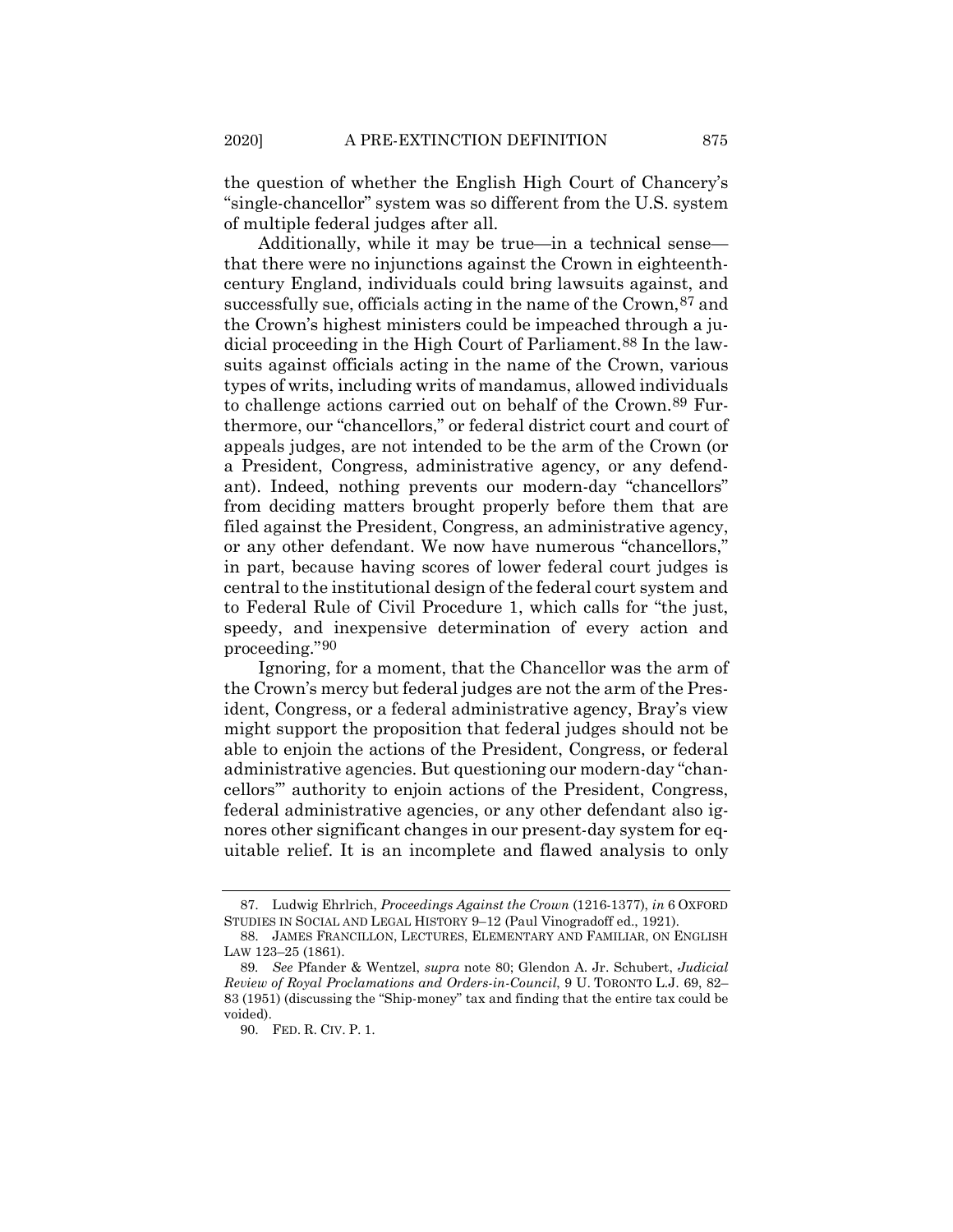compare the increase in the number of "chancellors" and the increase in "nationwide injunctions" while acting as though all other aspects of the procedure and design of federal courts have remained the same. Several "nationwide injunctions" skeptics' analyses overlook that numerous other antiquated practices also have not existed in the United States as common practices for decades.[91](#page-29-0)

A requirement that modern-day federal court equitable practice have a foundation in the Court of Chancery in 1789 would impose a ceiling: requiring that equitable relief afforded today in the United States can only be the same or less than what existed in England in 1789. This ignores, without theory or explanation, several current U.S. equitable practices that do not have a basis in 1789. Many of these modern "expansions" upon the Court of Chancery's equitable powers<sup>[92](#page-29-1)</sup> may stem from statutes establishing private rights of action (especially in the area of civil rights), the institutional design of the U.S. federal

<span id="page-29-0"></span><sup>91.</sup> One example is that practicing lawyers in the United Kingdom still need to bow to the Royal Court of Arms every time they enter or leave a courtroom. *See Traditions of the Court*, COURTS AND TRIBUNALS JUDICIARY, https:// www.judiciary.uk/about-the-judiciary/the-justice-system/court-traditions/ (last visited Jan. 13, 2020) [https://perma.cc/H9SZ-V7UZ]. In describing a bit of the history behind this practice, *Traditions of the Court* explains:

The Royal Coat of Arms came into being in 1399 under King Henry IV. It is used by the reigning monarch.

The Royal Arms appear in every courtroom in England and Wales (with the exception of the magistrates' court in the City of London), demonstrating that justice comes from the monarch, and a law court is part of the Royal Court (hence its name).

Judges and magistrates are therefore officially representatives of the Crown.

The presence of the Royal Arms explains why lawyers and court officials bow to the judge or magistrates' bench when they enter the room. They aren't bowing to the judge – they are bowing to the coat of arms, to show respect for the Queen's justice.

*Id.* To properly account for these types of injunctions, when they originated, and their propriety, it would seem that we would need to look not just at injunctions against federal defendants but also at injunctions against state and municipal defendants. Some of Professor Mila Sohoni's work attempts to do just that and finds similar injunctions preceding the date that Bray says that federal courts started issuing them. Sohoni, *supra* note [35](#page-12-3) (arguing that the Supreme Court has enjoined federal officers from enforcing federal statutes against anyone since 1913 and federal courts have enjoined enforcement of state law against nonparties for over a century).

<span id="page-29-1"></span><sup>92.</sup> With a particular focus on prophylactic and structural injunctions. *See* Sohoni, *supra* note [35](#page-12-3)*.*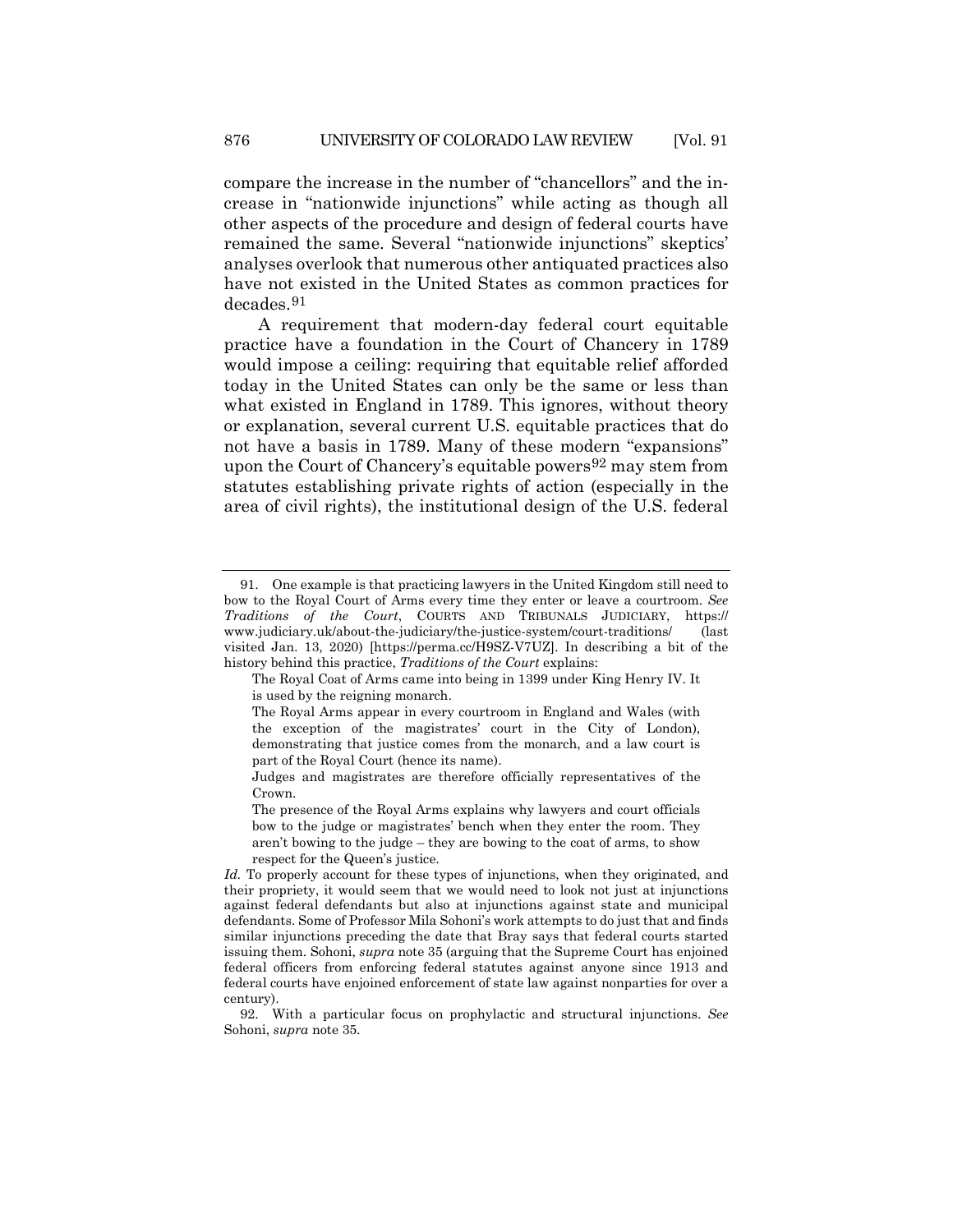court system, and the separation of powers<sup>[93](#page-30-0)</sup>—all realities that differ greatly from equitable practice in 1789.

For example, in 1789, only the Crown or his or her one Chancellor in the Court of Chancery could grant equitable relief, and the Court of Chancery was separate from law courts.[94](#page-30-1) Since 1938, all federal district court and court of appeals judges and the Supreme Court justices—approximately 870 federal judges in total—have been able to provide equitable relief and have done so in a merged court of law and equity.[95](#page-30-2) In this way, one of the most fundamental aspects of equitable relief—who can grant injunctions—has changed in a way not necessarily reflected in Bray's critique of current equitable practice. "Nationwide injunction" critics don't argue that statutes establishing private rights of action—especially in the area of civil rights are void because they don't have a basis in 1789. Thus, Bray's insistence that "nationwide injunctions" have a basis in 1789 lacks the same realization that times have changed, in part, *because* newer statutes establishing private rights of action *are* the basis for some of the "nationwide injunction" claims. Additionally, the questions turn more on the notion of what constitutes claims, harms, and injuries rather than what potential relief or remedies may be.

## *B. Lack of a Conceptual Framework for "Nationwide Injunctions" Could Lead to Misinterpreting Foundational Cases*

Without a clear understanding of what "nationwide injunctions" are, scholars could mistake decisions irrelevant to the debate as being dispositive. The primary case which Bray describes[96](#page-30-3) as rejecting these types of injunctions as "unthinkable" was not about these types of injunctions at all. Indeed, Bray's framing of *Massachusetts v. Mellon*[97](#page-30-4) (commonly referred

<sup>93</sup>*. See id.*

<span id="page-30-1"></span><span id="page-30-0"></span><sup>94.</sup> Bray, *Multiple Chancellors*, *supra* note [35,](#page-12-3) at 447 ("As England grew, as the common law courts grew, and as the various other equitable courts grew, there remained only one Chancellor.").

<span id="page-30-2"></span><sup>95</sup>*. Id.* at 447–48. *See also* Rhonda Wasserman, *Equity Transformed: Preliminary Injunctions to Require the Payment of Money*, 70 B.U.L. REV. 623, 653 (1990).

<span id="page-30-4"></span><span id="page-30-3"></span><sup>96.</sup> Bray, *Multiple Chancellors*, *supra* not[e 35,](#page-12-3) at 428 (citing Commonwealth of Massachusetts v. Mellon (*Frothingham*), 262 U.S. 447 (1923)).

<sup>97.</sup> *Frothingham*, 262 U.S. 447.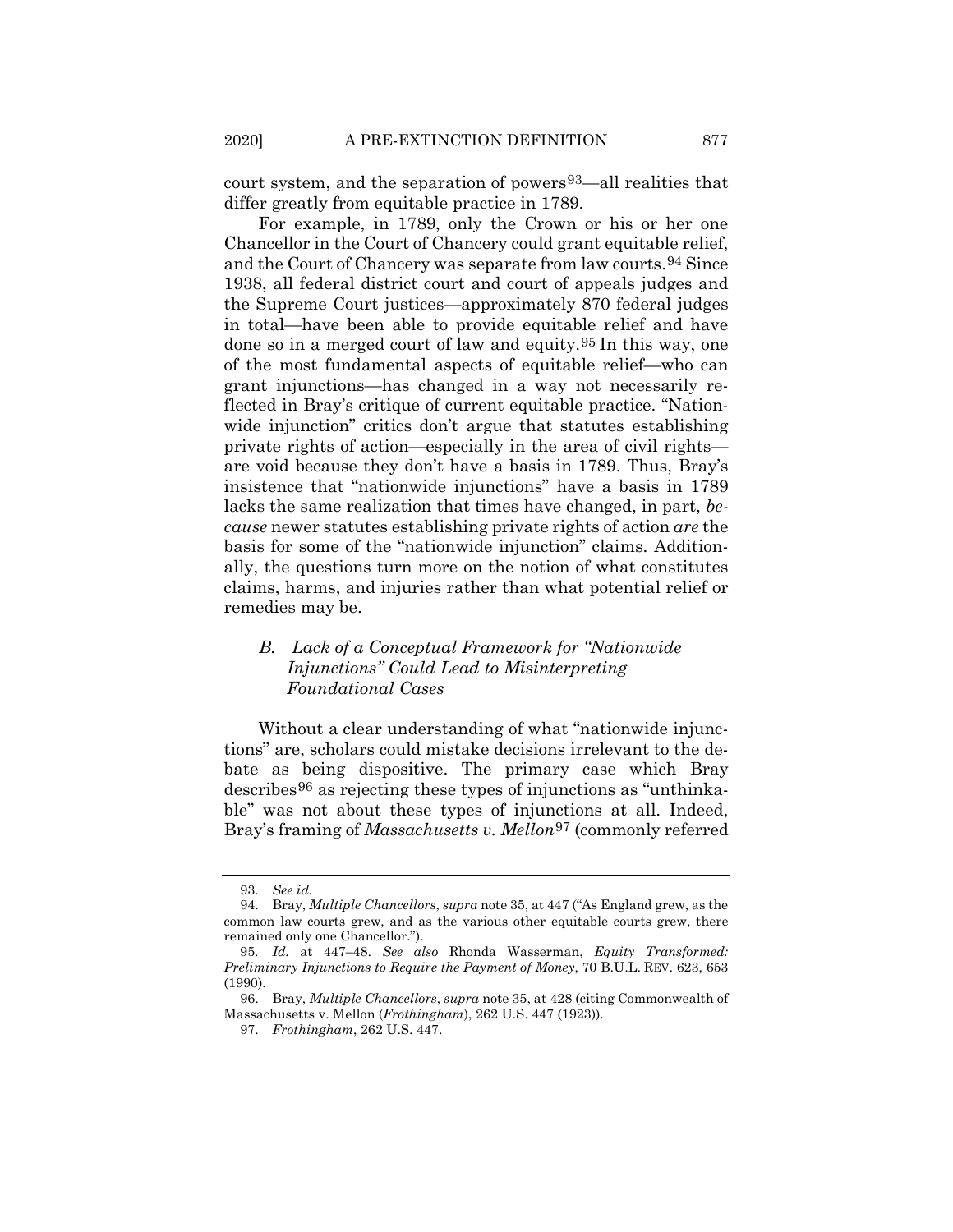to as *Frothingham* due to its companion case, *Frothingham v. Mellon*[98\)](#page-31-0) seems to misapprehend the Court's opinion.

Bray portrays *Frothingham* as an opinion rejecting "nation-wide injunctions" as "unthinkable."<sup>[99](#page-31-1)</sup> He argues that, even though *Frothingham* "is now generally considered to be a case about 'taxpayer standing,'" a more accurate understanding of *Frothingham* is that the Supreme Court, when deciding that case, drew from an equitable perspective to reject the requested "nationwide injunction.["100](#page-31-2) Bray claims that Justice Sutherland's opinion in *Frothingham* focused on equitable jurisdiction in a way that is relevant for the "nationwide injunction" debate, but it is not.

For good reason, numerous later opinions describe *Frothingham* as a federal taxpayer standing case or an opinion standing for the proposition that conditional congressional appropriation does not constitute a "discrete harm" against a state.[101](#page-31-3) The *Frothingham* cases challenged the constitutionality of the Maternity Act,[102](#page-31-4) which provided for five years of annual appropriations to compliant states for the purpose of reducing maternal and infant mortality.[103](#page-31-5) One of the plaintiffs, the Commonwealth of Massachusetts, asserted that the Maternity Act unconstitutionally and illegally infringed upon the Commonwealth's constitutional rights and powers as a sovereign state and "invaded" its citizens' rights.[104](#page-31-6) Another plaintiff, Harriet Frothingham, alleged that the statute would, through taxation, deprive her of property without due process of law[.105](#page-31-7)

<sup>98</sup>*. Id.*

<sup>99.</sup> Bray, *Multiple Chancellors*, *supra* note [35,](#page-12-3) at 428.

<sup>100</sup>*. Id.* at 430–31.

<span id="page-31-3"></span><span id="page-31-2"></span><span id="page-31-1"></span><span id="page-31-0"></span><sup>101.</sup> Rohde v. Ann Arbor Pub. Sch., 737 N.W.2d 158, 172 (Mich. 2007), *overruled by* Lansing Sch. Educ. Ass'n v. Lansing Bd. of Educ., 792 N.W.2d 686 (Mich. 2010); Am. Civil Liberties Union of Mass. v. Sebelius, 697 F. Supp. 2d 200, 204 (D. Mass. 2010); Smith v. Gov't of Virgin Islands, 329 F.2d 131, 134 (3d Cir. 1964); Debevoise v. Back, 359 A.2d 279, 280 (D.C. 1976); Fla. Audubon Soc'y v. Bentsen, 54 F.3d 873, 883 (D.C. Cir.), *reh'g en banc granted*, *judgment vacated*, 64 F.3d 712 (D.C. Cir. 1995), *and on reh'g*, 94 F.3d 658 (D.C. Cir. 1996); Ariz. State Legislature v. Ariz. Indep. Redistricting Comm'n, 135 S. Ct. 2652, 2695 (2015); Smith v. Jefferson Cty. Bd. of Sch. Comm'rs, 641 F.3d 197, 209 (6th Cir. 2011); Winkler v. Gates, 481 F.3d 977, 980 (7th Cir. 2007); Hinrichs v. Speaker of the House of Reps. of the Ind. Gen. Assembly, 506 F.3d 584, 591 (7th Cir. 2007).

<span id="page-31-4"></span><sup>102.</sup> Act of November 23, 1921, ch. 135, 42 Stat. 224 (repealed 1927).

<span id="page-31-6"></span><span id="page-31-5"></span><sup>103</sup>*. Frothingham*, 262 U.S. at 478–79.

<sup>104</sup>*. Id.* at 479–80.

<span id="page-31-7"></span><sup>105</sup>*. Id.* at 480.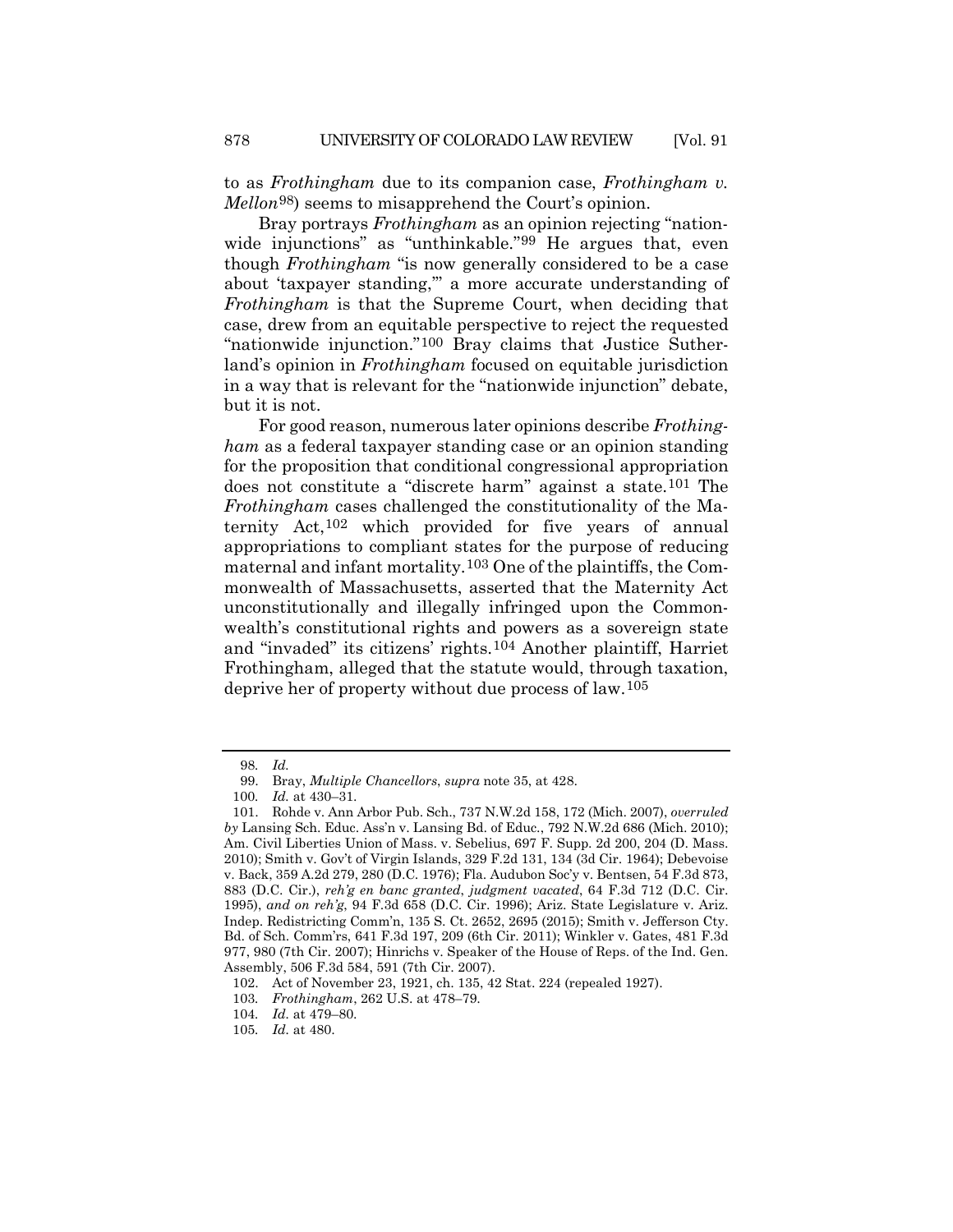The *Frothingham* Court stated that "[w]e have no power per se to review and annul acts of Congress on the ground that they are unconstitutional."[106](#page-32-0) The Court most likely said this for two reasons: (1) federal courts have no per se power to review acts of Congress[107](#page-32-1) and (2) court orders cannot and do not "annul" Congressional acts.[108](#page-32-2) Although a court can order governmental entities not to enforce the provision in question, federal courts do not technically annul those acts or strike down those provisions; the actual act of repeal is left to Congress.[109](#page-32-3) Only Congress itself can perform the technicality of striking unconstitutional provisions, even though Congress would not be able to act upon as-of-yet-unstruck provisions or policies when Congress is subject to court-issued injunctions enjoining the enforcement of the provisions or policies. The *Frothingham* Court noted that the Court may review acts of Congress only when an act creates a "direct injury suffered or threatened, presenting a justiciable issue."[110](#page-32-4) In *Frothingham*, the Court held that the Act presented no justiciable, direct injury.

The federal courts are not empowered to seek out and strike down any governmental act that they deem to be repugnant to the Constitution. Rather, federal courts sit "solely, to decide on the rights of individuals," *Marbury v. Madison*, 5 U.S. 137, 1 Cranch 137, 170, 2 L. Ed. 60 (1803), and must "refrain from passing upon the constitutionality of an act . . . unless obliged to do so in the proper performance of our judicial function, when the question is raised by a party whose interests entitle him to raise it . . . ."

<span id="page-32-4"></span><span id="page-32-3"></span>109. McHugh v. Rubin, 220 F.3d 53, 57 (2d Cir. 2000) ("It is well established that Congress may repeal, amend or suspend a statute by means of an appropriations bill, so long as its intention to do so is clear.").

<sup>106</sup>*. Id.* at 488.

<span id="page-32-1"></span><span id="page-32-0"></span><sup>107.</sup> Hein v. Freedom from Religion Found., Inc., 551 U.S. 587, 598–99 (2007) (quoting Blair v. United States, 250 U.S. 273, 279 (1919)) (citation omitted and brackets omitted). The *Hein* Court further provided that:

*Id.* at 598.

<span id="page-32-2"></span><sup>108</sup>*. See* Ariz. Christian Sch. Tuition Org. v. Winn, 563 U.S. 125, 145–46 (2011) ("Few exercises of the judicial power are more likely to undermine public confidence in the neutrality and integrity of the Judiciary than one which casts the Court in the role of a Council of Revision, conferring on itself the power to invalidate laws at the behest of anyone who disagrees with them. . . . To alter the rules of standing or weaken their requisite elements would be inconsistent with the case-or-controversy limitation on federal jurisdiction imposed by Article III."). *See also* Liverpool, N.Y. & Phila. S.S. Co. v. Comm'rs of Emigration, 113 U.S. 33, 39 (1885) ("[The Court] has no jurisdiction to pronounce any statute, either of a state or of the United States, void, because irreconcilable with the Constitution, except as it is called upon to adjudge the legal rights of litigants in actual controversies.").

<sup>110.</sup> *Frothingham*, 262 U.S. at 488.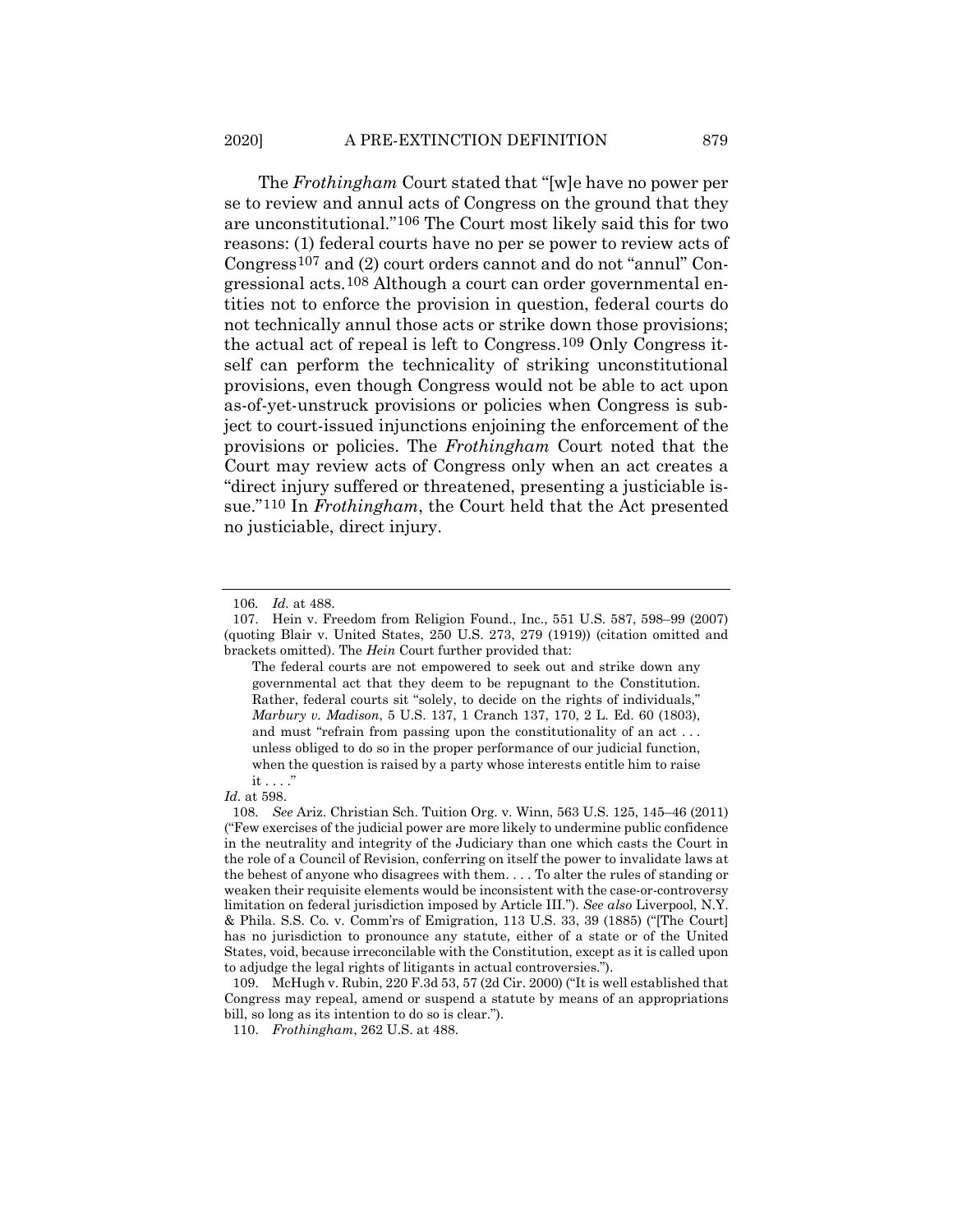The *Frothingham* Court noted that, when plaintiffs show that they have sustained direct injury as a result of enforcement of an official's act and seek preventive relief, "the court enjoins  $\dots$  the acts of the official  $\dots$ ."<sup>[111](#page-33-0)</sup> The opinion does not say that a court can enjoin an official's acts only so far as those acts pertain to the named plaintiffs. Instead, the Court differentiated between "enjoining the execution of the statute"—meaning annulling an act of Congress—and enjoining the acts of an official, which can include those acts that pertain to entities beyond named plaintiffs.

The *Frothingham* plaintiffs, however, did not make the required showing of injury. The Court found, therefore, that the plaintiffs lacked standing and categorized the plaintiffs' claim as a nonjusticiable political question. Yes, the Court rejected the plaintiffs' request for an injunction that would have benefited nonparties. But the reason that the Court rejected the request did not speak to the propriety of the remedy benefitting entities beyond the named plaintiffs; it was based on standing and justiciability. If critics of "nationwide injunctions" misinterpret *Frothingham* to say that plaintiffs cannot suffer harm as a result of governmental action or inaction and, therefore, the cases involving the targeted injunctions raise standing and political question concerns, opponents have much work cut out for them.[112](#page-33-1) *Frothingham* almost unquestionably turns on issues of federal taxpayer standing and political questions, not "nationwide injunctions." And "nationwide injunction" critics do not raise concerns<sup>[113](#page-33-2)</sup> regarding federal taxpayer standing or political questions when discussing the targeted injunctions. *Frothingham* is irrelevant to the "nationwide injunctions" debate. But, perhaps under-theorizing what "nationwide injunctions" are and whether such a category even exists might lead interested parties to mistakenly recast numerous cases decided on other grounds as problems of "nationwide injunctions."

<sup>111</sup>*. Id.*

<span id="page-33-1"></span><span id="page-33-0"></span><sup>112</sup>*. See* Clopton, *supra* note [32,](#page-9-1) at 36 n.215 (describing scholarship on Article III standing and "nationwide injunctions" and questioning the logic of this scholarship in light of "the rise of nonmutual preclusion"); Trammell, *supra* note [32,](#page-9-1) at 82–83 (arguing that nationwide injunctions are not beyond the "judicial power" of Article III courts); Alan M. Trammell, *The Constitutionality of Nationwide Injunctions*, 91 U. COLO. L. REV. 977 (2020) (arguing that "nationwide injunctions" are consistent with the power of the federal judiciary).

<span id="page-33-2"></span><sup>113</sup>*. See supra* note [35;](#page-12-3) *see also supra* notes [58–](#page-19-1)[61](#page-20-3) and accompanying text.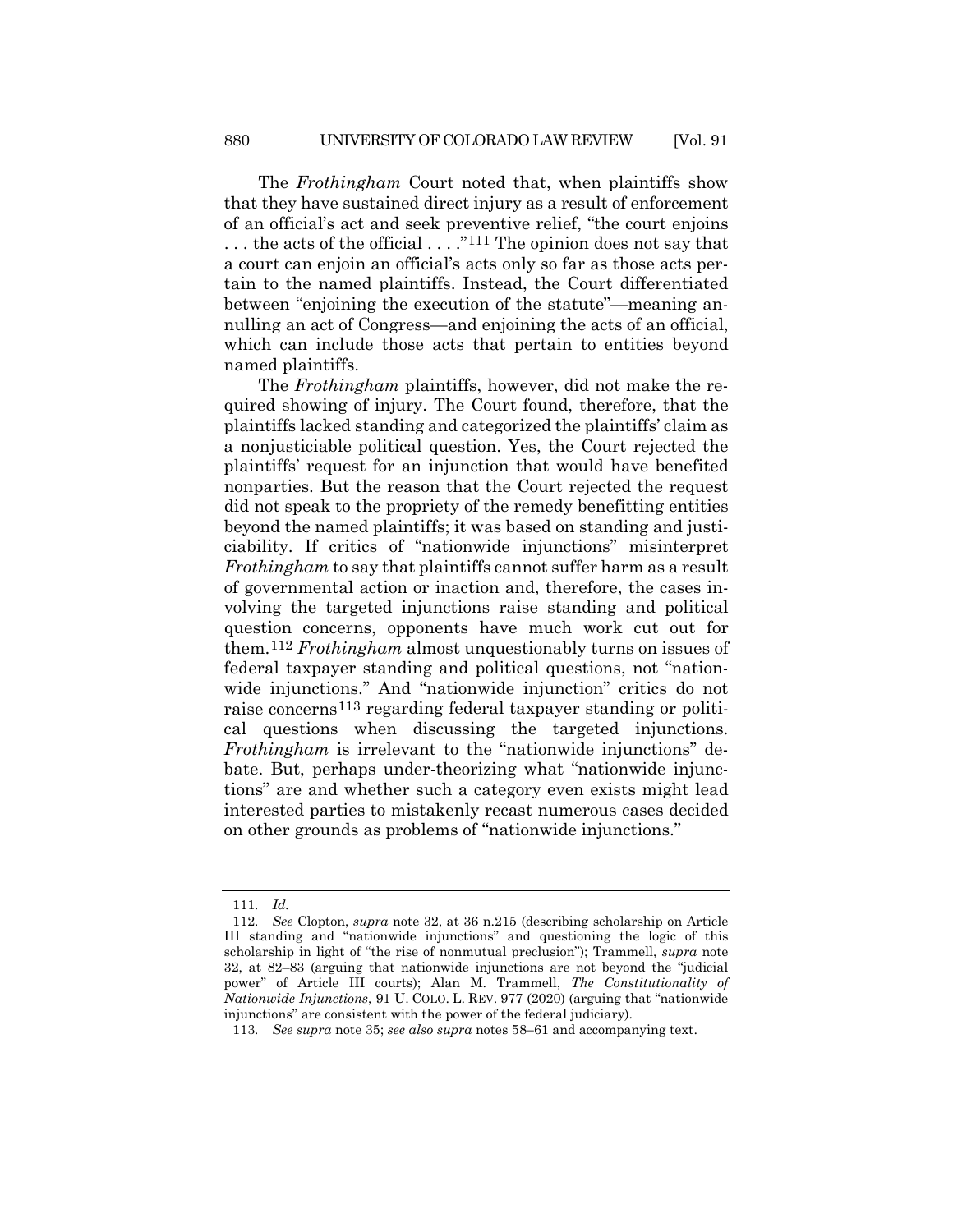Other cases that Bray points to as examples of courts rejecting "nationwide injunctions" due to limits of "equity, remedies, and the judicial power["114](#page-34-0) do not support his argument either. In *Adkins v. Children's Hospital of the District of Columbia*,[115](#page-34-1) the Court issued an injunction prohibiting enforcement against the plaintiffs. The Court left unasked and unanswered the question of whether it could have issued a broader injunction that required compliance with the law in a way that benefited entities beyond the plaintiffs.[116](#page-34-2)

Bray suggests that the oil-shipping plaintiffs in *Panama Refining Co. v. Ryan*[117](#page-34-3) asked the Court to prohibit enforcement of the challenged provision against only the plaintiffs and did not ask the Court to prohibit enforcement of the provision generally because of the "traditional pattern" of federal courts rejecting "nationwide injunctions" until the 1960s.<sup>[118](#page-34-4)</sup> Bray continues that, if *Panama Refining Co.* were to be litigated now, "[i]t was exactly the kind of case that today would feature a request for a national injunction."[119](#page-34-5) But this prediction seems without basis.

There is a much more likely explanation than historical equitable tradition and precedent regarding why the *Panama Refining Co.* plaintiffs did not request a "nationwide injunction." Those plaintiffs, instead, probably requested an injunction that would benefit only themselves because limiting the injunction in that way would likely have helped their business.[120](#page-34-6) If the Court issued this requested injunction, the President would enforce a

<sup>114.</sup> Bray, *Multiple Chancellors*, *supra* note [35,](#page-12-3) at 433.

<sup>115.</sup> 261 U.S. 525 (1923).

<sup>116</sup>*. See id.* at 562.

<span id="page-34-3"></span><span id="page-34-2"></span><span id="page-34-1"></span><span id="page-34-0"></span><sup>117.</sup> 293 U.S. 388 (1935). It is also of note that the Court decided both this case and *Adkins* before the current iteration of the Federal Rules of Civil Procedure and the merger of law and equity in 1938.

<sup>118.</sup> Bray, *Multiple Chancellors*, *supra* note [35,](#page-12-3) at 433.

<sup>119</sup>*. Id.*

<span id="page-34-6"></span><span id="page-34-5"></span><span id="page-34-4"></span><sup>120.</sup> I have the sense that I didn't come up with this idea on my own and that I saw something either in the case, in other cases, or in articles discussing *Panama Refining Co. v. Ryan*, or in *Multiple Chancellors* that made me think of this idea. I haven't been able to figure out if this is my own idea or to find the potential source for this idea yet. A wise senior colleague advised me that this type of lingering concern haunts some portion of nearly every legal scholarly project. I hope to one day either realize that this idea was, in fact, my own or to figure out the source or inspiration and let you know that this citation is for you. For now, I'll point to a similar idea expressed in another context. *See* Maureen Carroll, *Aggregation for Me, But Not for Thee: The Rise of Common Claims in Non-Class Litigation*, 36 CARDOZO L. REV. 2017, 2072 (2015) ("[T]he initial plaintiff would enjoy a competitive advantage because of the selective invalidation of the defendant's unlawful conduct.").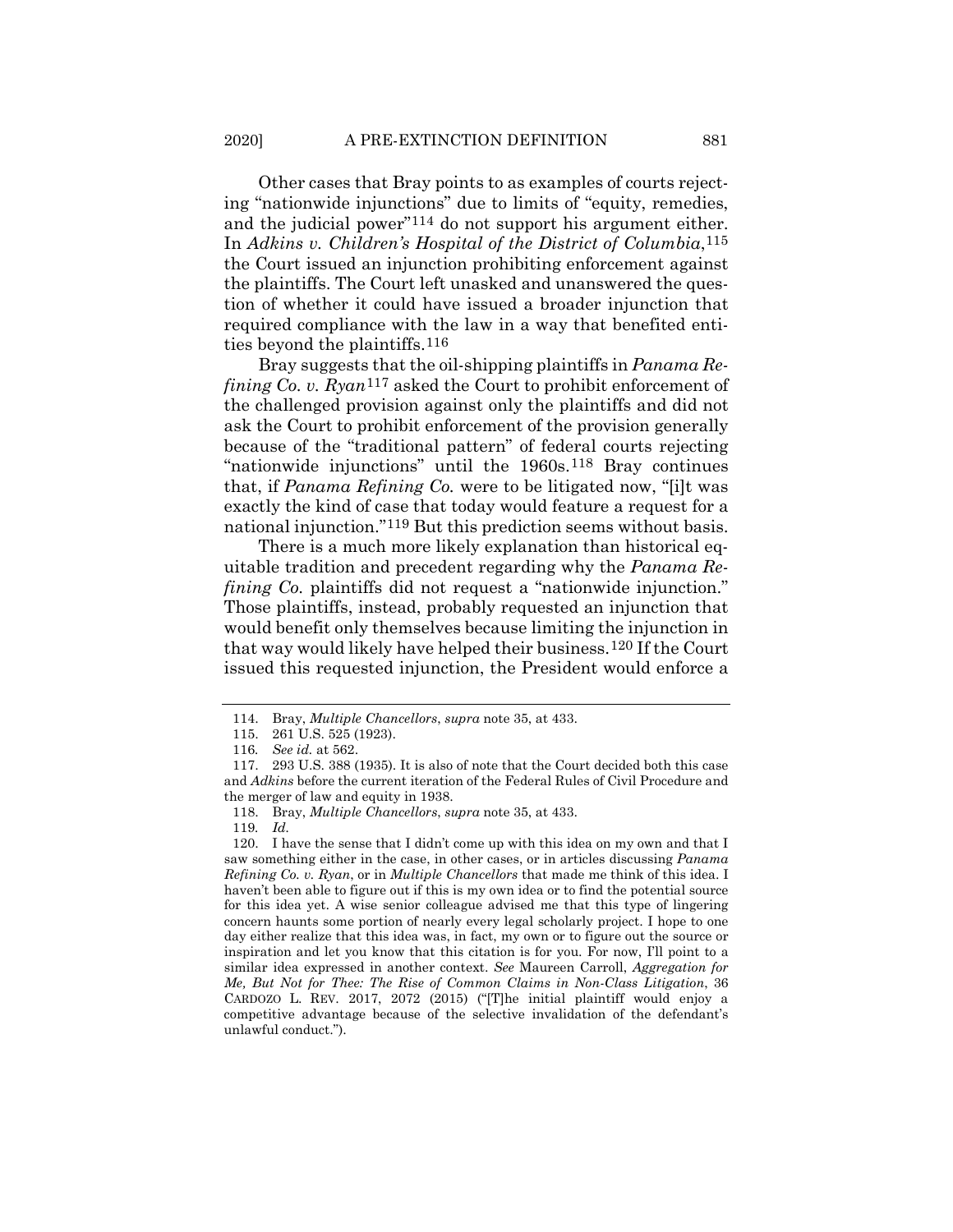statutory provision restricting interstate shipment of oil by the plaintiff's competitors, but not by the plaintiffs. That this set of plaintiffs wanted a limited injunction for strategic purposes does not show that a broader injunction would not have been available, nor did the Court so hold. That these business plaintiffs did not seek the same type of injunction at the center of the present debate suggests only that different types of plaintiffs employ different litigation strategies with different requests for injunctive relief.

In *Panama Refining Co. v. Ryan*, moreover, the portion of the district court's injunction that the Supreme Court affirmed enjoined the defendants "from enforcing any rule or regulation . . . under the National Industrial Recovery Act insofar as the same applies to . . . petroleum."[121](#page-35-0) Bray's reasons for saying that no one at the time understood this part of the injunction to reach beyond the plaintiff seems poorly supported at best.

### *C. Not All Things That Came into Practice After 1789 Are Wrong or Bad*

Regardless of the potential misunderstandings and misinterpretations described in the prior subparts, the fact that a practice happened with increasing frequency beginning in the mid-twentieth century is not a per se condemnation of the practice's propriety. Indeed, to many who believe in ending the subordination of people of color, women, members of LGBTQ communities, immigrants, and others, not much good happened for members of these groups in U.S. federal courts *prior to the 1960s*.[122](#page-35-1) If one were to actually turn back equitable practice to be that of the Court of Chancery in 1789, we should be much more mindful in regards to what conditions we would be committing ourselves and various subordinated communities.

<span id="page-35-0"></span><sup>121.</sup> Bray, *Multiple Chancellors*, *supra* note [35,](#page-12-3) at 433 (citing Transcript of Record at 133, *Panama Refining Co.* (No. 135)) (omissions in original).

<span id="page-35-1"></span><sup>122</sup>*. See* Michael J. Klarman, *Brown, Racial Change, and the Civil Rights Movement*, 80 VA. L. REV. 7, 10–11 (1994) ("To say that transformative racial change was ultimately inevitable, though, is not to say that it had to transpire when it did—largely in the 1960s. Judged from a narrower time horizon, *Brown* did play a vital role in the enactment of landmark civil rights legislation in the mid-1960s.").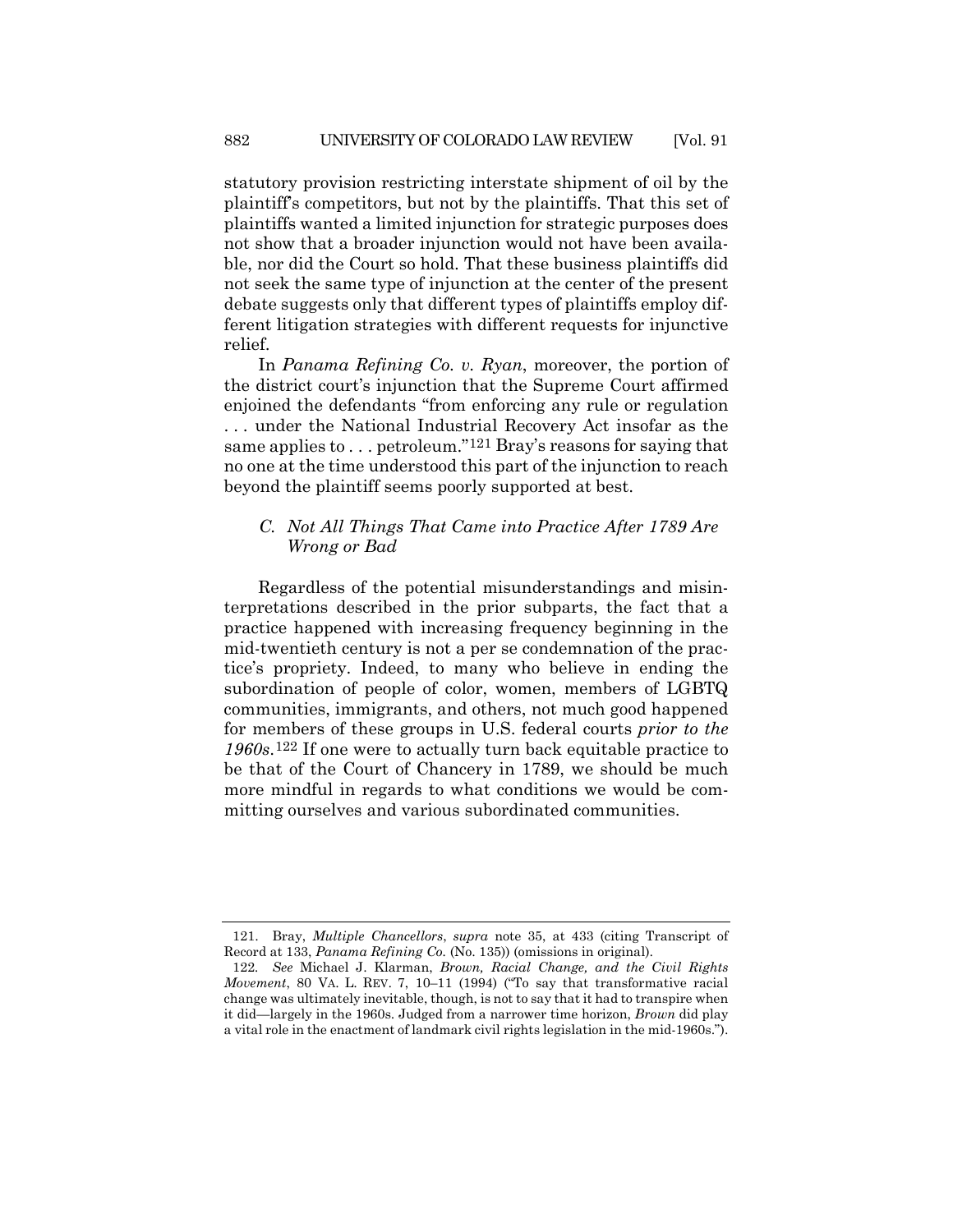### **CONCLUSION**

In a perhaps unconventional way, this Article picks up on the intuition of many scholars and jurists that something is different about "nationwide injunctions." I suggest that we explore as well as define these injunctions and that we determine how these targeted injunctions are similar to or different from other injunctions. Although this Article only begins down that path and does not present a perspective on whether "nationwide injunctions" are constitutional or appropriate, I take a first step if not make a crucial intervention—toward exposing several outstanding questions surrounding what we mean when we say "nationwide injunction." If the only problem in the current debate is not having a conceptual or functional understanding of "nationwide injunctions," then heeding the call of this Article could correct that mistake.

Yet a larger predicament may be looming. If something is different about these injunctions, then, before we eliminate or curtail the availability of "nationwide injunctions" as a remedy, we should define and understand what a "nationwide injunction" is. Although the current "nationwide injunctions" literature does not frame it this way,[123](#page-36-0) the debate should turn on whether federal judges or justices can and should employ general injunctive power over governmental defendants exercising general legislative or executive power. Given that there has been a decadeslong struggle over what protections federal courts must or should afford to whom and under what circumstances, it alarms me that scholars and jurists are contemplating what may be this generation's most significant change to available remedies without understanding and discussing the potential deleterious consequences of eliminating "nationwide injunctions" for subordinated communities. I hope to, at least, put the potential effects of this "nationwide injunctions" debate for important social issues and marginalized communities squarely on the table for discussion and consideration.

#### AFTERWORD

Several legal scholars—all much more advanced and accomplished in their careers as well as, arguably, wiser than I am,

<span id="page-36-0"></span><sup>123</sup>*. See supra* note [35;](#page-12-3) *see also supra* notes [58–](#page-19-1)[61](#page-20-3) and accompanying text.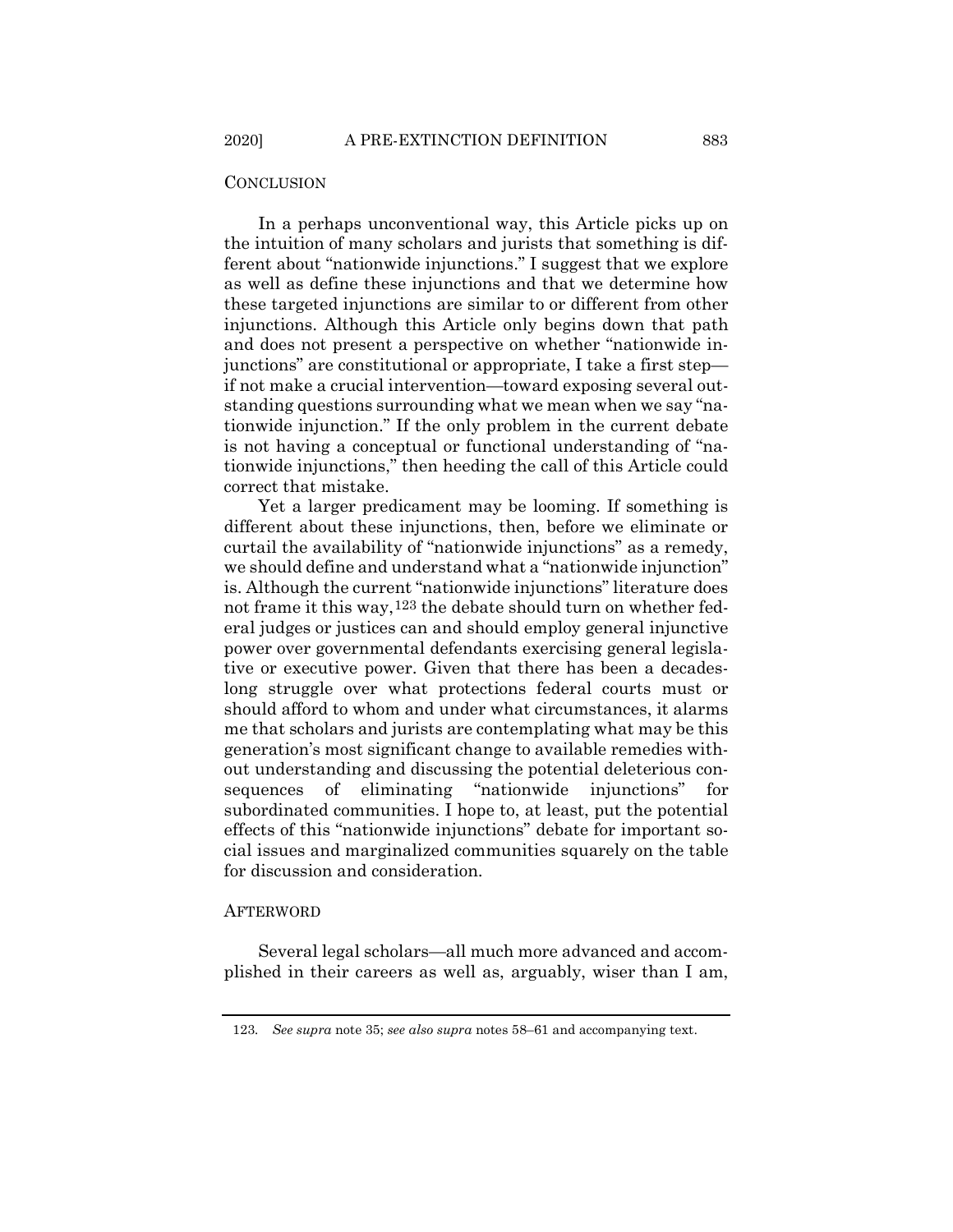and many of whom I trust have my best interests at heart—have warned me not to write or publish any of the personal narrative portions of this Article until after I receive tenure. But, for every one of those scholars, at least four other scholars have told me that I *have* to write this. Fortunately (or unfortunately for my career as it may be), I think I *do have to write this*. And I don't think it can wait. If I waited to tell this story, my story, I cannot be sure that I would have the scholarly courage to write about the subjects closest to my heart or that, by the time I was "ready" to tell my story, there would be a pulse left of the story to tell. By telling this story as a very junior scholar, I make a serious attempt to do this well and honestly. I welcome your engagement as I perfect my craft. I have simply spectacular colleagues (both at my institution and around the country), and I, perhaps naively, have faith that, by and large, they will support and reward rigorous intellectual endeavor.

The number of women scholars—many of whom were among the first women in their legal area or in their respective law schools—who have approached me when I've talked about this project to tell me that they heard their untold story somehow within mine floored me. It is an honor that the story that felt like it was bursting from my chest might share anything in common with the stories of our professors and mentors who, in our lifetimes, busted institutional doors open for women, people of color, those in the LGBT community, and so many other groups and who have been fighting to hold those doors open for all that time since. It is because of these trailblazers that I, and many other scholars of my generation, (perhaps) have the luxury of writing things that are bold and that take risks. During a campus visit when I was on the market pursuing a career in legal academia, a law professor—who was one of the first law professors I knew and who taught the first law-related course I ever took—warned me that she had seen junior scholars let certain segments of academia water down their scholarship or whittle them into making only uninteresting arguments. I am taking that advice and attempting to give you full-strength, undiluted me.

One experience that I had not expected was how much of being new to legal academia is learning about the political, cultural, and ideological histories and presents of the scholarly spaces we enter: the feeling of wondering if you are in the space in which you thought you were or if you know to whom you are